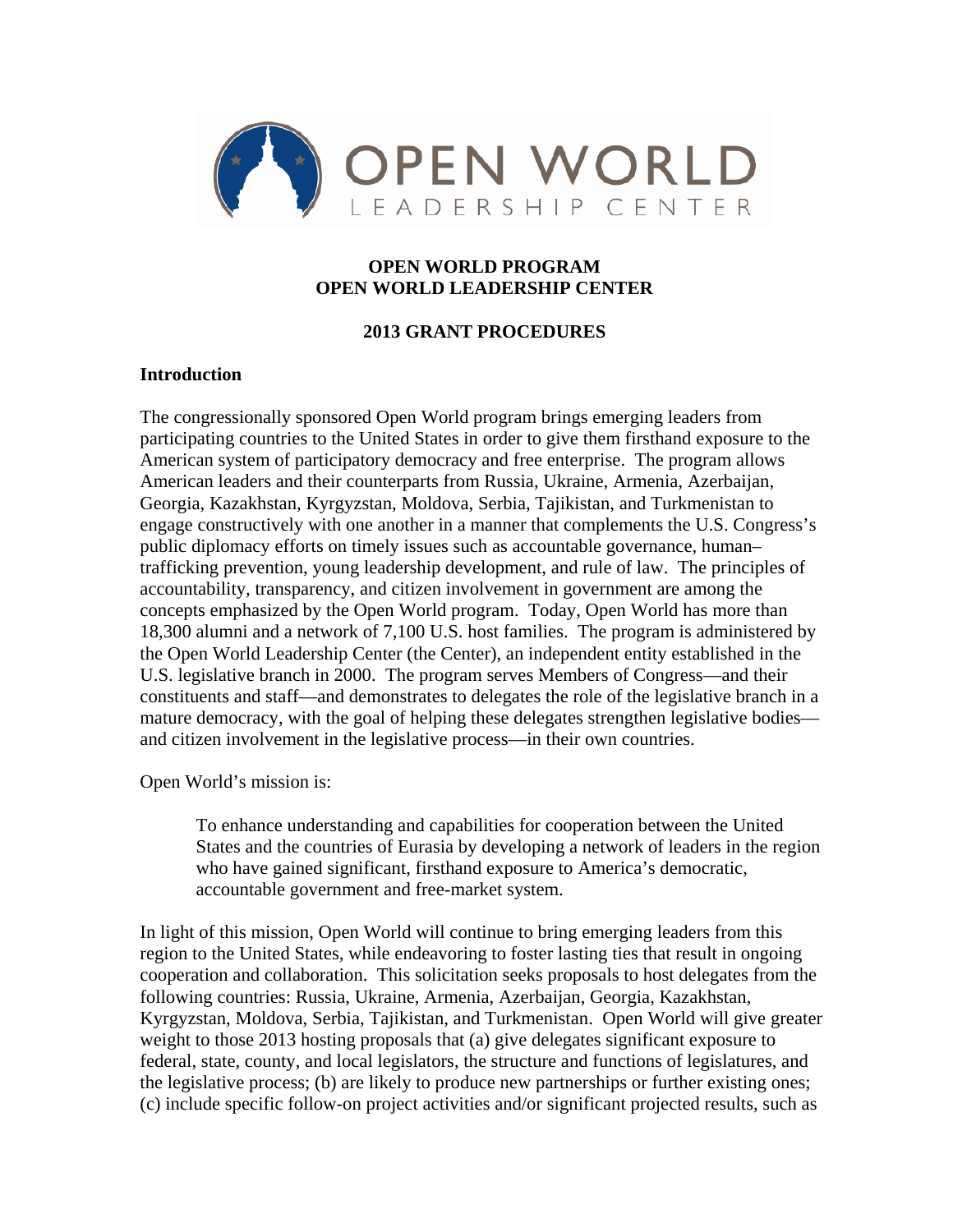plans for future reverse travel;<sup>1</sup> (d) include collaborative programming with American young professionals organizations; and (e) provide for significant cost-sharing of the program. Some hosting proposals will be judged specifically for their ability to program as described in (a) above, especially in a state capital when the state legislature is in session (usually the first three months of the year).

The Open World program was originally established in 1999 as a Library of Congress– administered pilot project to give emerging Russian leaders firsthand exposure to the American system of democracy through visits to local governments and communities in the United States. Open World began expanding to other countries in 2003. To date, more than 18,300 current and future leaders—from virtually all administrative regions of the participating countries—have taken part in Open World. The average age of delegates is 38; roughly half are women.

The overall Open World program focuses on developing an international leadership network through which professional counterparts with mutual interests are able to consult and cooperate with each other on issues affecting their communities. Reflecting its identity as a U.S. legislative branch entity, the Open World Leadership Center ensures that *all* delegations receive significant exposure to the role and procedures of American legislative bodies. As part of this focus, the Center will ask local host organizations to set up meetings with Members of Congress, congressional staff, and state, county, and local legislators and their staff members, so that delegates can review such functions as lawmaking, legislative oversight, and constituent relations with officials engaged in these activities. Delegates should also learn about the effect of legislation on their exchange's assigned theme.

The Center intends to award grants for the hosting of 200 delegations under these guidelines for 2013. In addition, the Center is looking for illustrative proposals for up to 11 delegations of Parliamentarians from some of the countries listed in this solicitation. Each delegation will consist of five delegates<sup>2</sup> and one facilitator.<sup>3</sup> (Please see the table on pp. 38–39 for a listing of these delegations by country and travel date.)<sup>4</sup> The Center invites U.S.-based organizations with either established foreign visitor programs or demonstrated ability to host foreign visitors to propose hosting from one to 200 delegations from the participating countries. Those organizations that have projects and/or partnerships with their colleagues in participating counties are strongly encouraged to offer to defray and/or cover some of the costs of such programming by either covering some of the hosting costs themselves or having their proposed delegation members prepared to cover all or some part of their travel or other programmatic costs.

 $\overline{a}$ <sup>1</sup> Reverse travel is when someone affiliated with an Open World U.S.-based exchange travels to a participating Open World country and meets with alumni during this visit. In nearly all instances, Open World cannot fund reverse travel or follow-on activities.

 $2$  Delegations from Turkmenistan will typically have four delegates plus one facilitator.

<sup>&</sup>lt;sup>3</sup> Facilitators are young co-nationals of the delegates, with excellent English skills and, usually, previous experience living in the United States. They will provide after-hours interpretation support, especially for meals and cultural events, along with facilitating logistical and cross-cultural matters. 4

<sup>&</sup>lt;sup>4</sup> This table only refers to the 201 delegations referred to in the first sentence of this paragraph, and not the potential Parliamentary delegations, the dates and make up of which are not determined at this time.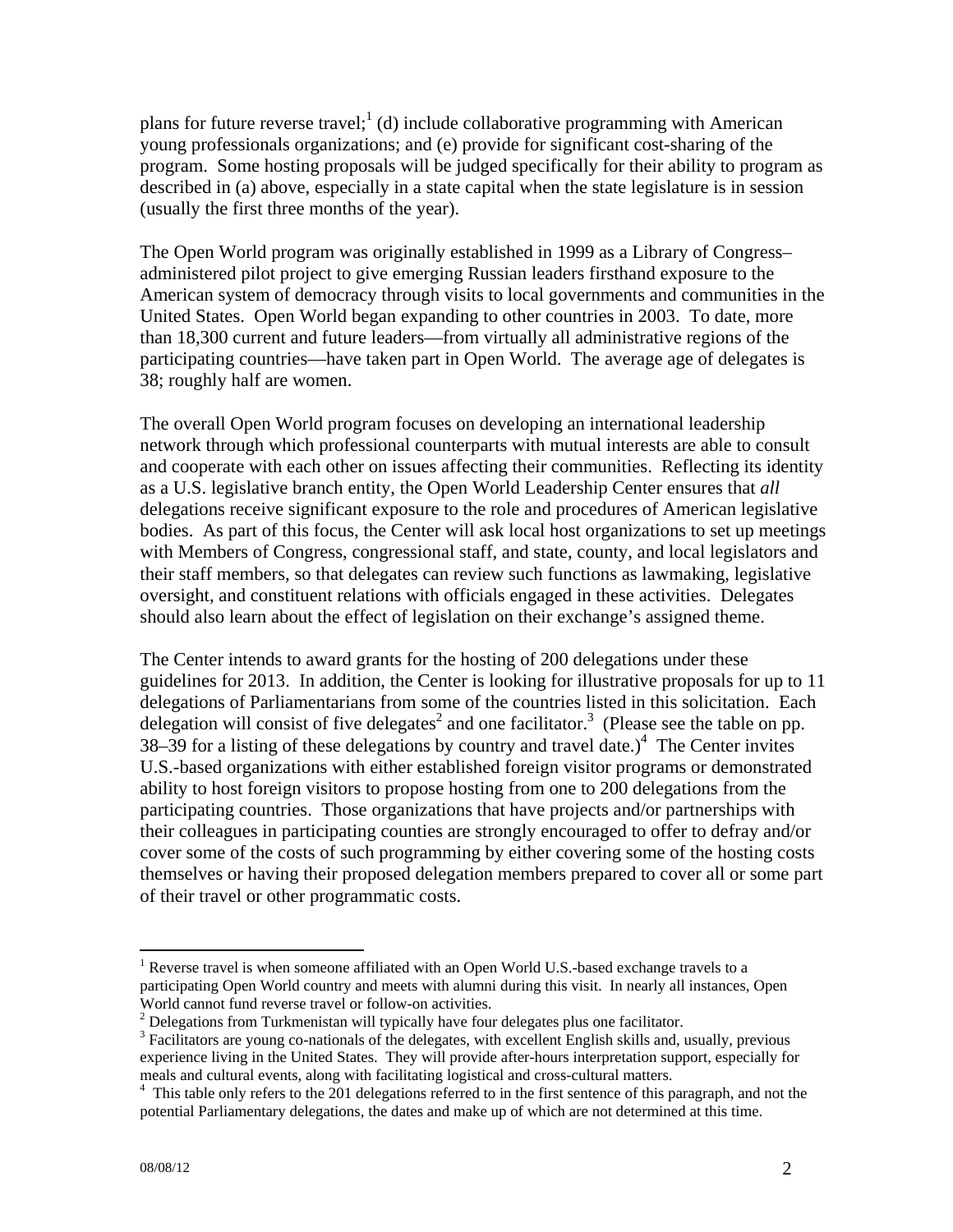# **Grant applications in response to this solicitation are due on a staggered basis. Applications for Serbia programming are due Friday, September 7, 2012. Applications for all other country programming in this solicitation are due Friday, October 12, 2012. Please see pp. 47-48 for instructions on submitting applications.**

The Center will provide grants for hosting delegations to approved organizations that support Open World's objectives (see below).

## **2013 GRANT PROCEDURES**

### **Grants Overview**

The **2013 Open World Program** will focus on emerging political, civic, and community leaders from the national, regional, and local levels, and will put a strong emphasis on (1) acquainting participants with American lawmakers and legislative functions and processes at different levels of government; (2) helping develop new, or further existing, networks between delegates and their U.S. counterparts; and (3) hosting delegates ages 25 to 35.

While some candidates are nominated by international organizations, most are nominated by U.S. and participating-country agencies and institutions. The Center looks for talented leaders who are relatively young (no older than age 45), and, as noted above, in 2013 the Center will continue to focus on those ages 25 to 35. Candidates are vetted using the following criteria: demonstrated leadership skills and a commitment to building a civil society; extent of activities in one or more of the thematic areas for Open World exchanges; participation in the political process, especially as legislative officeholders, candidates, or staff; community involvement or volunteer work; and established U.S. ties or the potential to forge such ties. Ideal nominees will have no previous travel to the United States. English-language ability is not required.

Delegates and facilitators will be invited for up to 10-day exchanges<sup>5</sup> in the United States. Homestays with American host families will again be an integral element of the program.

The Center plans to host up to 1,193 participants<sup>6</sup> (200 delegations) under these guidelines<sup>7</sup>, with up to 540 participants (90 delegations) coming from Russia, up to 294 participants (49 delegations) from Ukraine, up to 12 participants (2 delegations) from Armenia, up to 66 participants (11 delegations) from Georgia, up to 48 participants (8 delegations) from Kazakhstan, up to 42 participants (7 delegations) from Kyrgyzstan, up to 48 participants (8 delegations) from Moldova, up to 54 participants (9 delegations) from Serbia, up to 54

1

 $<sup>5</sup>$  Delegations stay in Washington, DC, for two days to attend an orientation program hosted by the Center,</sup> then spend eight days in the local host community. Exceptions may be made by the Center on an as-needed basis, and in close consultation with the appropriate grantee(s).

 $6$  The term "participants" includes delegates and facilitators.

 $<sup>7</sup>$  These numbers do not include potential parliamentary delegations for which illustrative proposals are</sup> welcome, but should not be integrated into the proposal in response to this solicitation.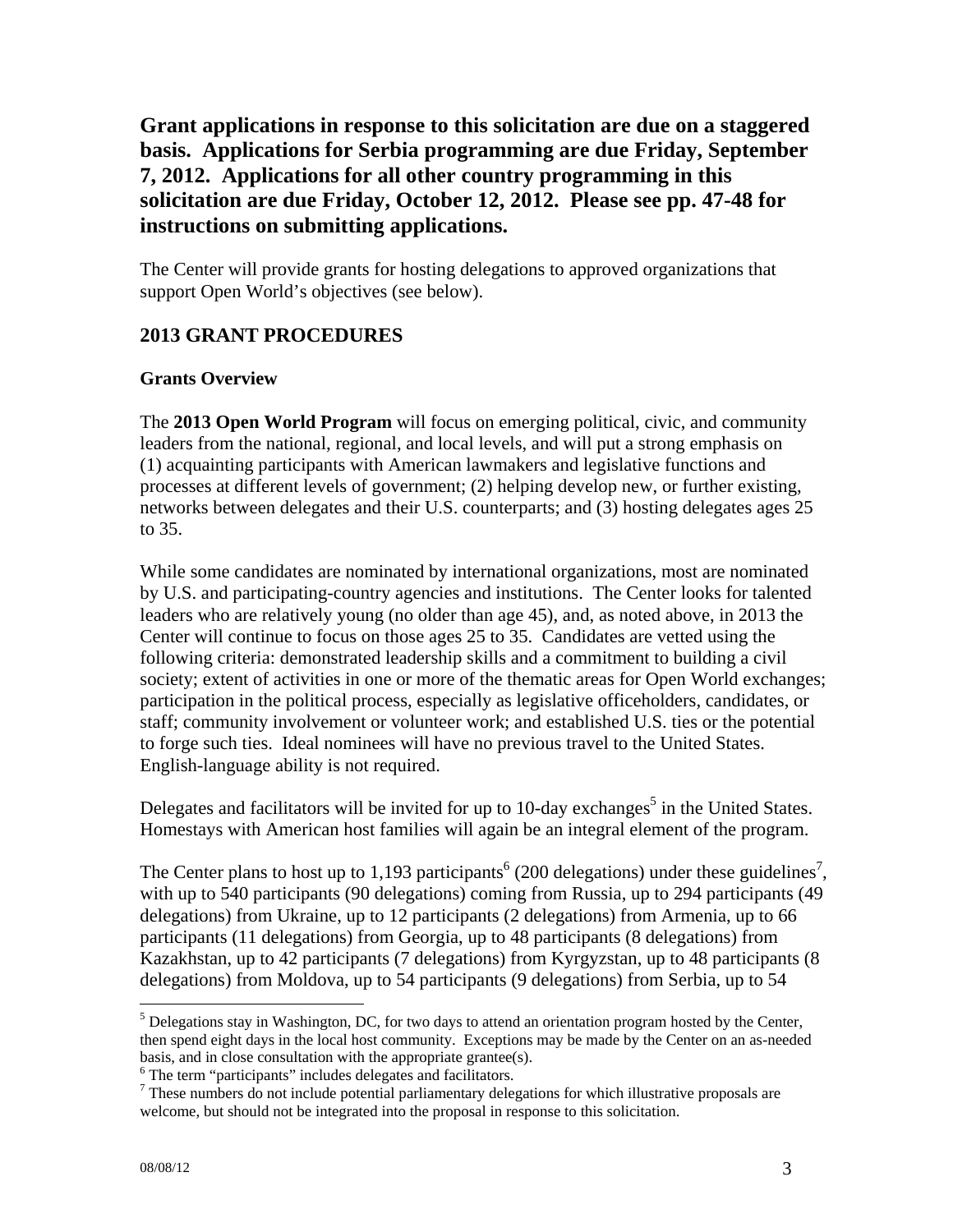participants (9 delegations) from Tajikistan, and up to 35 participants (7 delegations) from Turkmenistan. **Final 2013 hosting numbers will depend on available funding.**

### **Grant Guidelines Contents**

This document contains, in order:

- Grantee eligibility requirements and programming priorities
- Open World objectives
- Hosting themes
- Proposed 2013 travel dates
- Grantee programming/administrative requirements
- Local-hosting document deadlines
- Results tracked by Open World
- Key dates and deadlines
- Criteria for evaluating grant applications
- A grant proposal outline
- Financial procedures
- Appendixes
	- Procurement guidelines
	- Cost principles
	- A form and instructions for reporting cost share
	- A glossary of terms

Please note: the section on results describes outcomes tracked by the Open World Leadership Center and explains grantees' and local host organizations' roles in helping report them.

## **Eligibility for an Open World Grant and Programming Priorities**

Any U.S.-based organization with either established foreign visitor programs or demonstrated ability to host foreign visitors is eligible. U.S.-based organizations with ongoing project activity or initiatives in any of the countries covered by this solicitation that can be furthered by an Open World visit should describe this activity. An applicant proposal:

 Must demonstrate that the applicant organization has the ability, experience, and expertise to provide excellent programming in the Hosting Theme(s) for which it is applying and/or will establish cooperative agreements with expert local host organizations that can do so. $8<sup>8</sup>$ 

 $\overline{a}$ <sup>8</sup> Local host organizations for past Open World exchanges have included local affiliates of grantee organizations; colleges and university-based centers; and civic associations. Each local host organization designates a local host coordinator who will have overall responsibility for the eight-day community visit.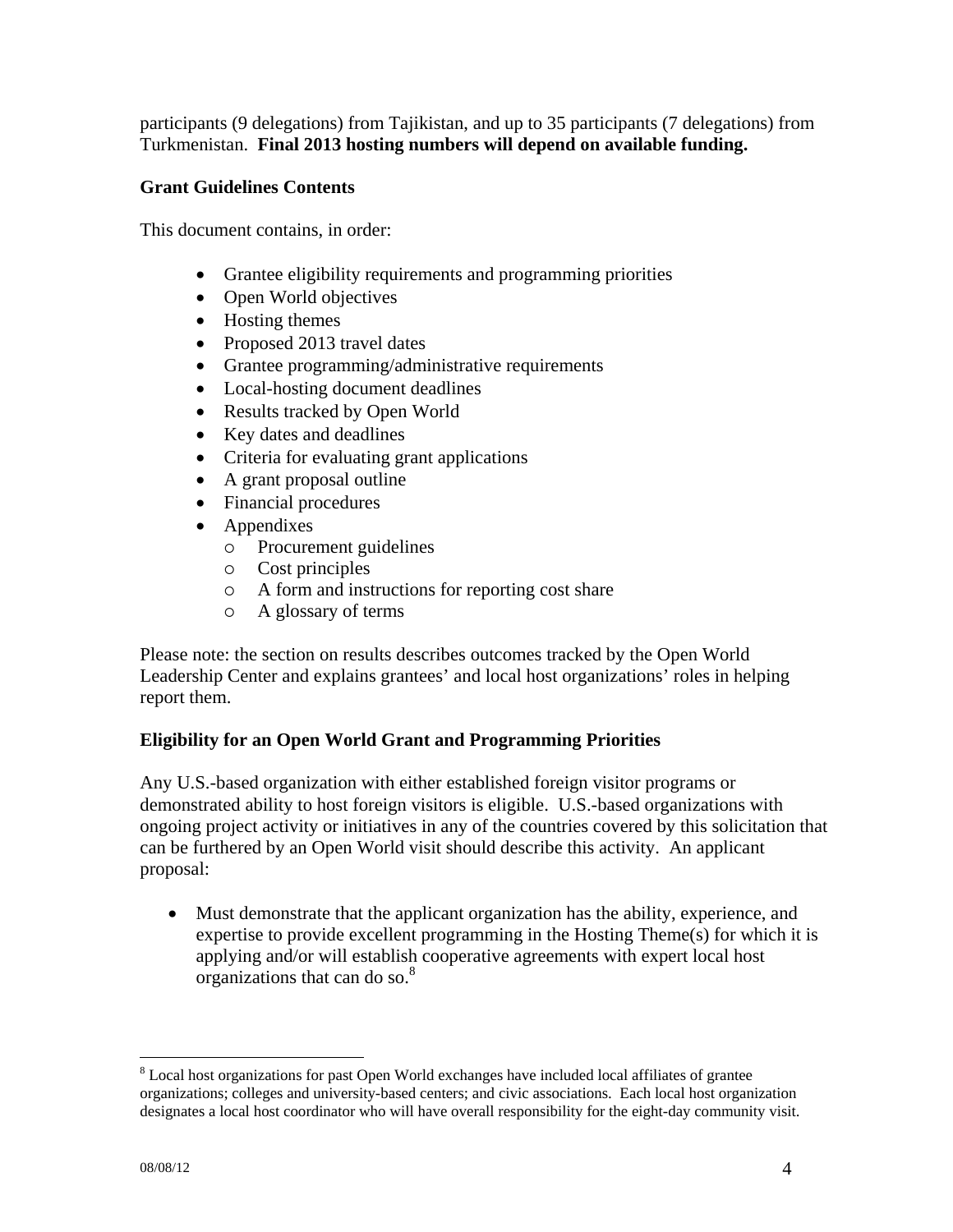- Will be given preference if it demonstrates that the applicant organization has the ability to provide programmatic activities with federal, state, county, and local legislators and legislative staff that will enhance the delegates' understanding of the legislative process and the structure and functions of American legislative bodies.
- Will be given preference if it is likely to produce new partnerships or further existing ones.
- Will be given preference if it includes ideas for specific follow-on project activities and/or significant projected results, such as plans for future reverse travel.
- Will be given preference for a grant award if it demonstrates how the applicant organization will involve one or more organizations composed of young American professionals<sup>9</sup> in providing some of the delegates' professional, networking, and cross-cultural programming. To the extent possible, such young professionals organizations should be focused on activities relevant to a delegation's Hosting Theme.
- Will be given preference for a grant award if its accompanying budget submission includes a significant cost share for Open World delegations, such as paying all or a significant portion of local hosting expenses, or all or portions of airfares.
- Will be given preference for a grant award if it demonstrates how results (as defined on p. 45 below) will be accomplished, particularly if this programming would further ongoing or proposed projects/partnerships with the applicant organization or one of its proposed local host organizations.

The Center will permit (on a very limited basis) organizations awarded 2013 Open World grants under these guidelines to nominate candidates for competitive delegate selection for exchanges that will support the organizations' ongoing or proposed projects/partnerships. Any applicant organization that wishes to nominate candidates must include in its proposal a clear strategy for nominations that demonstrates the organization's ability to identify quality candidates who match Open World's criteria, including Open World's emphasis on young professionals ages 25 to 35. If the applicant organization plans on having one or more participating-country organizations propose candidates for a specific hosting program, the rationale for using each organization, and each organization's complete contact information, must be included in the proposal. The nominations strategy must also demonstrate that the candidates will meet Open World's selection criteria, enhance a community partnership and/or project, and/or foster long-term collaboration with U.S. counterparts.<sup>10</sup> It is also encouraged that delegates chosen to participate in such ongoing project or partnership programming pay some or all of their program related travel and pre-

 $\overline{a}$ <sup>9</sup> Types of organizations include young-adult chapters of professional and business organizations; youngalumni associations, and young-adult branches of charitable organizations.

<sup>&</sup>lt;sup>10</sup> If an applicant organization anticipates that one or more of its prospective subgrantees will want to nominate candidates, its proposal should include the information requested in this paragraph for each such prospective subgrantee.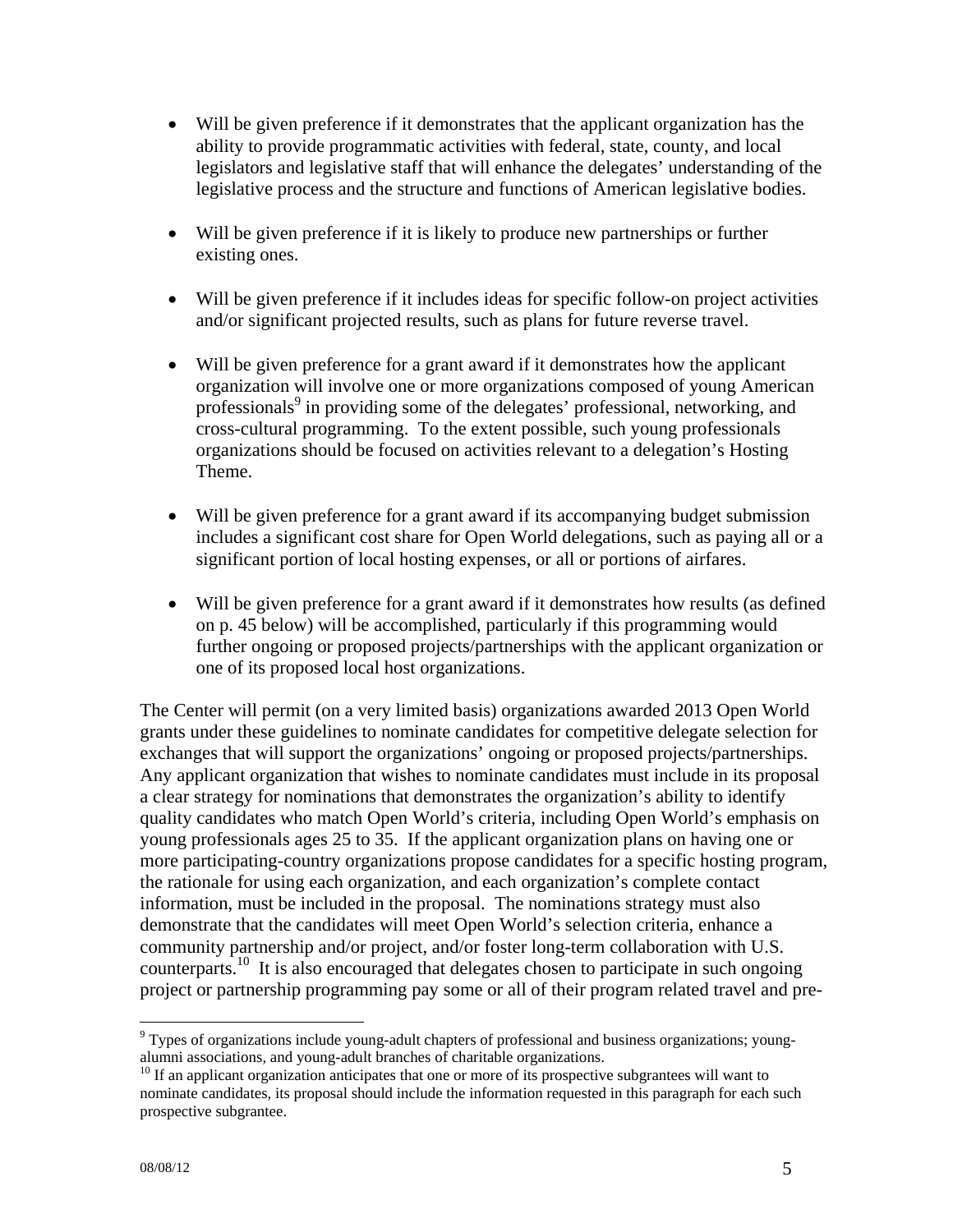departure orientation expenses. In these cases, such cost-share information should be included in the nominations strategy for that project.

Any candidates nominated by grantees must submit Open World's standard delegate application form and go through the same competitive, transparent vetting process as other nominees for the program. Open World will closely coordinate the nomination process with the relevant grantees and the logistical contractor.<sup>11</sup> Open World reserves the right to supplement any delegation of grantee-nominated delegates with one or more delegates from the general pool of finalists.

The Center also seeks proposals that, for one or more local programs, clearly specify the type(s) of delegates desired (e.g., regional and local legislators, mayors, NGO leaders, media professionals) and/or localities that delegates should come from, in order to have Open World exchanges that support specific projects or nascent partnerships.

## **Objectives**

Open World delegates include some of the participating countries' most dynamic, highly educated emerging leaders, who are eager to share their experiences with Americans for a robust and mutually beneficial exchange of ideas—an element critical to our programming. The Open World program is designed to ensure that delegates have the opportunity to:

- Develop an understanding of the universe of people who interact with their American professional counterparts. For example, a delegation of mayors and other city officials might meet with the host community's mayor, city manager, city council members, mayor's office staff, key departmental staff, and local political reporters.
- Share their professional expertise through planned formal presentations, panel discussions, and/or roundtables with American counterparts and contacts, and present information about their country's culture, history, and current affairs to members of their host community.
- Develop an understanding of the role of the U.S. Congress and state, county, and local legislatures in shaping, overseeing, and/or funding programs and institutions connected with the applicable Open World Hosting Theme (e.g., accountable governance, social issues, or rule of law).
- Develop an understanding of how citizens and interest groups work to affect the legislative process (at the federal, state, county, and local levels) on issues related to the delegates' Hosting Theme.

1

<sup>&</sup>lt;sup>11</sup> The Open World Leadership Center will serve as the logistical contractor for the delegations from Armenia and Turkmenistan, and possibly for a limited number of delegations from one or more of the other countries covered by this solicitation.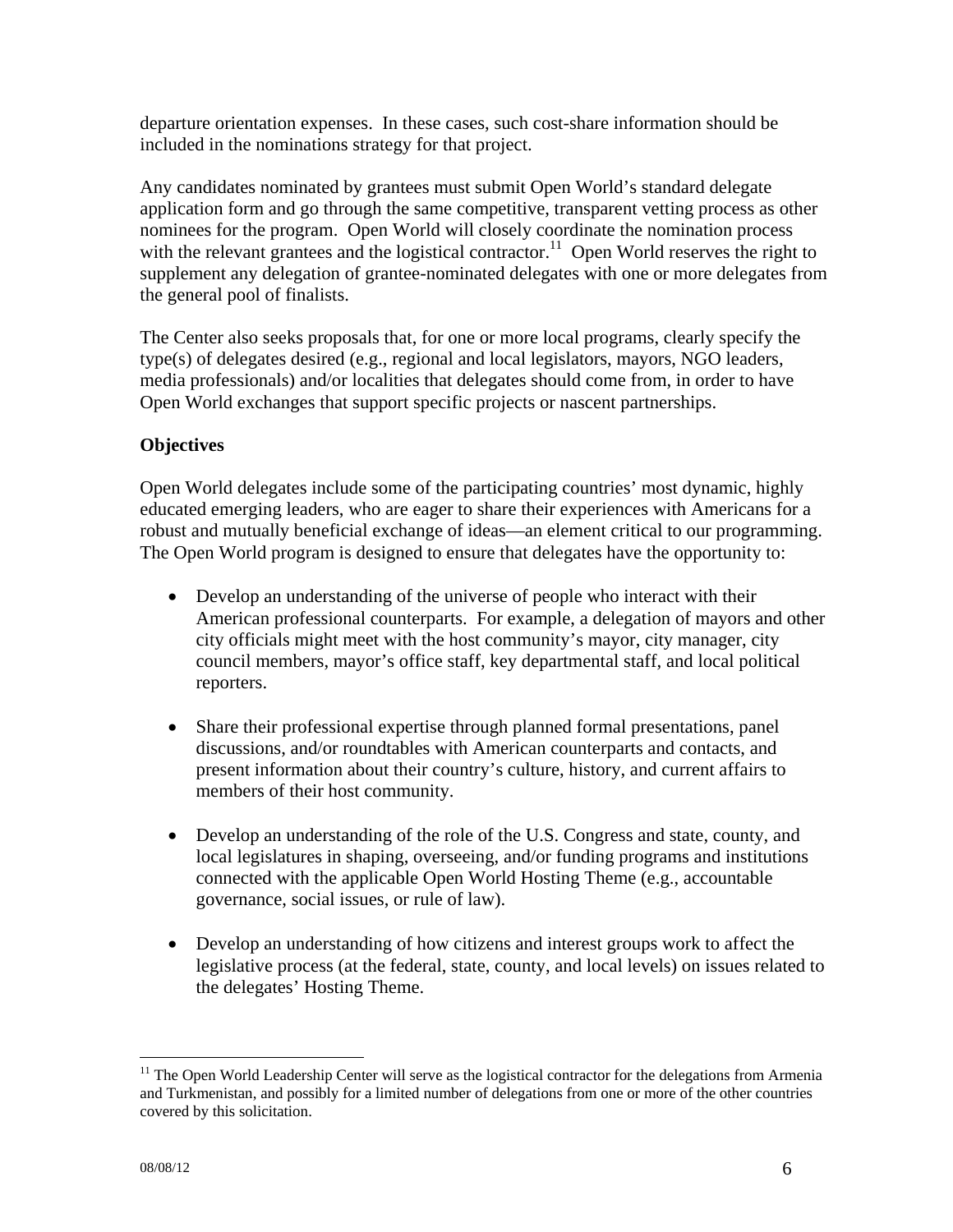- Network with American professionals and hosts who are interested in maintaining contact beyond the eight-day community visit for ongoing cooperation and collaboration.
- Exchange views with influential representatives of appropriate federal, state, county, and local government agencies; legislators; civic organizations and other nongovernmental organizations (NGOs); and the business and education communities.
- Participate in community events to gain an understanding of the role of community organizations' interactions with government.
- Receive an overview of the relationships among:
	- a) the executive, legislative, and judicial branches of state, county, and local government;
	- b) the business and civic communities and government; and
	- c) individual citizens and government.

Through the Open World program, the delegates should also be introduced to some basic concepts of American civil society so that they:

- Acquire an understanding of the important elements of American civil society in order to make constructive comparisons with civil society in their own country.
- Acquire an understanding of governance in a mature democratic society and the rule of law in American society, including the concepts of accountability and transparency, the separation of powers, and the interrelationships of federal, state, county, and local governments.
- Acquire an understanding of the roles of American government, civic institutions, free enterprise, and voluntary organizations as they relate to the relevant Open World Hosting Theme.
- Develop a better understanding of American culture and society and contribute to enhanced American knowledge of the Open World country's society, culture, and institutions.

Finally, an essential component of the Open World program is that the delegates have ample opportunity to inform their hosts and their host communities about their countries, their professional lives and responsibilities, and the key political and cultural dynamics of the societies in which they live.

## **Hosting Themes**

The **2013 Open World Program** will offer a different set of themes for each participating country. Country themes were developed in close consultation with the U.S. Embassy in each participating country, NGOs, experts on the region, and participating-country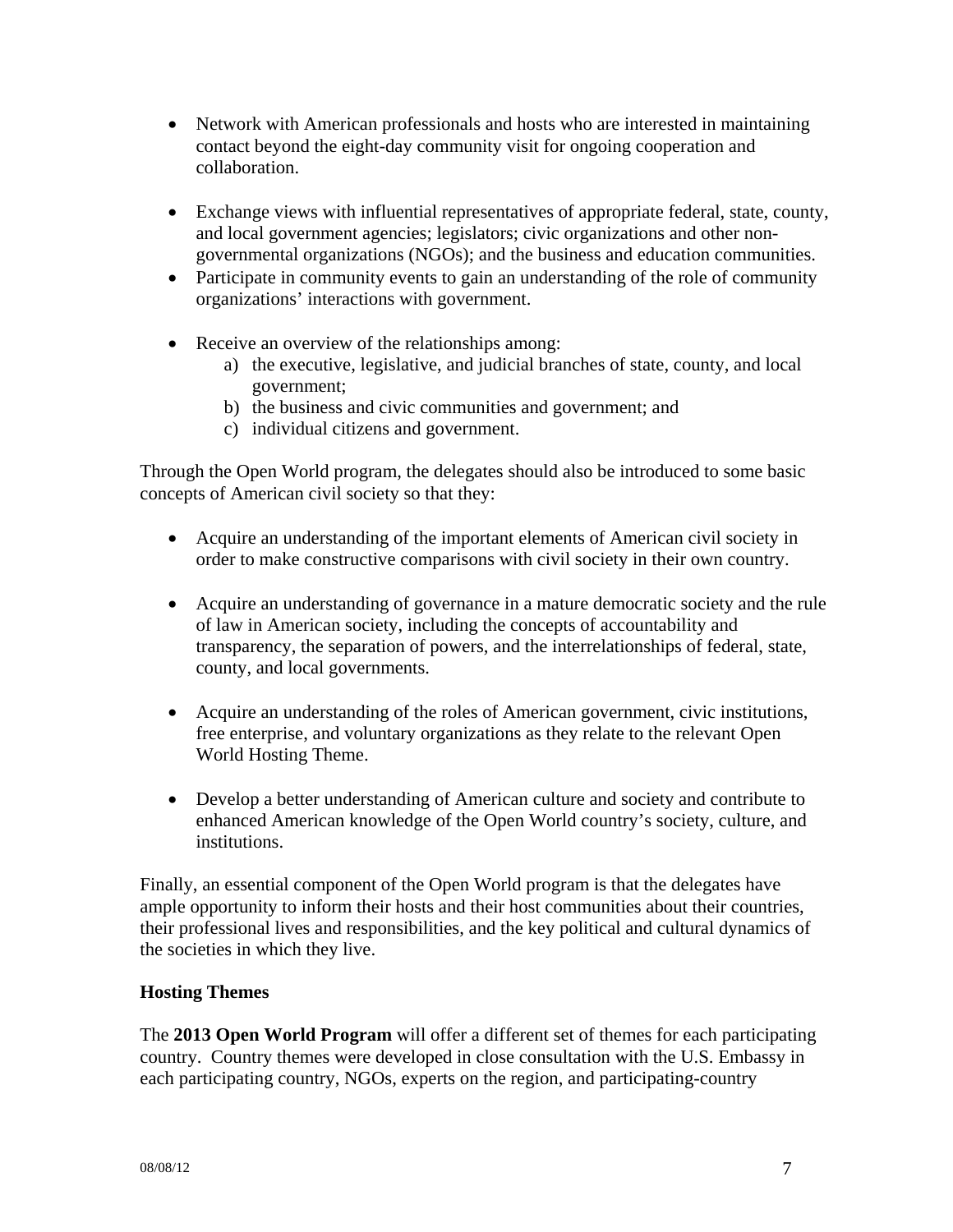organizations. Delegates will be selected based on their activities and background in one or more of the themes.

Because Open World resides in the legislative branch and serves the U.S. Congress, its historical mission includes exposing delegates to the role of legislatures and legislators in a successful democracy. The Center therefore asks grantees and their local host organizations to set up meetings and other professional activities for their delegates with Members of Congress or their staff, state legislators, and city council members and other local lawmakers. The purpose of these activities is to give delegates firsthand insights into how American legislators carry out such functions as lawmaking, legislative oversight, and constituent relations, especially as these functions relate to a delegation's Hosting Theme. Meetings with staff of state legislative committees and legislative support agencies are also encouraged, when feasible.

Center staff oversee the process of forming and placing Open World delegations. Center staff and the Center's logistical contractor will work to place delegates in host communities that are comparable to their own communities and that can offer experiences and information directly relevant to the delegates' interests. Center staff and the Center's logistical contractor will also work closely with grantees on matching specific delegates or specific types of delegates with approved grantee programs. Wherever possible, these placements will be based on already-established ties or plans specified in grant applications to forge new ones. Center staff and the Center's logistical contractor will also work with grantees to ensure that host-community visits include opportunities for delegates to give voluntary presentations and to meet with lawmakers and legislative staff.

The host-community visit should give delegates firsthand experience with their professional counterparts' daily work routines and offer a view of American life through community and cultural activities and homestays. All programming, regardless of Hosting Theme, should include extensive exposure to legislative processes, and how these processes affect the Hosting Theme. The delegates will prepare for their host-community activities by attending a pre-departure program (usually held in their home country's capital city) followed by an arrival orientation program conducted in Washington, DC. If feasible, grantees will meet with their delegates and make brief presentations on their organizations during the Washington orientation. The orientation program will review the Open World program's goals and provide an overview of the delegations' Hosting Theme(s); federal, state, and local governments and their interrelationships; a general overview of the federal legislative process; the balance of powers; current issues in U.S. governance and politics; the rights of individual citizens; and American culture. Delegates will be introduced to the Center's initiatives to foster ongoing professional and community networks, including Open World's outreach efforts on social network sites such a Facebook (http://www.facebook.com/openworldleadershipcenter2). The delegates will also learn about American home life and practices to prepare them for their homestays.

The host community visit must include an appropriate opportunity or opportunities for the delegates to present the professional and cultural aspects of their life to their colleagues and the community at large. The professional and cultural programming should be interactive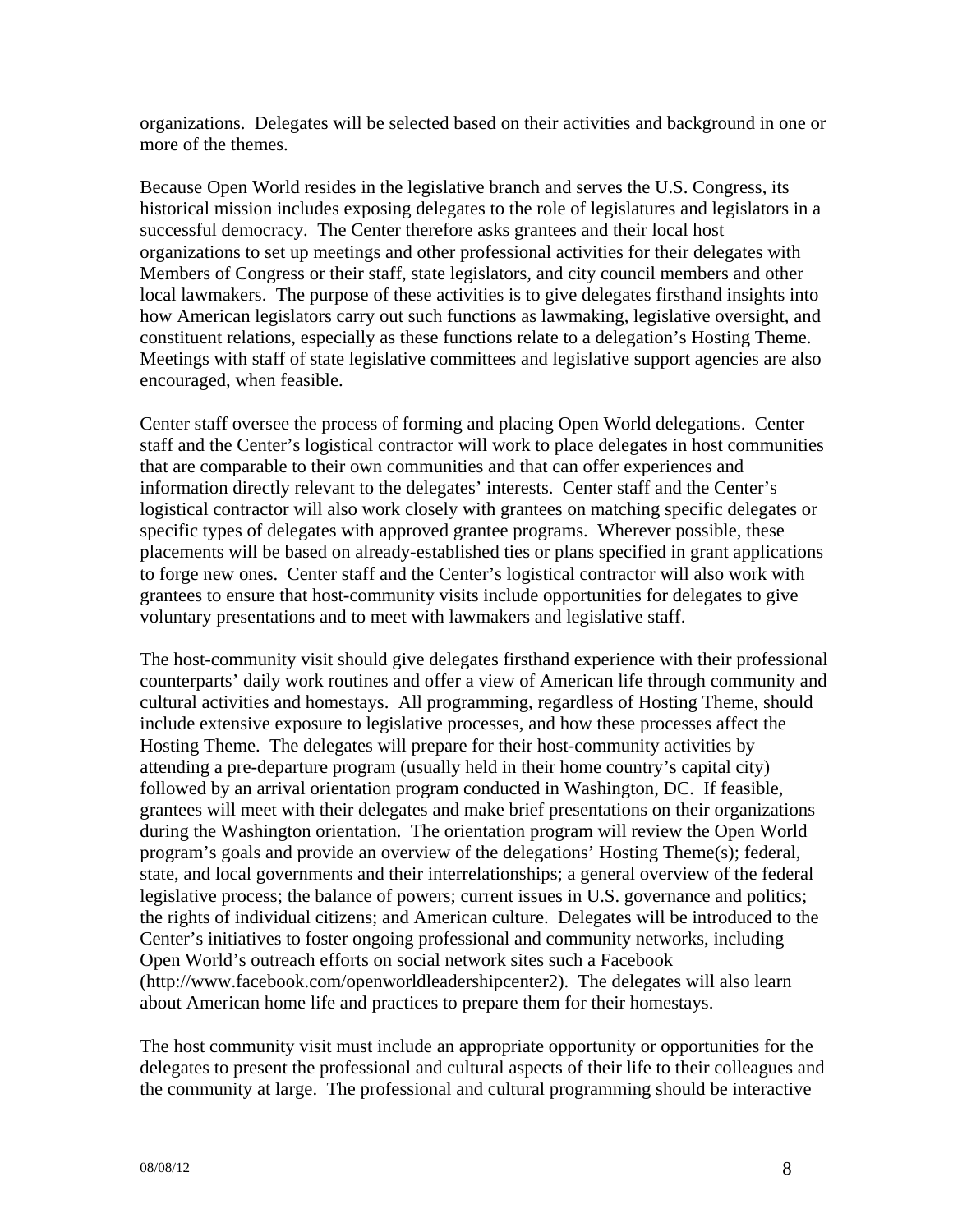in nature to ensure that the delegates have the opportunity to discuss their professional responsibilities and aspirations, the status of their theme/subtheme in their country, as well as their country's cultural milieu.

Please note that a number of delegations from among the countries listed below might consist entirely of young professionals ages 25 to 35. As of the publication date of these guidelines, it has not been determined how many, when, or under which themes such delegations will travel.

Applicant organizations are asked to indicate in their proposals for which countries, themes and subthemes, and dates they seek to host. (See instructions beginning on p. 47.) Proposed travel dates can be found in the table on pp. 38–39.

**Below, listed by country, are the Hosting Themes, each with an accompanying rationale and a general description of the types of delegates who will participate.** 

### **Russia**

### **1. Accountable Governance**

*Rationale:* In recent years, Russia has started implementing local self-governance reforms that expand the number of municipalities and give local authorities both more autonomy and more responsibility for providing basic public services. As a result, new and established local governments need to hire and train staff; take on new budgeting, planning, and service-delivery responsibilities; promote local business development; promote sound environmental practices; and become more proactive, responsive, and accountable.

The reforms described above have also increased the responsibilities of regional and local legislative bodies. It is also important that civil society organizations and a free, fair, and vigorous press be established to help promote transparency, effectiveness, and openness at all levels of government.

Local programs on accountable governance would emphasize the legislative process, administrative capacity-building, transparency, service delivery, financing of government services, media relations, community development, and environmental management.

As another function of governance, the Russian government has in recent years created the Presidential Commission for Modernization and Technological Development of Russia's Economy and dedicated significant resources to creating the Skolkovo Innovation Center. These initiatives have been undertaken to provide a catalyst for Russia's future economic growth, a platform for expanded international collaboration, and a way to encourage foreign investment in Russia's development of new technologies. Open World is prepared to further this effort by providing programming to Russia's emerging innovators that exposes them to efforts in the United States to foster innovation and economic advancement, such as technology parks, university research centers of excellence, and other institutions working in such fields as nanotechnology, alternative energy, computational advancement, and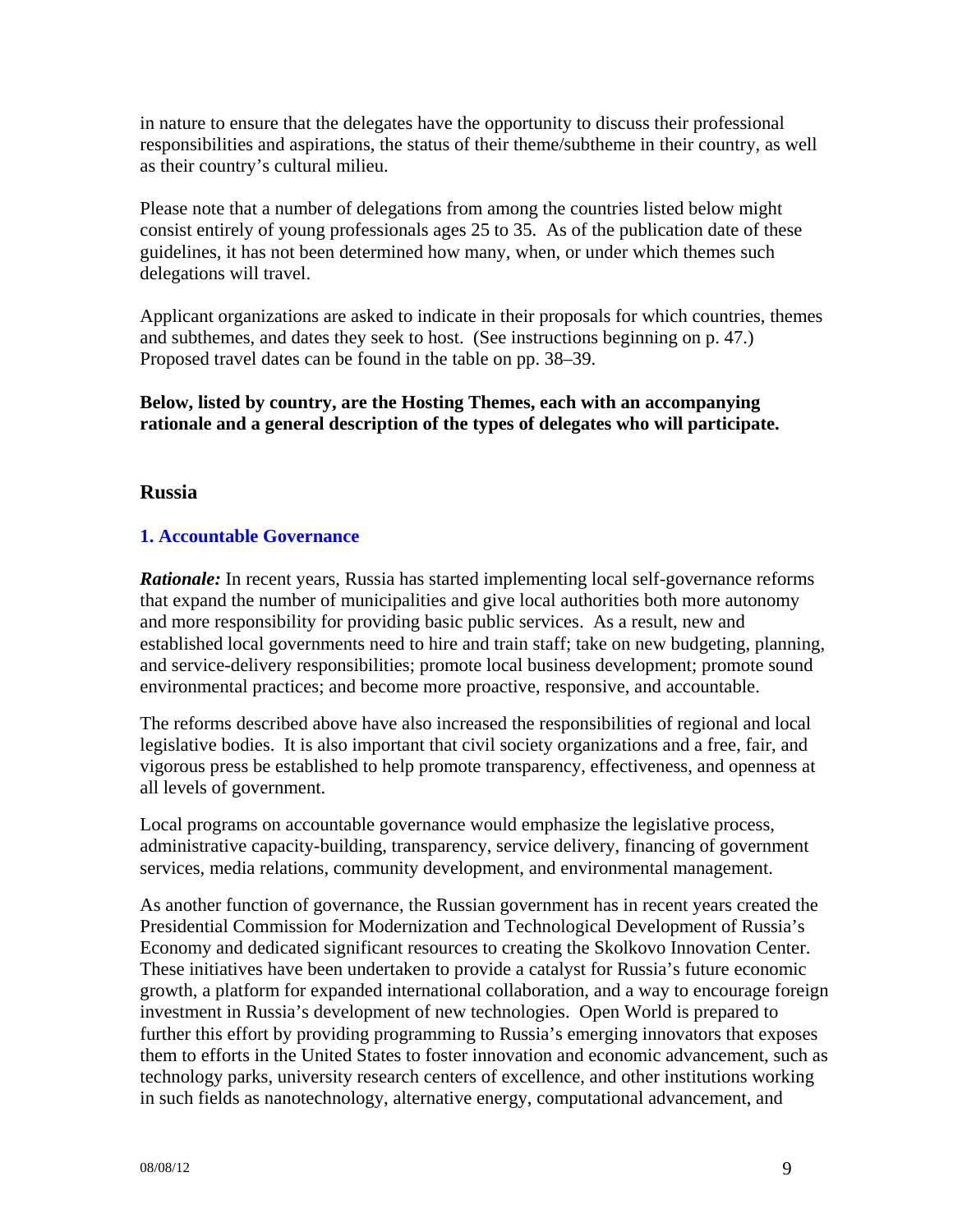medical innovation. Such programming will also introduce delegates to venture capital strategies and various forms of public-private partnerships, and provide opportunities for American academics, entrepreneurs, and others interested or involved in technological development in Russia to meet with the delegates.

*Target Group:* Mayors, city managers and other municipal administrators, regional and local legislators and their staff, civic and political activists, policy researchers, members of think tanks, journalists, government spokespersons, public services providers, NGO leaders, local business leaders involved in community development (including rural development), young woman professionals, and environmental managers (including those involved in energy efficiency/management projects).

Delegations may be composed of people from the same community or region (to support sister-city partnerships, specific projects, or cross-sectoral programming) or of people holding similar positions in different cities or regions. Within this theme, Open World will host a limited number of delegations with a special focus on community development, environmental management, or "women as leaders."

This theme might also include delegations of national- or regional-level leaders, legislators, and policy experts involved with policies affecting local self-governance.

Other delegations in this theme will be composed of emerging innovators, government officials responsible for technology and innovation, and entrepreneurs.

## **2. Accountable Governance – The Role of Legislatures**

*Rationale:* Regional and local legislatures throughout Russia, while limited in their authority, create laws that both establish greater local governmental autonomy and provide a legal structure for basic public services at the local level. While legislative bodies in Russia do not play as large a role in their country's governmental system as legislatures play in that of the United States, they are increasingly involved in deciding how to (a) raise and distribute revenue, and (b) settle land and property ownership issues, while taking on other governmental responsibilities that have devolved from the federal to the regional and local levels.

Also, because the Open World Leadership Center resides in the U.S. legislative branch and serves the U.S. Congress, its historical mission includes a special focus on the role of legislatures and legislators in successful democracies. Open World has a unique ability to introduce Russian legislators and legislative staff and administrators to the legislative process at the national level during their Washington, DC orientation, and to demonstrate how that process links to and affects state, county, and local legislatures. Also, numerous legislators and legislative staff across the United States have experience presenting to Open World delegations.

*Target Group:* Regional and local legislators, legislative staff, and administrative staff serving legislative bodies at all levels of government.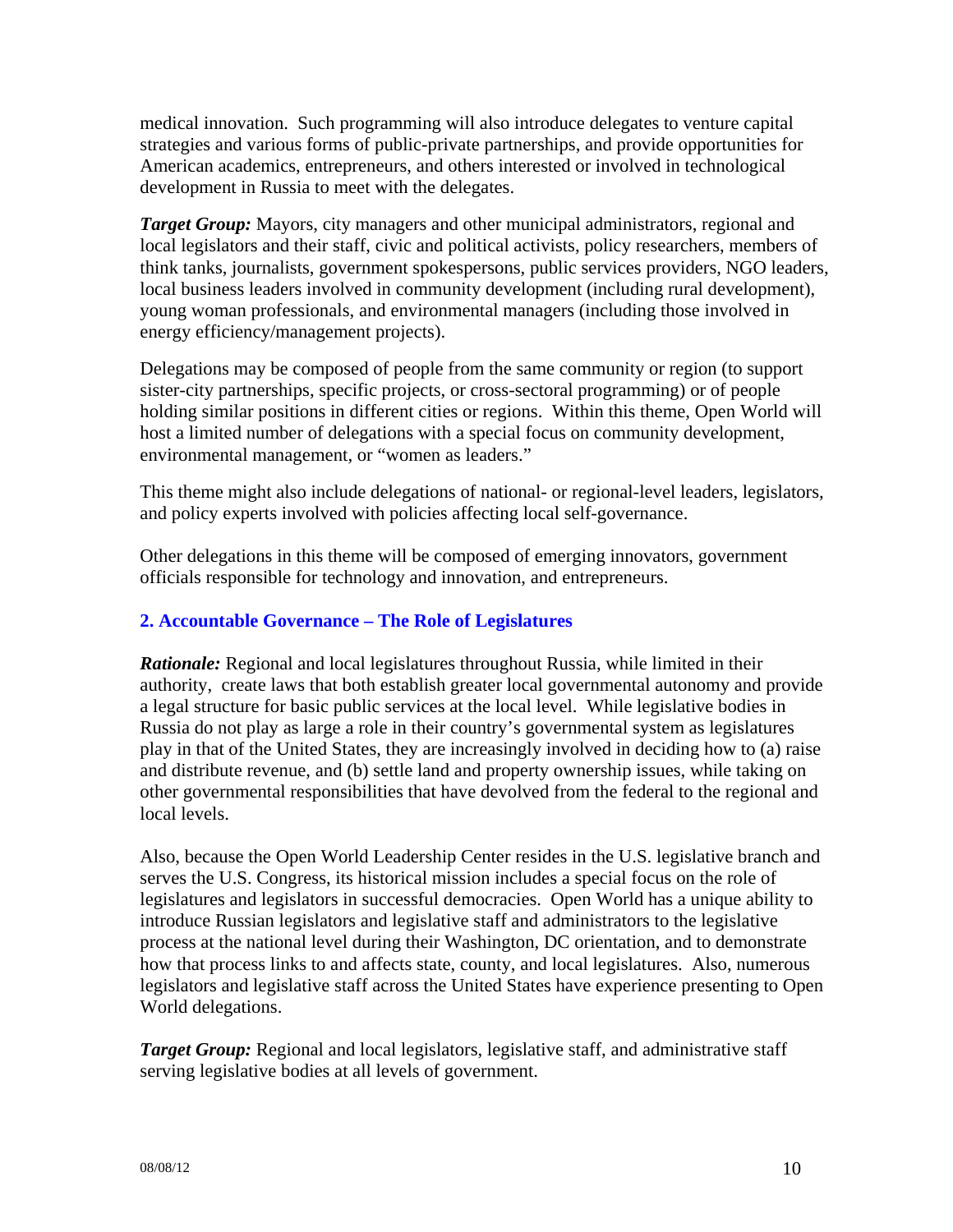*Program Structure:* Most programming will take place in a state capital or other community during a legislative session, with a focus on the role of the legislative branch in governance and the formulation of public policy. Open World seeks proposals for two types of delegations: one type would consist of legislators who share an interest in a particular public policy issue, such as health care or education; the second type would include legislators, legislative staff, and legislative administrators.

Programming for the legislator delegations would allow the delegates to meet with their American counterparts; attend committee meetings and legislative sessions; and learn how their counterparts interact with relevant executive agencies, advocacy groups, and constituents. Programming for the "mixed" delegations of legislators, legislative staff, and legislative administrators would focus on the operations of a legislature, on how legislatures receive independent information and analysis to support decision-making, and on constituent services.

Legislative delegations are expected to observe legislative sessions and committee meetings and have follow-up meetings with participating legislators; attend panel discussions with the legislators, legislative counsel, and committee staff who played a role in the successful passage of a law or an ordinance; meet with the legislative liaisons for state executive agencies; meet with lobbyists and advocacy groups and shadow their meetings with legislators/legislative staff; attend county legislative and/or city council meetings; meet with county-level legislators (e.g., commissioners), mayors, or city council members to discuss their relations with the state legislature; and meet in-state with Members of Congress and/or their field staff. Mixed delegations of legislators and legislative staff/administrators would be expected to job-shadow their counterparts; attend panel discussions with legislative officials, executive agency administrators, political scientists, and political journalists on the role of legislatures in the host state and host community; meet with political party and elections officials; observe the constituent services operations in a legislator's office; discuss budgeting, information services, enforcement of ethics rules, and other administrative issues with legislative officials; and meet in-state with Members of Congress and/or their field staff. It is also expected that each legislative host program will have a legislator play a significant lead role in the hosting.

## **3. Judicial Rule of Law**

*Rationale:* The Russian government, in accordance with its constitution, has separated the judiciary and judicial administration from the executive branch and improved judicial pay in order to enhance judicial independence and curb corruption. In addition, trial by jury for criminal cases has been reintroduced. The Russian government has also given priority to strengthening judicial ethics and increasing the efficiency of judicial administration, which will require better-qualified and better-trained staff.

Delegates should explore U.S. approaches to court proceedings, the jury-trial process, the adversarial system, plea-bargaining, alternative dispute resolution, law enforcement and corrections practices, and the legislative process. Other possible topics include judicial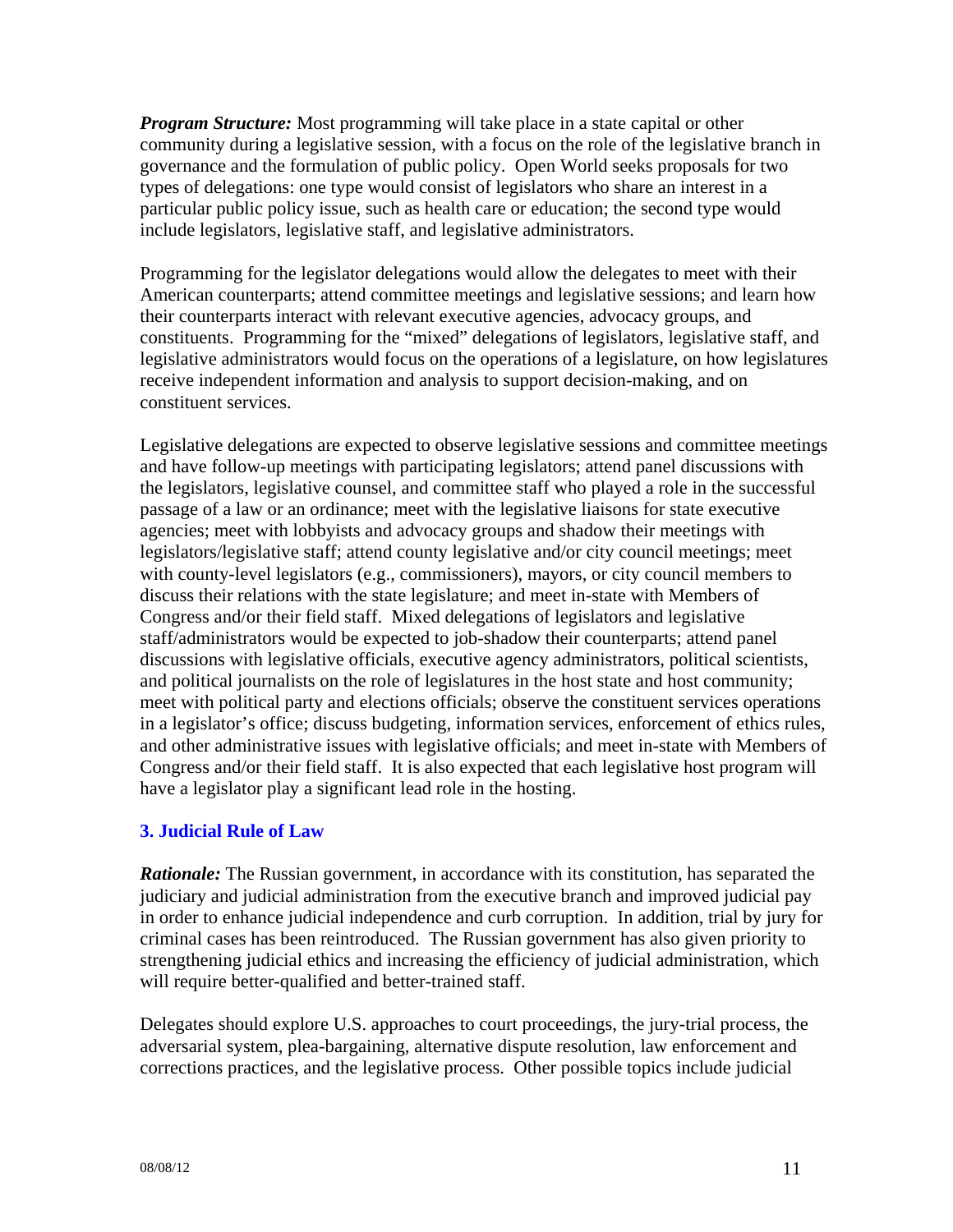independence, judicial ethics, juvenile justice practices, financial dispute resolution, bankruptcy proceedings, and judicial administration.

Delegations should meet with federal, state, and/or (if applicable) local legislators or their staff to discuss judiciary-related legislative issues and funding.

*Target Group*: Judicial rule of law delegations will be composed entirely of judges<sup>12</sup> or be a mix of judges, prosecutors, defense attorneys, and other legal professionals.

## **4. General Rule of Law13**

**Rationale:** The judicial reforms enacted in Russia over the past decade demand improvements in legal education and practice and a redefinition of the role of the judiciary in civil society. The judiciary is combating the perception that the courts are still not open and transparent, and greater availability of legal services is badly needed. Appropriate activities for such delegations include observing court proceedings and press briefings; meeting with judges and court administrators; visiting family and juvenile courts, law schools, law firms, corrections facilities, media outlets, legal advocacy NGOs, and state legislatures; and taking workshops on courtroom technology.

A specific rule of law challenge of increasing concern to both Russia and the United States is human trafficking. In Russia, the definition of human trafficking and applicable laws are often vague, making the identification and prosecution of such crimes difficult for law enforcement officials and the legal community. Other challenges include juvenile justice reform and legal advocacy for underserved populations. Anti–human trafficking programs should provide exposure to U.S. approaches to human-trafficking prevention and prosecution, the prevention of child exploitation, victims' assistance, and U.S. cooperation with other nations to address these issues on a global level. Delegates should have the opportunity to interact with their U.S. counterparts. Appropriate activities include meetings with U.S. and state government agencies, law enforcement specialists, legal officials, legislative specialists, and NGO leaders who work on this issue; site visits to shelters and NGOs providing services to human-trafficking victims; and workshops on prosecuting human traffickers.

Programs aimed at legal professionals in the fields of juvenile justice and legal advocacy for underserved populations should provide delegates with the opportunity to see how these issues are dealt with in the United States at the national level and enable the delegates to explore these issues in-depth with their American counterparts at the local level.

1

 $12$  The hosting locations for the Russia judicial rule of law program will, for the most part, be determined by the Open World Leadership Center in cooperation with the U.S. Judicial Conference's Committee on International Judicial Relations (IJRC), and the professional hosting program will be organized by a host judge. Each U.S. host judge will be matched with a local host organization that will provide logistical and administrative support and assist with program planning. An applicant organization is encouraged to indicate in its proposal how many such delegations it wishes to assist. Please contact Open World Program Manager Jeffrey Magnuson at jmag@openworld.gov for more information.

<sup>&</sup>lt;sup>13</sup> Please note that Russian general rule of law hosting can occur on an accountable governance date, on the social issues – social services date, or, if space permits, on a judicial rule of law date.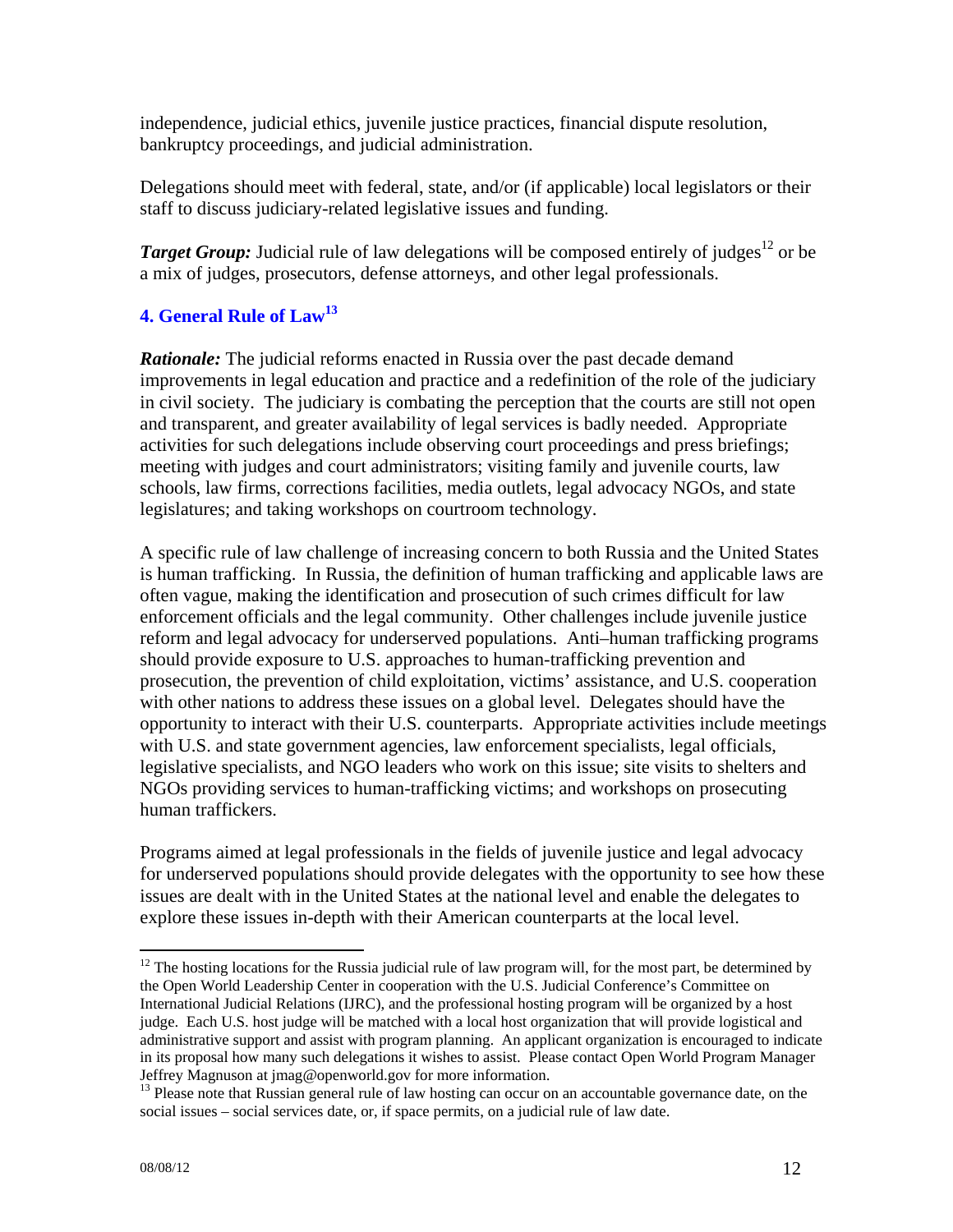*Target Group:* Delegations could consist of law school faculty, judicial educators, legal specialists from NGOs and the private sector, legislators and legislative experts, lawyers, court administrative staff, court press officers, and legal reporters. Delegations participating in anti–human trafficking exchanges may include law enforcement officials (such as investigators and prosecutors); legal advocacy NGO leaders; victims' rights advocates; shelter administrators; and legislators and legislative specialists who can shape policy. Delegations participating in juvenile justice programs may include governmental legal specialists from all levels working in this sphere, NGO leaders, and social workers.

### **5. Social Issues – Health-Care Provision**

*Rationale:* Russia's high rates of chronic and communicable diseases, including cardiovascular disease, diabetes, HIV/AIDS, and cancer, highlight the need for preventive education, the promotion of healthy lifestyles, early diagnosis, better maternal and perinatal care, and affordable/accessible medical treatment. Inadequate health-care financing and outdated medical equipment, facilities, and practices have also contributed to a health-care crisis in Russia. Building Russian-American cooperation in the medical field can benefit both countries and improve the response to global health threats. Programs in this subtheme should expose delegates to the delivery of quality coordinated services to patients. Programming would include visits to major medical centers; community-based clinics; county health departments; women's health centers; maternal, perinatal, and pediatric care facilities; and volunteer organizations in areas of particular relevance to a delegation. Delegates should also share their own expertise with their counterparts and discuss health-care legislation and funding with federal and state lawmakers if possible, or their staff.

*Target Group:* Government officials (with an emphasis on regional and local legislative and executive branch officials), heads of health and medical associations, health-care administrators, health-care providers involved in policy-making, health educators, women's health advocates, members of patient advocacy organizations, and NGO leaders in the field of health care. Some delegations may have a special focus on "women as leaders."

### **6. Social Issues – Higher Education and Innovation**

*Rationale:* Russian education has a proud tradition, with graduation rates and literacy levels that are among the highest in the world. Russia's system of higher education, like that of the United States, faces challenges with financing, administration, preparation of students for a career and employment, and integration into a global educational system. Open World delegates from the federal, regional, and local levels, together with their American counterparts, will examine the United States' higher education system and the many models it provides for preparing young people for their future. Delegates will explore the community college as an effective model for remedying knowledge and skills gaps created by a changing global economy. Community colleges are responsive to the needs of a continuously changing job market, assist in local community development, and provide educational opportunities for a broad cross-section of society. This subtheme will also emphasize the role of universities and research institutions in promoting innovation and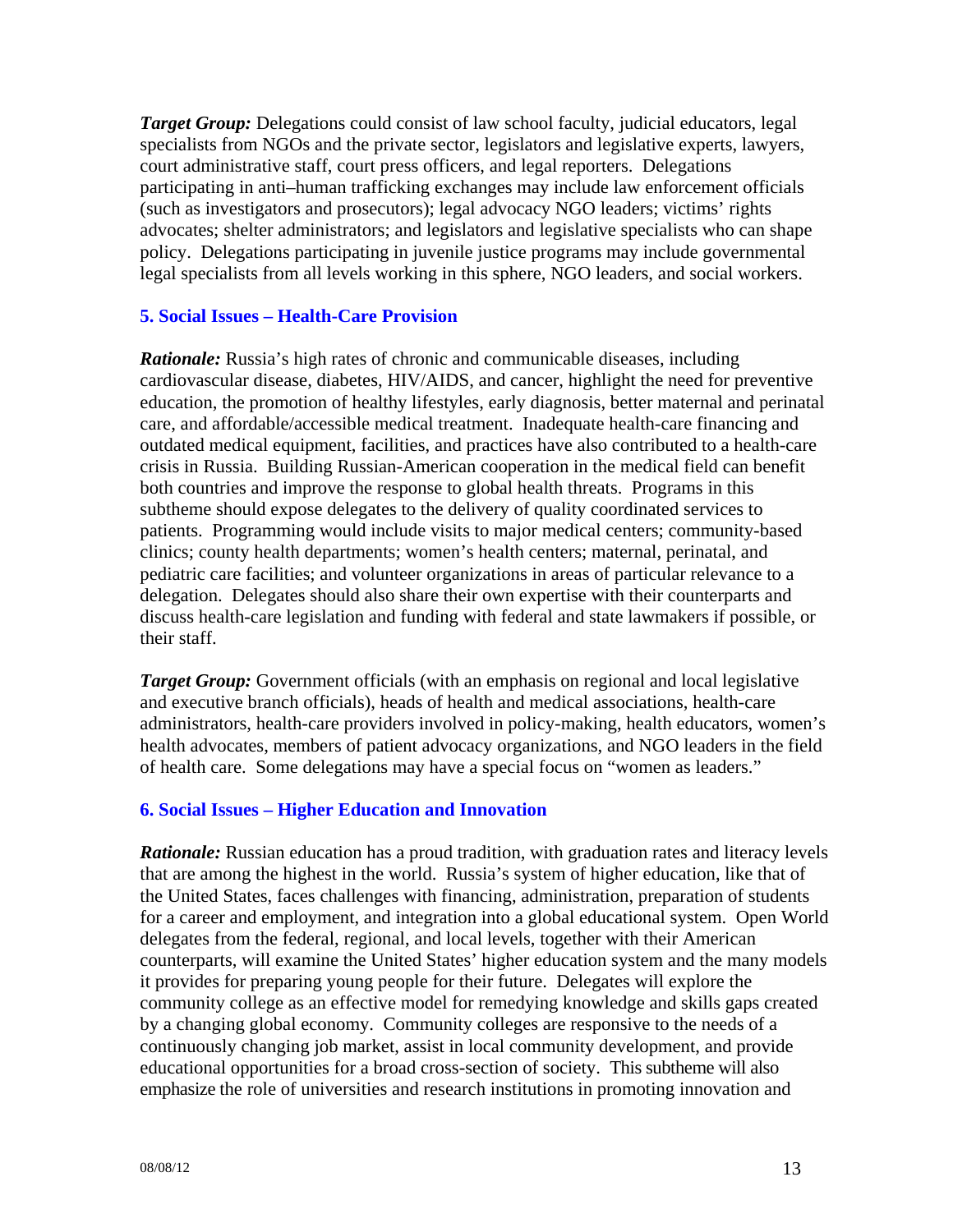entrepreneurship, and the role of public-private partnerships in developing innovative education models.

*Target Group:* Regional and local government officials and legislators, especially those involved in postsecondary education policy and reform; education administrators; educators and education officials playing a key role in fostering innovation and entrepreneurship in academic settings; educators in leadership roles; heads of public-private sector initiatives; NGO leaders; and journalists. Some delegations may have a special focus on "women as leaders."

### **7. Social Issues – Social Services**

*Rationale:* Although Russia has recently seen some gains in life expectancy, the country is still facing a demographic crisis with continued decrease in the overall population size and life expectancy lower than in Western countries. At the same time, more responsibility for social services delivery has been shifted from the national government to regional and local governments, without a corresponding transfer of funds. Challenges that American communities face—including substance abuse, the care and inclusion of people with mental and physical disabilities, unstable home environments, abandoned and missing children, homelessness, and elder care—have also affected many Russian communities. Open World will invite mixed delegations of legislators, executive branch and NGO officials, and other community leaders to the United States to see how their counterparts here work to address social services delivery and funding issues. Programs should enable delegates to learn onsite about the operations, structure, and funding of leading public and private social service agencies; job-shadow their professional counterparts; meet with legislators and legislative staff to discuss social services issues, legislation, and funding; and meet with NGO leaders who work with or advocate for special populations (e.g., disabled, elderly, or economically disadvantaged citizens; adoptive families and children in the foster care system; abused, neglected, or abandoned children; victims of domestic violence; substance abusers; and those with life-threatening diseases and conditions). Host organizations are encouraged to schedule an overview session at the beginning of the community visit to provide background on the roles that Congress, state and local legislatures, government agencies (federal, state, and local), and nongovernmental organizations play in funding and providing social services in the host community.

*Target Group:* Social services officials and providers; municipal executives; regional and local legislators; NGO leaders, including leaders of social services advocacy organizations; and editors and other journalists. Some delegations may have a special focus on "women as leaders."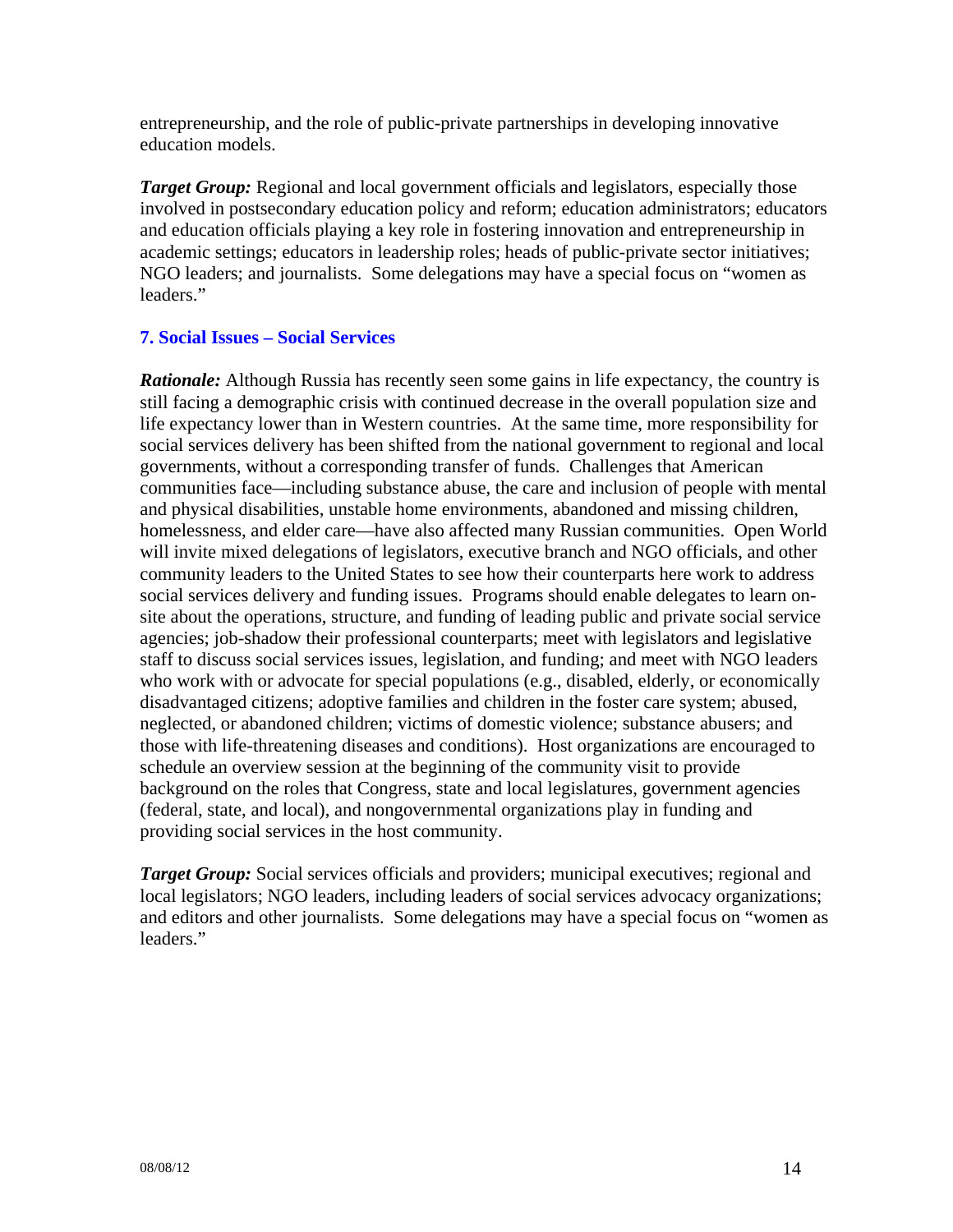## **Ukraine**

### **1. Accountable Governance**

*Rationale:* Ukraine has gone through several years of political turmoil. The political reform amendments to the Ukrainian Constitution that came into effect on January 1, 2006, did not clearly define the relationship between the executive branch and the parliament, although they did increase the parliament's power relative to that of the president. After the September 2007 parliamentary election and the ensuing negotiations between political parties, Ukraine's political course seemed to stabilize somewhat. However, the struggle for political power between the president, the prime minister, and the parliament, and reliance on ineffective coalition governments, hindered the development of good governance. Ukraine's new president, who assumed office in February 2010, is making policy decisions in a very politically fractured environment.

Regional and local governments are still highly dependent on the central government's budget allocations. District, municipal, and village authorities and legislators need to be better prepared to take on and handle those government functions that are usually carried out at the local level in successful democracies. These officeholders need to improve staff hiring and training procedures; learn new budgeting, planning, and service-delivery practices; and promote economic development effectively—and they need to become more proactive, responsive, and accountable. Both government and NGO officials could benefit from seeing U.S. models of public/NGO cooperation on the Open World program.

Local programs on accountable governance would emphasize the legislative process, administrative capacity-building, transparency, service delivery, financing of government services, media relations, community development, environmental management, and, for some "mixed" delegations of government and NGO officials, public-NGO partnerships.

*Target Group:* Regional and local legislators, mayors, municipal administrators, policy experts, public services providers, media representatives, and election officials. Delegations may be composed of people holding similar positions in different cities or regions, or of people from the same community or region (to support sister-city partnerships, specific projects, or cross-sectoral programming). Some delegations will include both government and NGO leaders; the goal is for delegates to interact with each other while observing examples of how public-NGO cooperation can serve the community, and then collaborate more with each other when they return to Ukraine.

This theme may also include delegations of national- or regional-level leaders and policy experts involved with policies affecting local self-governance.

## **2. Accountable Governance – The Role of Legislatures**

*Rationale:* Regional and local legislatures (radas) in Ukraine, while limited in their authority, create laws that both establish greater local governmental autonomy and provide a legal structure for basic public services at the local level. While legislative bodies in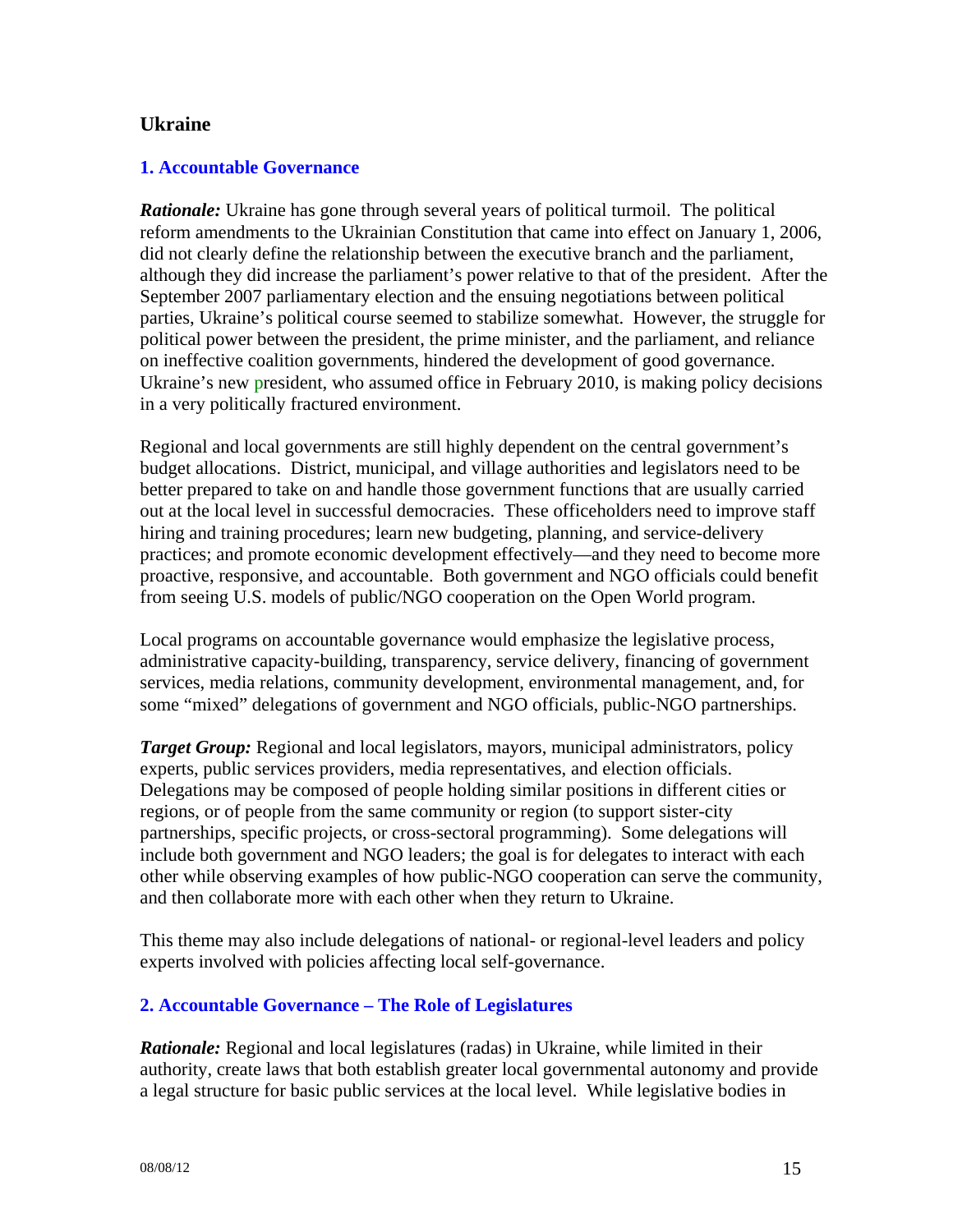Ukraine do not play as large a role in their country's governmental system as legislatures play in that of the United States, they are increasingly involved in deciding how to (a) raise and distribute revenue, and (b) settle land and property ownership issues, while taking on other governmental responsibilities that have devolved from the federal to the regional level.

Also, because the Open World Leadership Center resides in the U.S. legislative branch and serves the U.S. Congress, its historical mission includes a special focus on the role of legislatures and legislators in successful democracies. Open World has a unique ability to introduce Ukrainian legislators and regional legislative staff and administrators to the legislative process at the national level during their Washington, DC orientation, and to demonstrate how that process links to and affects state, county, and local legislatures. Also, numerous legislators and legislative staff across the country have experience presenting to Open World delegations.

*Target Group:* Regional and local legislators, legislative staff, and administrative staff serving legislative bodies at all levels of government.

*Program Structure:* Most programming will take place in a state capital or other community during a legislative session, with a focus on the role of the legislative branch in governance and the formulation of public policy. Open World seeks proposals for two types of delegations: one type would consist of legislators who share an interest in a particular public policy issue, such as health care or education; the second type would include legislators, legislative staff, and legislative administrators. Programming for the legislator delegations would allow the delegates to meet with their American counterparts; attend committee meetings and legislative sessions; and learn how their counterparts interact with relevant state executive agencies, advocacy groups, and constituents. Programming for the "mixed" delegations of legislators, legislative staff, and legislative administrators would focus on the operations of a legislature, on how legislatures receive independent information and analysis to support decision-making, and on constituent services.

Legislative delegations are expected to observe legislative sessions and committee meetings and have follow-up meetings with participating legislators; attend panel discussions with the legislators, legislative counsel, and committee staff who played a role in the successful passage of a law or an ordinance; meet with the legislative liaisons for state executive agencies; meet with lobbyists and advocacy groups and shadow their meetings with legislators/legislative staff; attend county legislative and/or city council meetings; meet with county-level legislators (e.g., commissioners), mayors, or city council members to discuss their relations with the state legislature; and meet in-state with Members of Congress and/or their field staff. Mixed delegations of legislators and legislative staff/administrators would be expected to job-shadow their counterparts; attend panel discussions with legislative officials, executive agency administrators, political scientists, and political journalists on the role of the legislatures in the host state and host community; meet with political party and elections officials; observe the constituent services operations in a legislator's office; discuss budgeting, information services, enforcement of ethics rules,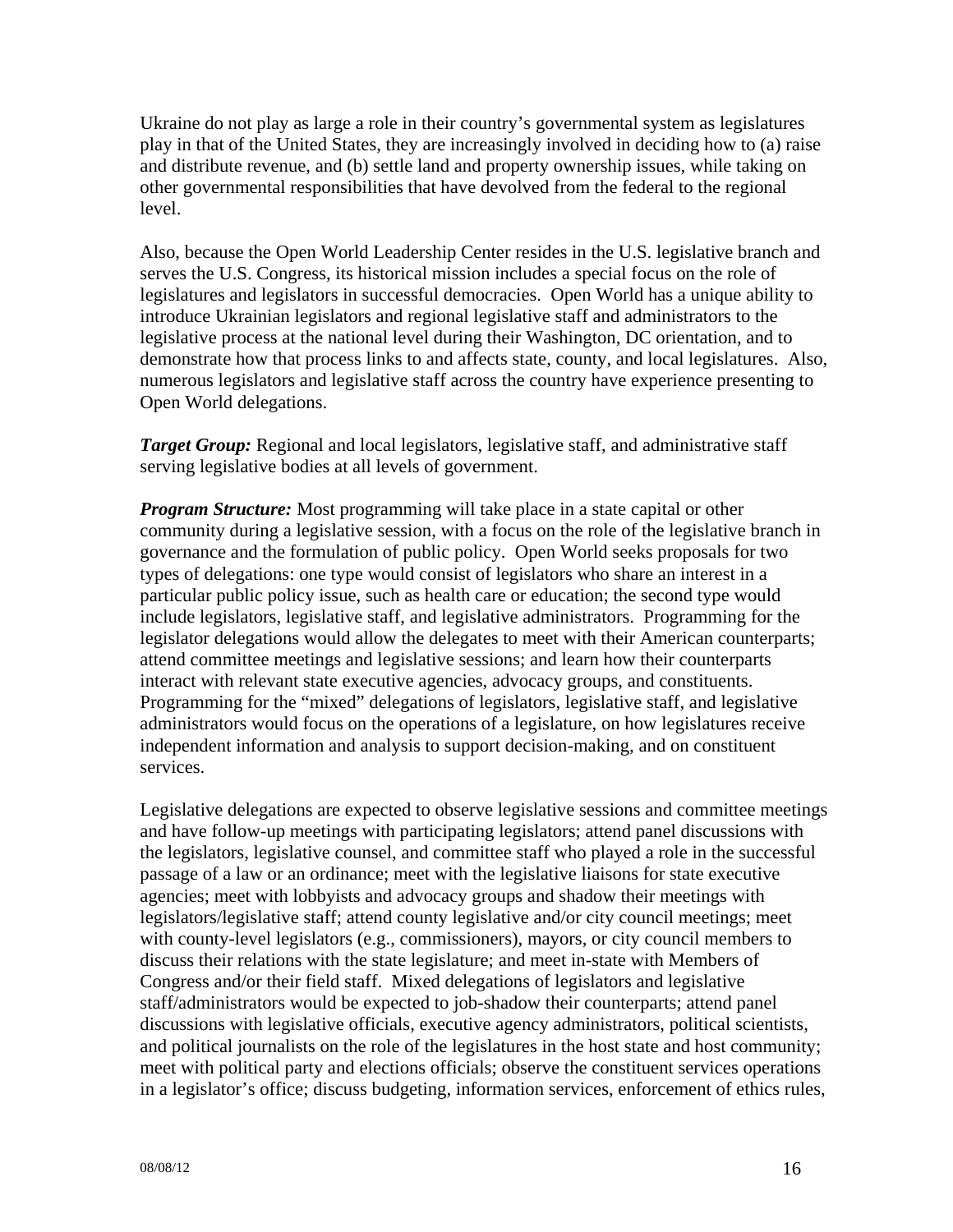and other administrative issues with legislative officials; and meet in-state with Members of Congress and/or their field staff. It is also expected that each legislative host program will have a legislator pay a significant lead role in the hosting.

## **3. NGO Development**

**Rationale:** Ukraine has many dedicated NGO leaders who are being challenged to develop better-managed and more vibrant organizations. Further development of the NGO sector is vital to Ukraine's progress toward firmly establishing a democratic system with a strong advocacy and voluntary sector. Open World exchanges can improve NGO leaders' administrative, advocacy, and fundraising skills, and can help these leaders formulate strategies for providing leadership and service in the community. There is also great need for effective advocacy for development in rural communities, especially among their women leaders. Local programs should enable delegates to observe firsthand how the nongovernmental sector works in the United States and how NGOs cooperate with the government, the private sector, their local communities, and each other to serve citizens. Delegations should visit successful NGOs, including interest/advocacy groups, and examine NGO fundraising activities, member recruitment, public relations, legislative advocacy and other outreach efforts, and overall program and financial management methods. Delegations also should visit government agencies that fund or otherwise collaborate with NGOs, and should investigate all aspects of government-NGO relations, including the legislative process.

*Target Group:* Board members, directors, high-level staff, and key volunteers of NGOs involved in public health (especially HIV/AIDS and tuberculosis prevention and treatment), environmental protection, energy conservation and planning, and women's leadership at the local, regional, and national levels, including in rural communities; NGO leaders involved in legislative advocacy, governance, and community-services delivery; and government officials and legislators who work with members of the NGO community or have budget or oversight responsibilities for government-funded activities carried out by NGOs. It is expected that some delegations will consist of executive-branch officials and/or legislators and NGO officials, so that cooperation and collaboration can be enhanced through lessons learned together.

## **4. Judicial Rule of Law**

*Rationale:* Although progress has been made in recent years toward establishing the legal basis for an independent judiciary in Ukraine, clear hurdles remain to separating the judicial branch from the executive branch and establishing a genuinely independent judiciary. Concepts like judicial independence, the adversarial process, equal protection, and equal access to justice are still nascent in Ukraine. In addition, information about judicial qualification processes, judicial training, and effective ways of fighting judicial corruption and white-collar crime would be timely and useful. Open World's previous Ukrainian rule of law exchanges allowed judges at all levels of the Ukrainian judiciary to examine judicial practices in the United States, and this programming will continue in 2013. Delegates should explore U.S. approaches to court proceedings, the jury-trial process, the adversarial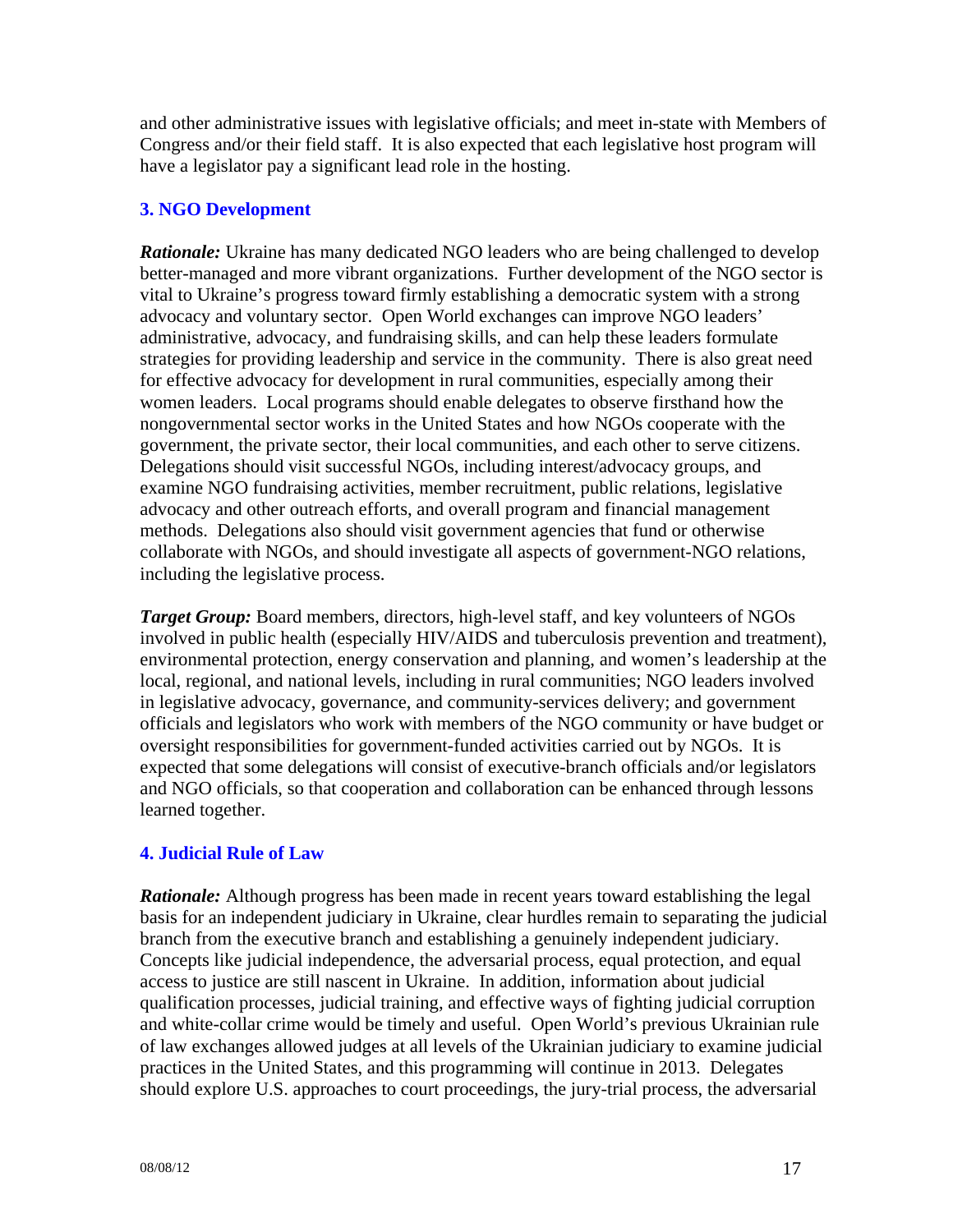system, plea-bargaining, alternative dispute resolution, law enforcement and corrections practices, and the legislative process. Other possible topics include judicial independence, judicial ethics, juvenile justice practices, financial dispute resolution, bankruptcy proceedings, and judicial administration. Delegations should meet with federal, state, and/or (if applicable) local legislators or their staff to discuss judiciary-related legislative issues and funding.

*Target Group:* Most delegates for Open World's judicial rule of law program<sup>14</sup> will be judges from local courts and regional appellate courts, although some will come from national-level courts. These delegations are usually hosted by a federal or state judge in a program that emphasizes judge-to-judge activities. Other judicial delegations may be made up of judges and non-judges for exchanges focused on such issues as court management and media-judicial relations.

### **5. General Rule of Law**

*Rationale:* Rule of law is one of the foundations of a civil society. Ukraine is seeking to further develop the administrative and support infrastructure for the courts, as well as the professionalism of lawyers and other legal professionals, so Open World regularly includes non-judge general rule of law delegations in its programming. Appropriate activities for such delegations include observing court proceedings and press briefings; meeting with judges and court administrators; visiting family and juvenile courts, law schools, law firms, corrections facilities, media outlets, legal advocacy NGOs, and state legislatures; and taking workshops on courtroom technology.

*Target Group:* Lawyers, independent legal experts, legal scholars, and judicial administrators.

## **6. Social Issues** – **Secondary and Higher Education and Innovation**

**Rationale:** Ukraine is a highly literate society with a strong and proud history of education at the elementary and secondary levels, although the level of education in metropolitan areas is generally higher than that in rural areas. The country has made priorities of ensuring equal access to a quality education for rural and low-income students and enhancing the professionalism of educators. Open World's 2013 Ukraine education and innovation programming will focus on educators from the secondary and college/university levels, and these programs should explore transparent and standardized testing, credentialing, teacher training (pre-service and in-service), school performance monitoring, and creating, selecting, and distributing quality educational materials. Open World delegates from the federal, regional, and local levels, together with their American

<u>.</u>

 $14$  The hosting locations for the Ukraine judicial rule of law program will, for the most part, be determined by the Open World Leadership Center in cooperation with the U.S. Judicial Conference's Committee on International Judicial Relations (IJRC), and the professional hosting program will be organized by a host judge. Each U.S. host judge will be matched with a local host organization that will provide logistical and administrative support and assist with program planning. Applicants are encouraged to indicate in their proposal how many such delegations they wish to assist. Please contact Open World Program Manager Jeffrey Magnuson at jmag@loc.gov for more information.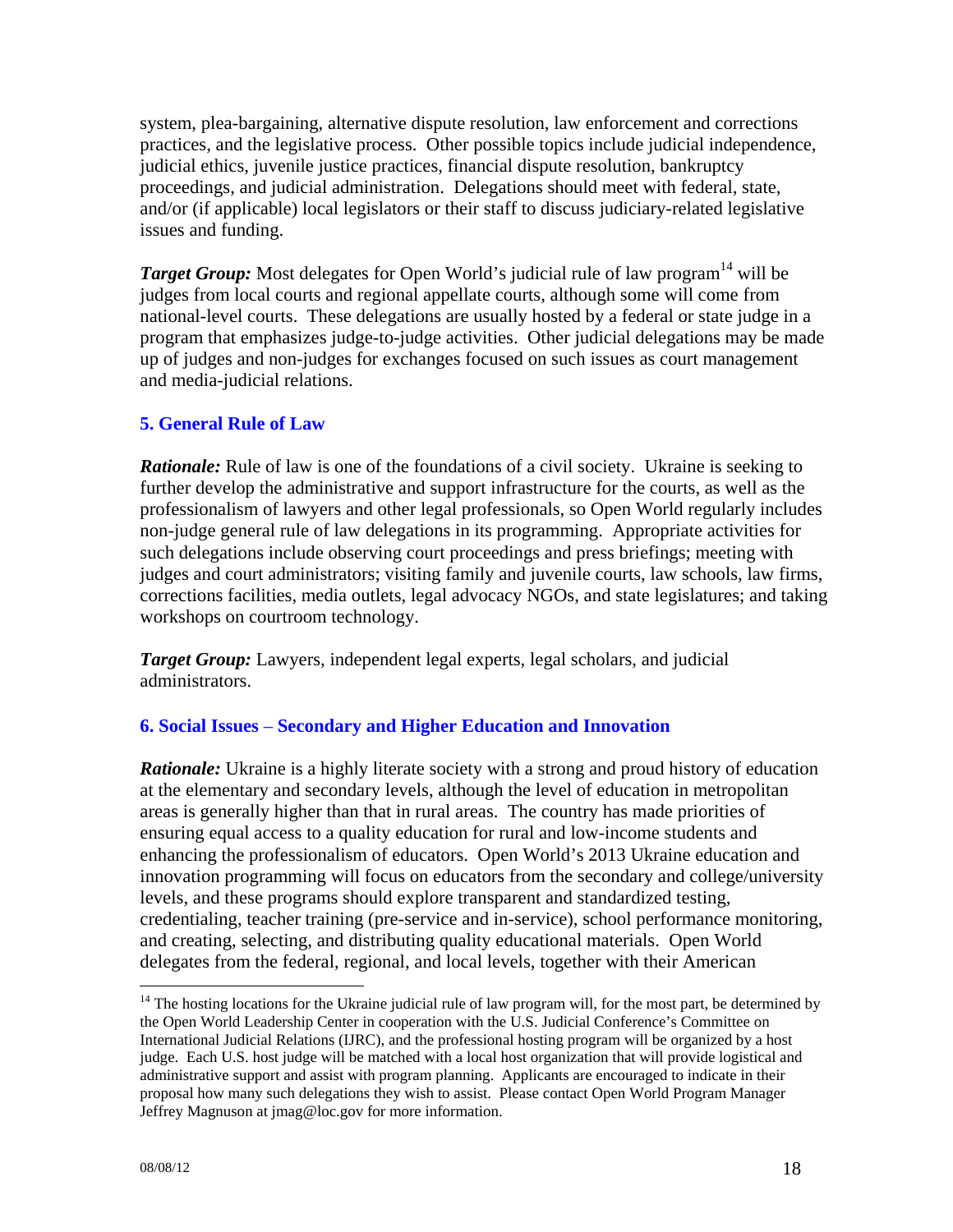counterparts, will examine the United States' education system and the many models it provides for preparing young people for their future. Delegates will explore the community college as an effective model for remedying knowledge and skills gaps created by a changing global economy. Some delegations under this subtheme will explore the role of universities and research institutions in promoting innovation and entrepreneurship, and the role of public-private partnerships in developing innovative education models.

*Target Group:* Secondary and higher educational delegates might include federal, regional and local executive-branch officials and legislators involved in education policy and reform, school administrators, administrators of institutions of higher education, educators in leadership roles, NGO leaders, and journalists, and education professionals active in promoting standardization and transparency in education. This theme will also include education professionals from both the secondary and higher education spheres from the categories listed above who are looking at issues relating to fostering innovation and entrepreneurship in academia.

## **Armenia**

#### **1. Accountable Governance** – **Local Governance and Meeting Constituent Needs**

*Rationale:* Since the *Law on Local Self-Government* was passed in 2002 by the Assembly of the Republic of Armenia, both urban and rural communities continue to build their capacity to manage government finances and provide services to their constituents. Armenia's eleven provinces are divided into communities that decide how to form their own municipal or inter-municipal governments. The U.S. program will provide an opportunity for regional and municipal government representatives, including representatives from small cities/towns, to see how citizens may participate in decisionmaking at the local level by participating in public hearings, meetings, and referenda. Such programming would also provide insight as to how citizens can advocate for improvements though legislative bodies, and by trying to influence the regulatory process at all levels of governance, especially the local level.

*Target Group:* Regional government representatives, with a focus on small city mayors.

### **2. Accountable Governance – NGO Management and Civic Participation**

*Rationale:* The *Law on Local Self-Government* allows citizens to attend community council sessions and draft resolutions for consideration by their community councils, but few citizens are aware of their rights and the procedures for availing themselves to these rights. In this regard, the citizens of Armenia are not well aware of the role that non-governmental organizations can play in advocating on their behalf. The U.S. visit for this programming will expose community leaders to how NGOs work, communicate, and, sometimes collaborate with governing bodies to identify and address problems in the community, and advocate for improvements.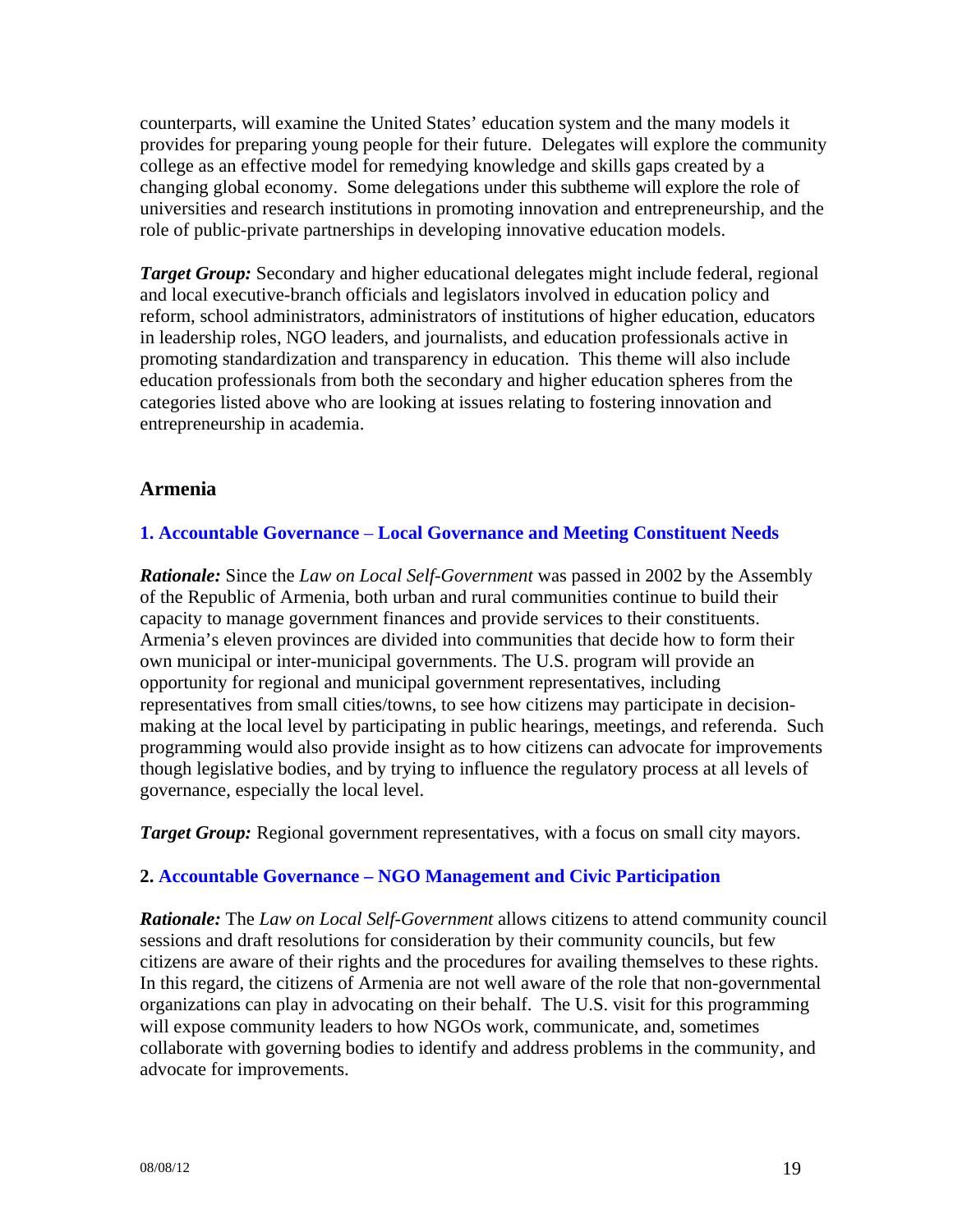*Target Group:* Civic leaders and leaders of non-governmental organizations.

## **Georgia**

### **1. Accountable Governance – Community Engagement**

*Rationale:* There is an ongoing need for strong, community based advocacy organizations outside of Tbilisi that can successfully represent the needs of the citizenry to assure the provision of social services, hold local governments accountable, and advocate for community development projects. Through this program, representatives of Georgian community based advocacy organizations will meet with their U.S. counterparts to see how local non-profit advocacy organizations in the United States organize advocacy campaigns, mobilize community support for various issues, hold government officials accountable, and raise funds to support their activities.

*Target Group:* Leaders of community based advocacy organizations.

### **2. Accountable Governance – Electronic and Print Media**

*Rationale:* A robust, transparent, and independent media sector has not yet developed in Georgia. While television is the most important source of information for Georgians, a talent pool and market is developing using modern media techniques in both print and electronic media. Representatives of print and other media outlets need to improve their investigative and political-reporting skills, their coverage of changing political alliances and politicians' reactions to constituent concerns, and their analytical reporting on crucial social issues such as health, housing, and education. This programming will concentrate on exposing delegates to the watchdog role that a robust media plays, to investigative journalistic practices, and to online sources of in-depth news and political coverage.

*Target Group:* Print and electronic media professionals, and NGO leaders working to develop a robust media in Georgia.

### **3. Accountable Governance – Municipal Development**

*Rationale:* Current economic and political conditions demand that government streamline and increase the effectiveness of public agencies as they serve the populace in Georgian municipalities, in part through creative management and the use of social-networking websites and other Internet-based technologies. Several sectors of the Georgian government would benefit from a program that allows municipal officials to explore how government agencies in the United States are striving to improve their performance, provide better service to the public and plan and develop municipal economic development initiatives. Programs should provide delegates with exposure to how various government services, such as the issuing of licenses and the granting of permits, are provided in the United States, with an emphasis on how information technology is being used to improve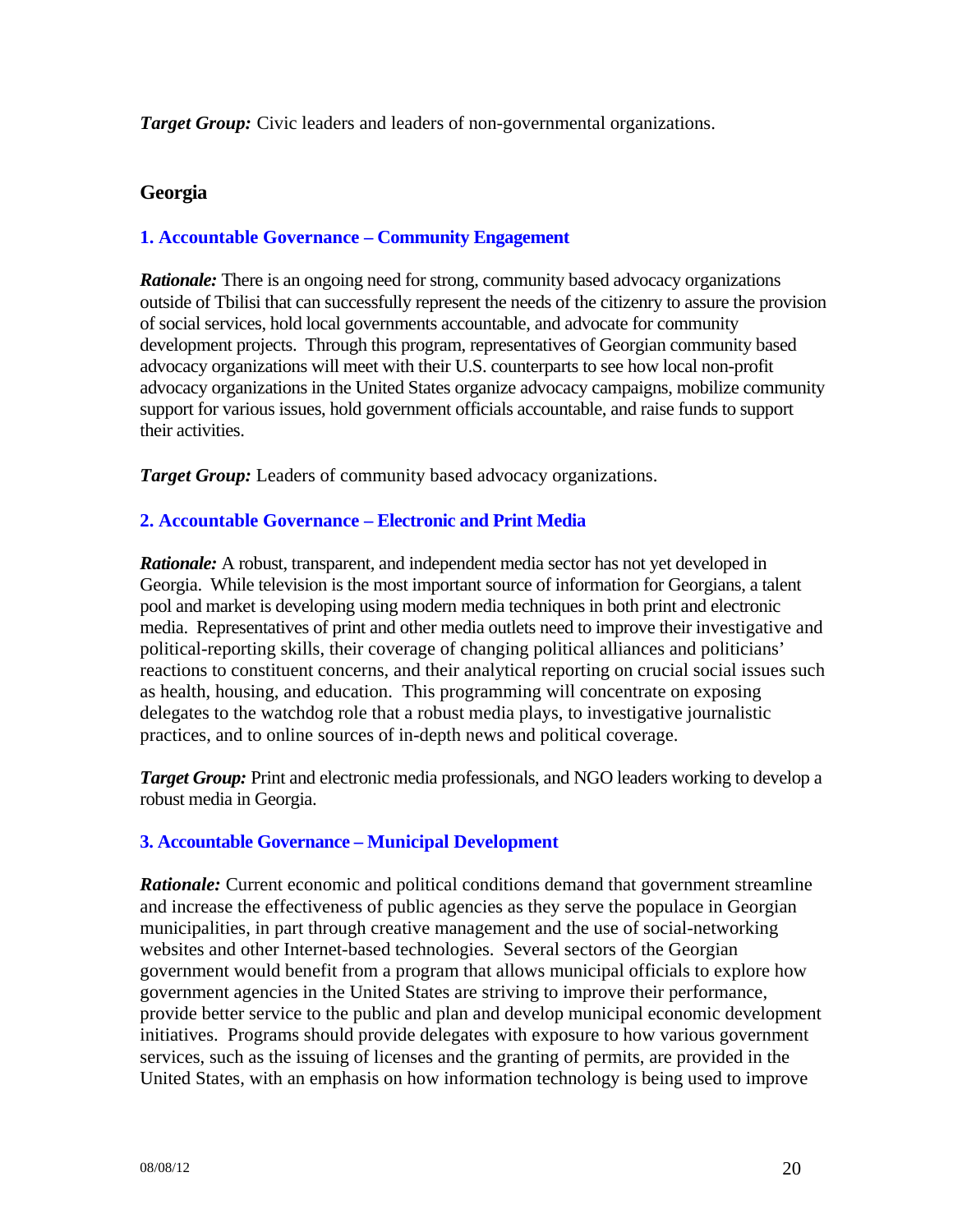the effectiveness of the provision of services, and the organization and accessibility of public records.

*Target Group:* Officials from the Ministry of Justice, municipal legislators, mayors, city managers and other top city administrators, and media and/or civil society NGO leaders who are interested in the delivery of services at the municipal level.

## **4. Accountable Governance – Parliamentary Staffers**

**Rationale:** Georgia recently opened its new Parliament building in the city of Kutaisi, about 150 miles to the West of the capital city of Tbilisi, and a new Parliament is to be elected in October 2012. Reports indicate that a very large number of staff personnel are being hired, and some long-term staff from Tbilisi are relocating. This will be a critical time to identify and train staffers as Georgia's Parliament is in transition, and a strong backbone of staff support will be greatly needed. The U.S. program should acquaint Georgian parliamentary staffers with the workings of legislative bodies in the United States, on both the federal and state level, and discuss such issues as best legislative practices and processes, transparency in legislation, and coordination between legislative staffers.

. *Target Group:* Key staff members of the Georgian Parliament.

## **5. Rule of Law – Judicial Practices and Ethics**

*Rationale:* Although the Georgian judiciary has made tremendous progress in recent years on judicial independence and court administration, there is still much room for improvement, especially with regard to judicial ethics and international standards of conduct. Programming will expose judges from Georgia to the Code of Conduct by which U.S. federal judges must abide. The code "provides guidance for judges on issues of judicial integrity and independence, judicial diligence and impartiality, permissible extrajudicial activities, and the avoidance of impropriety or even its appearance."15 This program will also allow Georgian judges to observe and discuss how cases are processed, hearings are conducted, interactions between judges and other legal professionals are handled, and decisions are made (including in high-profile cases) in U.S. courts.

## *Target Group:* Judges.

## **6. General Rule of Law**

*Rationale:* The judicial reforms enacted in recent years in Georgia demand improvements in legal education and practice and a redefinition of the role of the judiciary in civil society. Greater availability of legal services is badly needed by the populace. Appropriate activities for such delegations include observing court proceedings and press briefings; meeting with judges and court administrators; visiting family and juvenile courts, law schools, law firms, corrections facilities, media outlets, legal advocacy NGOs, and state legislatures; and taking workshops on courtroom technology.

 $\overline{a}$ 

<sup>15</sup> See http://www.uscourts.gov/RulesAndPolicies/CodesOfConduct.aspx.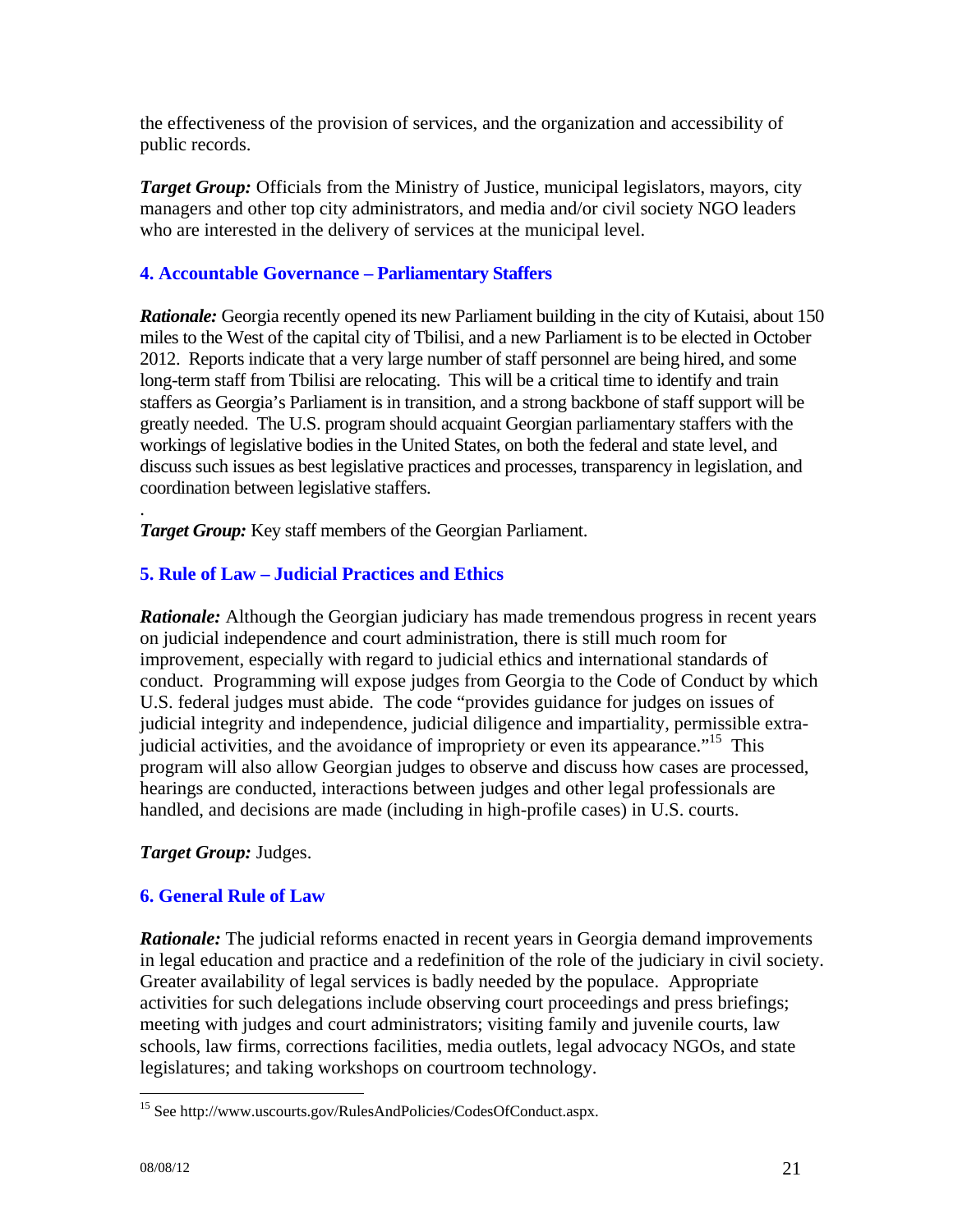*Target Group:* Law school faculty, judicial educators, legal specialists from NGOs and the private sector, legislators and legislative experts, lawyers, court administrative staff, court press officers, and legal reporters.

### **7. Social Issues – Child Welfare Services**

**Rationale:** Georgia lacks the legislative framework and social infrastructure required to provide an adequate safety net for at-risk children. Delegates for this program will examine how these children are protected by health and child welfare laws at the federal, state, and local levels, and will be exposed to support services provided to at-risk children in the United States. The program will include visits to preschools, orphanages (where possible), children's hospitals, schools and residential homes for at-risk youth, and juvenile detention facilities. Other items to be explored include training for social workers, educational opportunities for at-risk children, the foster-care system, and child-protection services.

*Target Group:* Social workers, orphanage directors, and experts in the field of child welfare.

### **8. Social Issues – Higher Education and Innovation**

*Rationale:* Georgia's higher education system needs across-the-board reform and innovation. Among other problems, the higher education system suffers from a lack of transparent regulation, an adequate accreditation system, and publicly available data on the quality of higher education institutions. Funding for research is scarce, and there is no tradition of peer review or critical debate. The Open World program will bring university deans, administrators, department heads, and professors active in professional associations from a variety of Georgian public universities—as well as ministry specialists and other education experts—to the United States to meet with administrators and faculty at state and private universities and colleges, and to review U.S. approaches to higher education academic standards, curriculum development, admissions and management practices, public outreach efforts, student exchanges, distance learning practices, and ethical standards for academics. This program will also explore the role of universities and research institutions in promoting innovation and entrepreneurship, and demonstrate how public-private partnerships can lead to innovative education models.

*Target Group:* Ministry of Education and Science strategic planners and other education experts, administrators, deans, department heads, and professors active in professional associations.

### **9. Social Issues – Societal Inclusivity**

*Rationale:* Georgia's population is made up of many different ethnic groups, including Azeris, Armenians, and Kurds, with ethnic Georgians comprising the majority. Members of the country's minority groups often find themselves at the bottom of the social ladder, and many ethnic Georgians regard them with suspicion or even outright distrust. Since gaining independence and joining international organizations such as the Organization for Security and Co-operation in Europe (OSCE) and the Council of Europe, Georgia has gradually modernized its legal system and improved its compliance with international norms of human rights,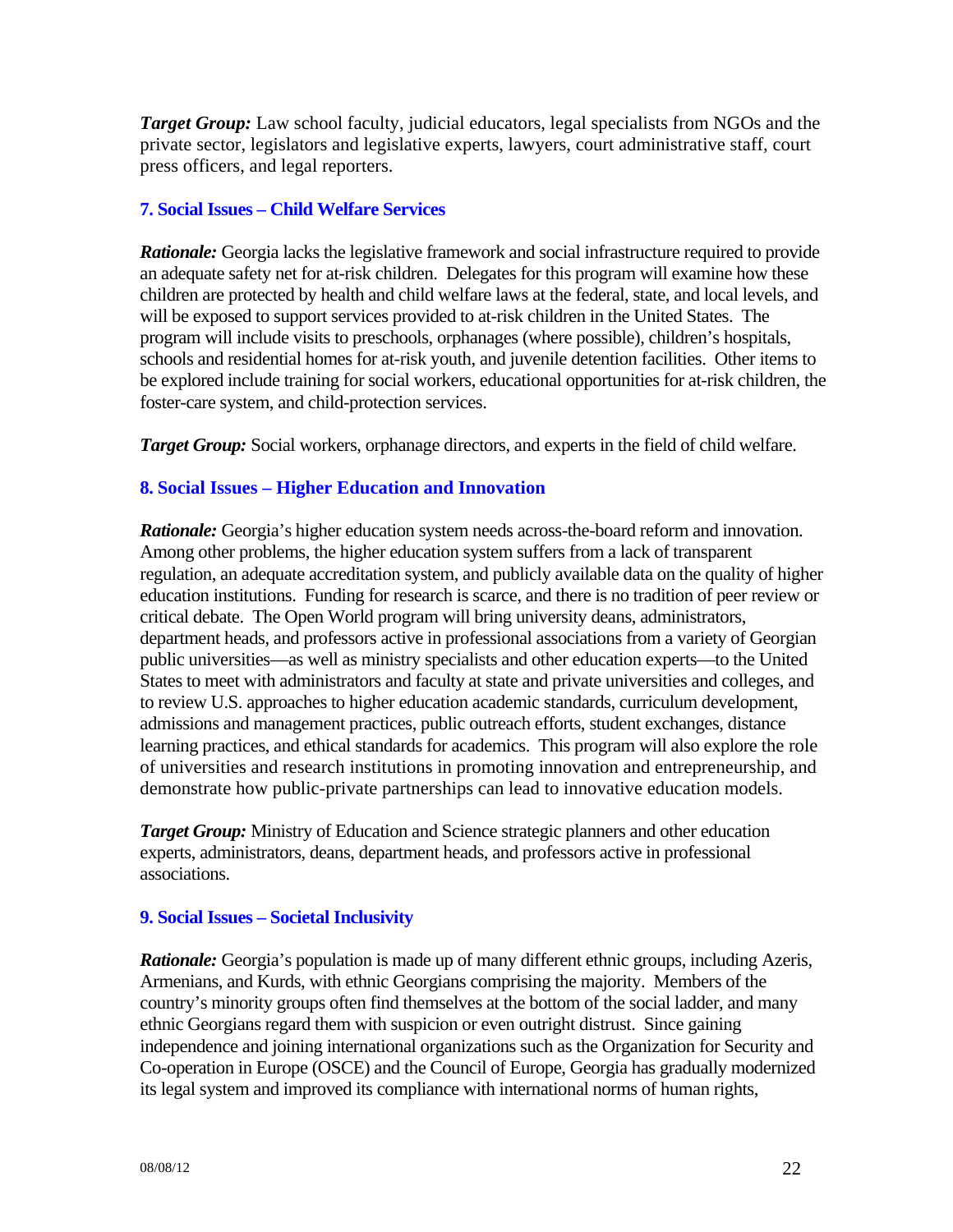including the protection of the human rights of ethnic minorities. More needs to be done to enable minorities to participate fully in Georgian community and economic life, including expanding Georgian-language comprehension. The U.S. program should expose participants to social-services delivery to ethnic minorities; national and community organizations dedicated to protecting civil rights; and programs for teaching English as a second language.

*Target Group:* NGO leaders, government officials, and legislators working in the area of societal inclusivity; leading minority-group representatives working on this issue.

## **10. Social Issues – Young Researchers (International Relations/Think Tanks)**

*Rationale:* In recent years, the Government of Georgia has made significant efforts to build the long-term institutional capacity needed to better manage its education system. Noticeable progress has been made to Georgia's system of higher education as a result of the reform process by policies that have led to some decentralization and enhanced accreditation policies. It is important now that a cadre of scholars working within the reformed Georgian education system gain broader exposure, and improve their skills. The program for young researchers for Georgia is aimed at exposing these scholars to higher education policy, management, and processes in the United States, and to provide a broad overview of the role of academia in building society and having an impact on policymaking in the international arena.

*Target Group:* Young academics/researchers active in the higher education system in Georgia; academics working in the field of international affairs and policymaking in that area.

## **Kazakhstan**

## **1. Accountable Governance – Environmental Leaders**

*Rationale:* Kazakhstan faces serious environmental challenges. The Soviet era left many pollutants, including chemical and industrial waste, in both population centers and uninhabited zones. Since independence, the oil and chemical industries have also contributed to ongoing air and water pollution problems, which are exacerbated by increasing traffic congestion. In the southern part of the country, the problem of lead pollution is particularly urgent. Not only are lead ore deposits refined, but large metallurgical factories operate there as well. However, little has been done to prevent lead poisoning among the local population. A number of environmental organizations operate in Kazakhstan, but there is little financial support to begin necessary cleanup and prevention programs. The U.S. program should focus on U.S. federal, regional, and local government initiatives to undertake environmental cleanup and promote environmentally friendly practices, and on cooperative efforts involving NGOs, the private sector, and the general public to resolve such environmental damage.

**Target Group:** Regional and local legislators, government representatives, environmental NGO leaders, environmental activists, scientists, and journalists.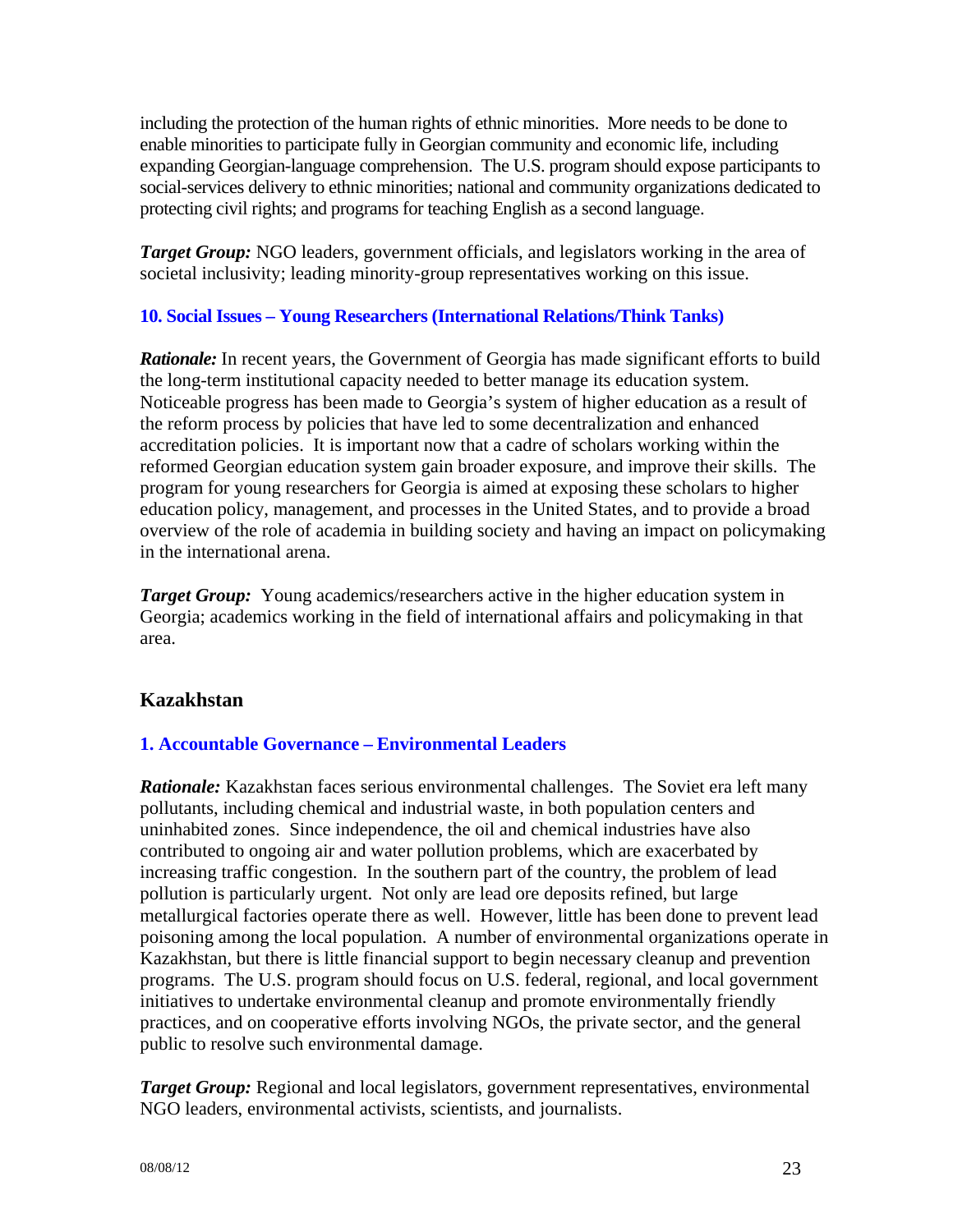### **2. Accountable Governance – Civil Service Reform**

*Rationale:* Current economic and political conditions demand that government streamline and increase the effectiveness of public agencies, in part through creative management and the use of social-networking websites and other Internet-based technologies. Several sectors of the Kazakhstan government would benefit from a program that allows officials to explore how government agencies in the United States are striving to improve their performance and provide better service to the public. Programs should provide delegates with exposure to how various government services, such as the issuing of licenses and the granting of permits, are provided in the United States, with an emphasis on how information technology is being used to improve the effectiveness of the provision of such services. In the United States, delegates will be introduced to the E-Government Act of 2002, and will see how different levels of government (sometimes in partnership with private entities) provide information electronically to the public, how personal privacy is safeguarded, and how government conducts its business virtually.

**Target Group:** Officials from the Ministry of Justice, the Ministry of Finance, the Civil Registry Agency, and the Public Registry Agency

### **3. Accountable Governance – Agricultural Diversification**

*Rationale:* Agriculture remains a small part of Kazakhstan's economy, contributing under ten percent to the country's GDP. With little arable land, Kazakhstan's agricultural sector relies mostly on the farming of wheat, uses out-of-date agricultural techniques, and improperly irrigates its land. The lack of agricultural diversification in Kazakhstan threatens both the soil and the economy. The delegates for this program will learn about the experience gained in the United States about agricultural diversification and the role of the government and the private sector in promoting diversification. The delegates will also explore land-management practices, crop rotation strategies, and irrigation methods.

*Target Group:* Representatives of the Ministry of Agriculture, farm managers, and heads of local governments.

### **4. Judicial Rule of Law**

*Rationale:* Corruption is widespread in Kazakhstan and is considered a source of the public's apathy toward judicial and legal reforms. There have, however, been improvements in the Kazakhstani judicial system. Judges are better paid than elsewhere in Central Asia. Judicial training opportunities are provided to both new and sitting judges. Court recording systems, which provide greater transparency in judicial proceedings, are being installed in some courts. There is a functioning judicial association, the Union of Judges of Kazakhstan, and a procedure for removing unethical judges. However, despite efforts to strengthen the judiciary, the public perception, whether warranted or not, is that the judiciary is highly susceptible to bribery and political influence. The U.S. program will expose participants to U.S. judicial standards, practices, and codes of ethics designed to prevent corruption and promote transparency and respect for the judiciary.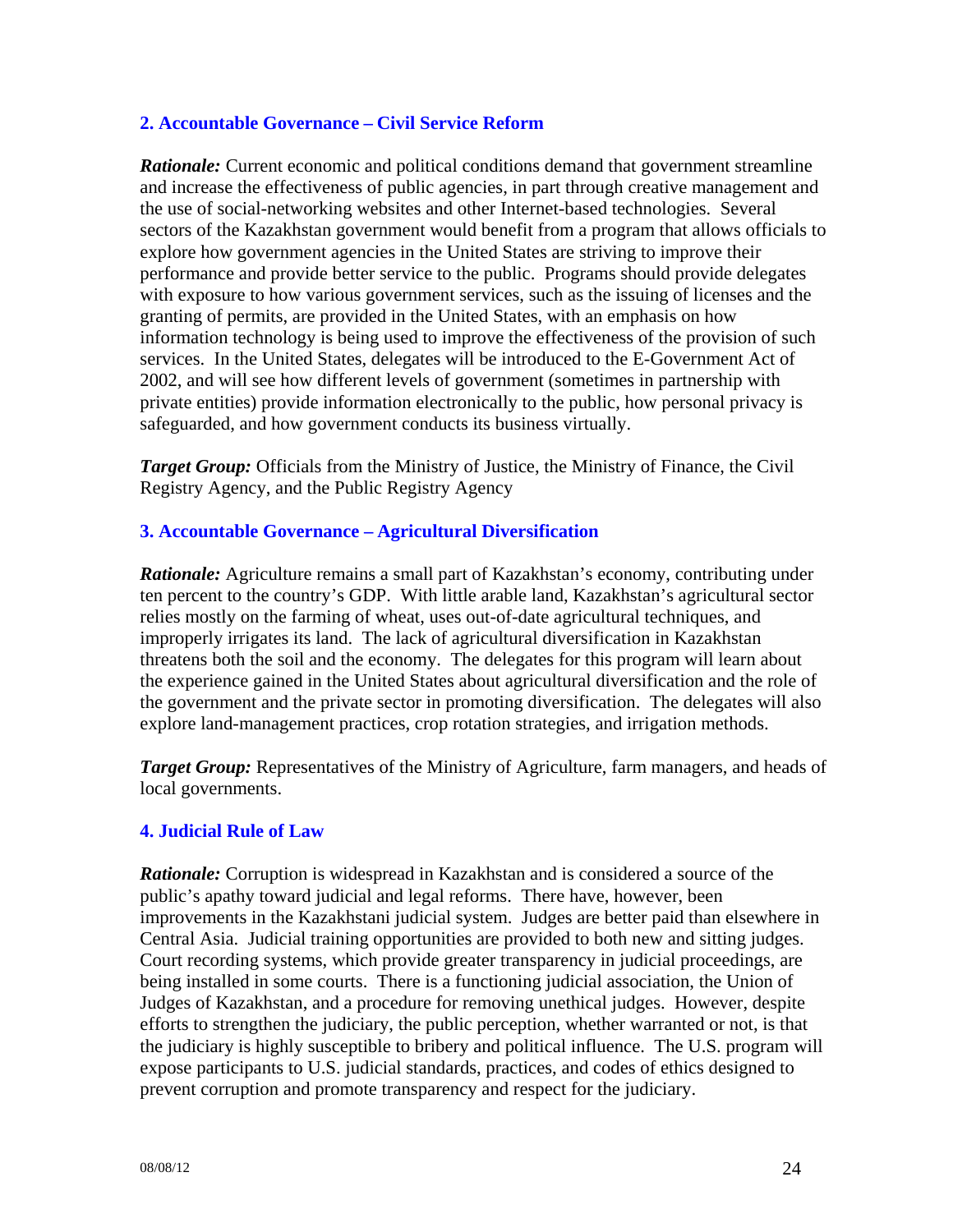### *Target Group:* Regional-level judges.

## **Kyrgyzstan**

## **1. Accountable Governance – Investigative Journalism**

*Rationale:* Kyrgyzstan needs a larger corps of professional investigative journalists, especially for corruption investigations. This theme will enable delegates to study and observe how journalists from all types of media outlets in the United States discover, investigate, and effectively report on corruption and other illegal activity. Such programming will also include exposure to such aspects of journalists' work as research methodologies, the finding and use of sources, the legal issues that investigative journalists face, and how the general public's support for such reporting is earned and maintained.

Other topics covered should include how media outlets successfully develop an independent editorial policy; stay economically independent and financially viable; maintain credibility with the public; and interact with local authorities.

*Target Group:* Journalists and other representatives of media outlets.

### **2. Accountable Governance – Ethnic Reconciliation**

In June 2010, the southern region of Kyrgyzstan, particularly the cities of Osh and Jalal-Abad, experienced an outbreak of clashes between ethnic Kyrgyz and Uzbeks in aftermath of the removal of President Bakiyev. The clashes killed up to 2,000 people, mostly Uzbeks, and another 100,000 were displaced. Since then, there have been no new outbreaks of violence, but a March 2012 report published by the International Crisis Group stated that ethnic tensions continue largely due to state neglect and the nationalist policies of the political and social leaders in the southern regions. The U.S. program should expose participants to how social-services are delivered to ethnic minorities and introduce them to the leaders and work of national and community organizations that are dedicated to protecting civil rights, promoting conflict resolution, and fostering interethnic harmony.

*Target Group:* Community religious leaders, NGO leaders, government officials, legislators, and leading minority-group representatives working in the area of societal inclusivity.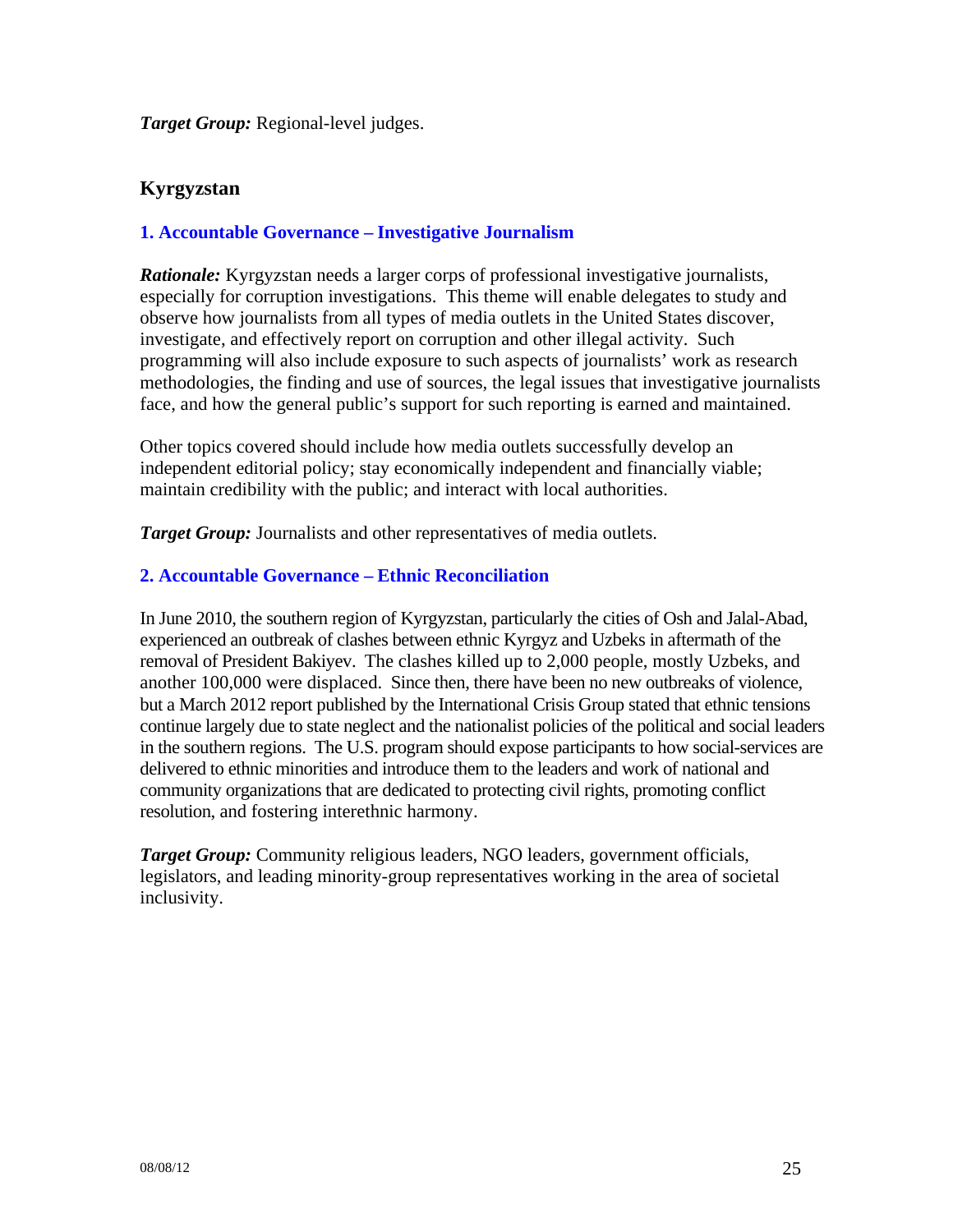### **3. Accountable Governance – Parliamentary Staffers**

Following the overthrow of President Bakiyev in April 2010, the interim government wrote a new Constitution establishing Kyrgyzstan as a parliamentary democracy. In order for this new parliament to establish itself as a functioning and effective legislative body, highly-skilled parliamentary staff members are needed to ensure its smooth operation. The U.S. program should acquaint parliamentary staffers from Kyrgyzstan with the workings of legislative bodies in the United States, on both the federal and state level, and discuss such issues as best legislative practices and processes, transparency in legislation, and coordination between legislative staffers.

*Target Group:* Key staff members of the Kyrgyz Parliament.

### **4. Social Issues – Women Entrepreneurs**

.

*Rationale:* Women are playing an increasingly important role in Kyrgyzstan as business leaders and entrepreneurs, and are looking for successful business models as they take their place in modern Kyrgyz society. The Open World program will focus on strategies to establish and promote women-owned businesses. Programming activity should include providing exposure to effective transfer of leadership skills and be aimed at increasing the effectiveness of women's activity and competency in the economic sphere. The U.S. program should also include consultations to explore ways to overcome gender discrimination and introduce effective public and media strategies, and roundtable discussions on strategic planning for business development.

*Target Group:* Women business and government leaders, and women leaders of organizations and educational institutions working for the advancement of women in business.

### **5. Social Issues – Women in Sports and Community Development**

There is a need in Kyrgyzstan for youth-oriented programs aimed at young women as a way of promoting empowerment, education, leadership, and community development. Creating a culture of participation in organized sports will promote these positive developments improve the general health of women, and teach Kyrgyz girls to have a better understanding of the importance of community. The U.S. program will focus on how the promotion of sports and athletics—both in schools and through associations—at the national, regional, and local levels can contribute to the positive development of young women in society.

**Target Group:** Federal government and education officials involved in the organization and promotion of sports, especially for young women.

## **6. Social Issues – Vocational and Continuing Education Administration**

*Rationale:* Vocational and technical colleges are good alternatives for students in Kyrgyzstan who are unable to attend university. In particular, vocational training provides women and girls from rural areas with greater opportunities in life. The Open World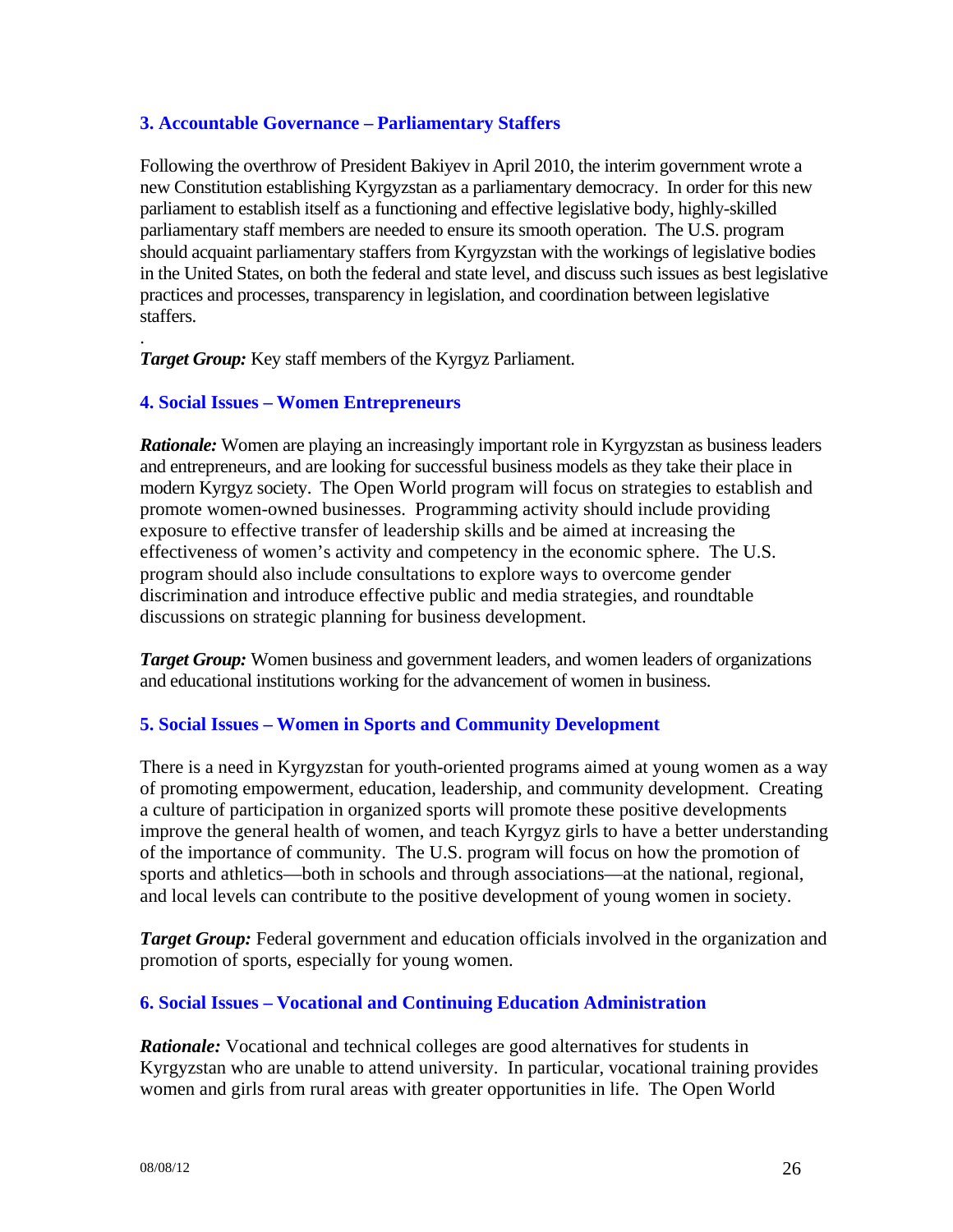program will focus on the role of vocational schools and community and technical colleges in preparing students for the workforce, and will examine the curricula, administration, and financing of these institutions.

*Target Group:* Ministry of Education representatives, school directors, and heads of education departments.

### **7. Social Issues – Libraries as Community Centers of Technology**

*Rationale:* Libraries are becoming hubs of technology in Kyrgyzstan. In addition to providing Internet access to citizens (which is not always publicly available otherwise), libraries are leading the way in adopting new technology, and have been recognized by the government for doing so. The Open World program will focus on how libraries act as a community center for technology use, and how they provide access to public information through the Internet. The program will also provide the delegates with exposure to how librarians are trained to use the Internet as a resource, methods of improving reference services, and effective ways of attracting more patrons.

*Target Group*: Library directors and Ministry of Culture representatives.

## **Moldova**

## **1. Accountable Governance** – **Energy Policy**

*Rationale:* Moldova is completely dependent on energy from Russia, Transnistria, and Ukraine. As a result, the Government of Moldova does not have real control over its own energy policy. Current government policy is to seek alternative sources of energy such as wind, hydro, solar, thermal, and biomass. During the U.S. Open World program, Moldovan government officials engaged in energy policy, cross-border energy diplomacy, and alternative energy development will be exposed to energy regulation, energy efficiency efforts, and liquefied gas and renewable energy projects, and gain broad exposure to energy policy in the United States.

*Target Group:* Moldovan government officials and policy experts responsible for energy policy and the development of renewable/alternate energy resources.

## **2. Accountable Governance – Public Engagement for Better Policy and Services**

*Rationale:* As the process of government decentralization takes place in Moldova, a gap in the provision of public services has been identified as a concern. To fill the gap, a national decentralization strategy has been adopted to transfer expertise and financial resources from central authorities to local authorities. This strategy envisions the modernization of infrastructure, and it aims to provide public services more efficiently and cost effectively at the local level. Social assistance programs, water supply, and roadways are just some of the services that local governments will have greater impact on. Decentralization will result in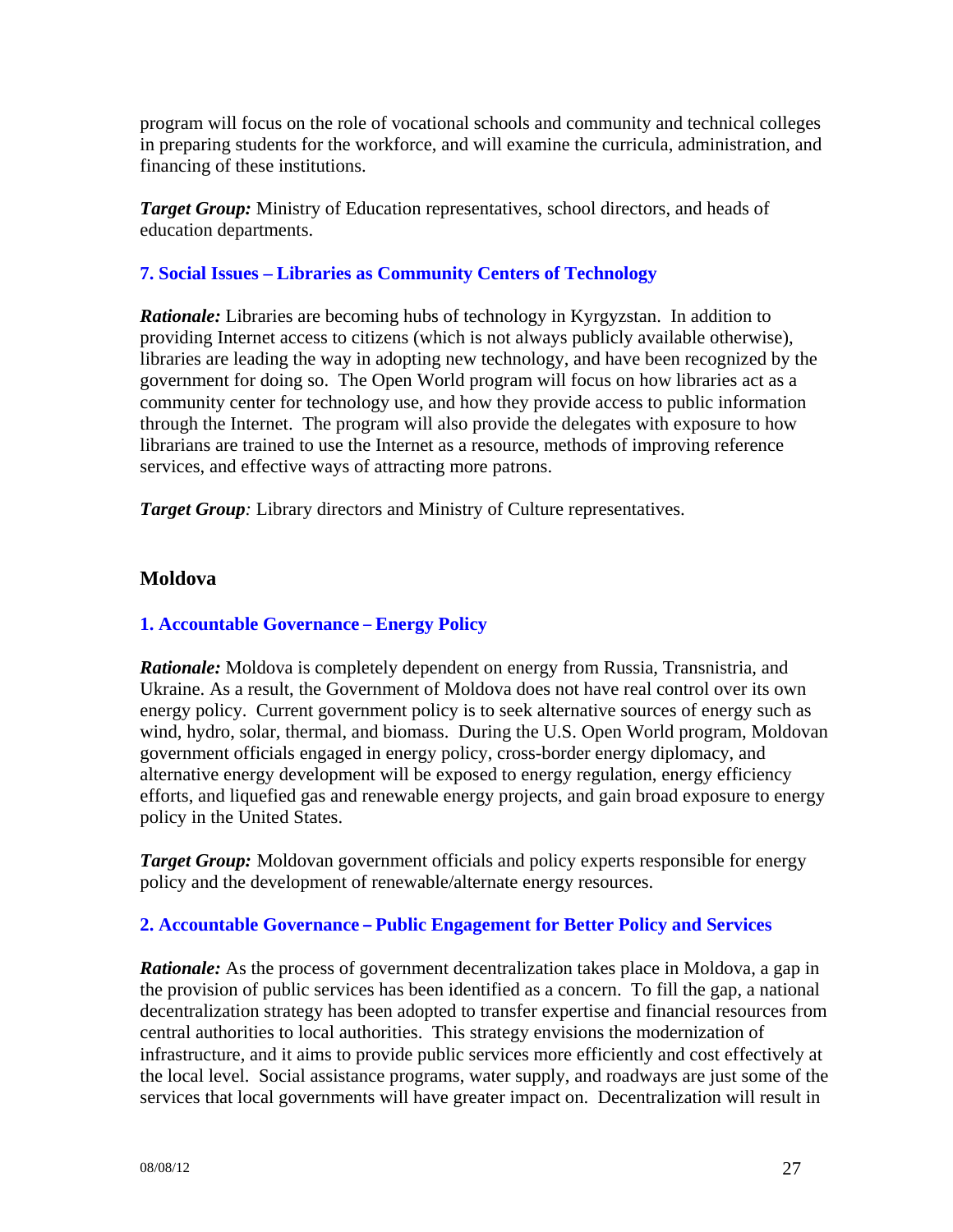local elected officials having more interaction with and responsibility to their constituents. During their Open World program, Moldovan municipal officials, both elected and appointed, and NGO leaders will see how public services are provided and investigate how citizens in a community can impact and work to improve policies and services at the local level.

*Target Group:* Municipal officials and NGO leaders working to improve the provision of services in Moldova at the local level.

## **3. Accountable Governance** – **Urban Revitalization and Business Attraction**

*Rationale:* City planning has become a priority in Moldova after being neglected in that country since the fall of the Soviet Union. The national elections of 2009 made it clear to the electorate that the country's economic development was stagnant and that the economy was in a poor condition. Urban revitalization is needed to replace decaying and outmoded urban infrastructure and housing, provide employment, and eliminate urban blight. The Open World program will provide municipal and business leaders a chance to view the positive impact that city revitalization projects, and pro-business policies, including incentives for businesses to re-locate in target cities, can have on regional and local economies.

*Target Group:* Business, community, and local government leaders involved in urban development and business/regional economic development.

## **4. Rule of Law** – **International Abduction/Kidnapping**

*Rationale:* Moldova has been party to the *Hague Convention on the Civil Aspects of International Child Abduction* since 1998. However, Moldova is only now drafting a new law on abductions. The Moldovan Central Authority on Adoptions is working on the new abductions law. In order to better prepare this law, representatives from Moldova's Central Authority on Adoptions, and the Ministry of Foreign Affairs will participate in Open World to meet with specialists in the field of international abduction prevention and child protection to see how international child abduction cases are handled in the United States. They will also compare laws, regulations, and practices in this complicated area.

*Target Group:* Representatives from Moldova's Central Authority on Adoptions, and Ministry of Foreign Affairs involved in fighting international child abduction.

## **5. Social Issues** – **Empowering Youth**

*Rationale:* With the separation of families due to migration for employment abroad, Moldova's young generation faces a crisis of leadership and guidance. There is great need for community leaders in that country to develop public services, projects, and policies that work to improve the lives of young Moldovans. Open World programming will provide professionals that work with youth to be exposed to youth leadership issues in the U.S., and how programs and policies aimed at fostering the participation of youth in society are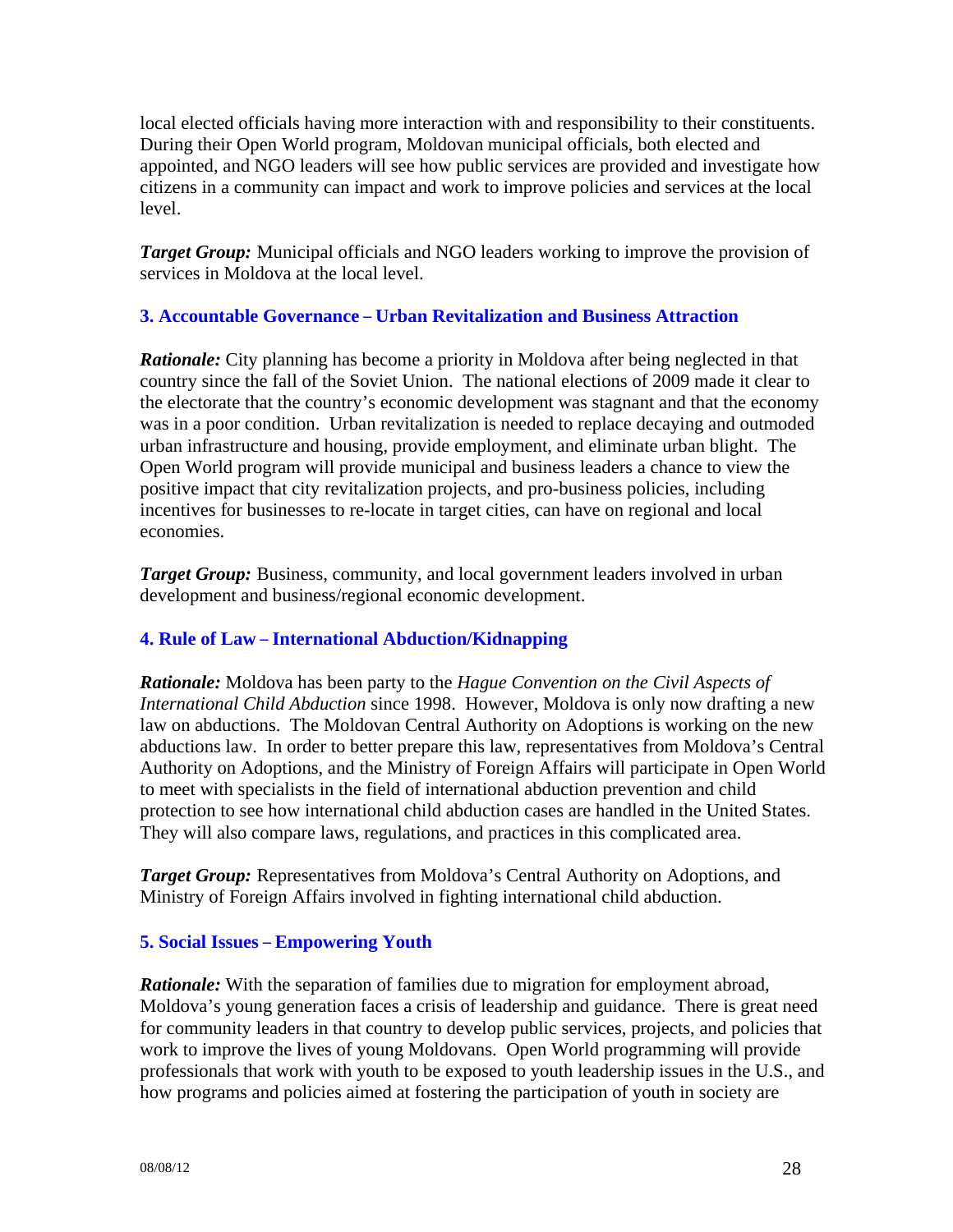developed and implemented. During their program, young community leaders will see how civic organizations mentor and empower youth to become self-reliant, dependable citizens leading purposeful lives. The role of government and media in working to mediate the challenges facing youth today will also be addressed during such a program.

**Target Group:** Community leaders, NGO officials, and young professionals (all under 30) working to develop policies, projects and public services aimed at fostering youth participation in society, and the development of future generations into a responsible and productive citizenry.

### **6. Social Issues** – **Improving Medical Care**

*Rationale:* Health care delivery in Moldova is seen as substandard by international standards. Medical equipment, qualified personnel, hospital accommodations and services, and medicines are either in short supply or out of date. This is especially true in the area of acute care. The current situation with regard to medical delivery in Moldova reduces the quality of life for Moldovans, and travelers are advised to seek treatment for any of their ailments before visiting Moldova. Evidence-based medicine is slowly replacing the traditional authority-based norm, and the country's medical schools are improving in this regard. Open World's program in this area will focus on the provision of acute care services in hospitals and clinics. In the U.S., Moldovan acute care physicians, nurses, and professors of medicine will observe current professional standards of care for emergency treatment, and interact with their American colleagues to develop an understanding of best practices and the use of current technologies.

*Target Group:* Physicians, nurses, and professors of medicine working to improve the delivery of acute care services in Moldova.

### **Serbia**

## **1. Accountable Governance** – **Advances in Agriculture**

*Rationale:* The World Trade Organization (WTO) has acknowledged the progress Serbia has made in implementing new legislation to reach accession. Serbia has numerous bilateral trade agreements with other countries, but its current restrictions in agriculture are not in line with WTO rules. Agriculture is vital for the rural economy in Serbia to provide income and improve the standard of living. The introduction of modern agricultural methods should raise productivity, protect the environment, and sustain rural development. Enhanced competitiveness would result in a more vibrant domestic market, greater export potential, and would eliminate the need for protective policies against agricultural imports. During the U.S. program, Serbian government officials, representatives of farmers' organizations, agriculture professors, other academics in agriculture, and journalists in the field will meet with representatives of agriculture companies, academic researchers, and government agriculture and trade officials to discuss advances in agricultural production, storage, and transportation.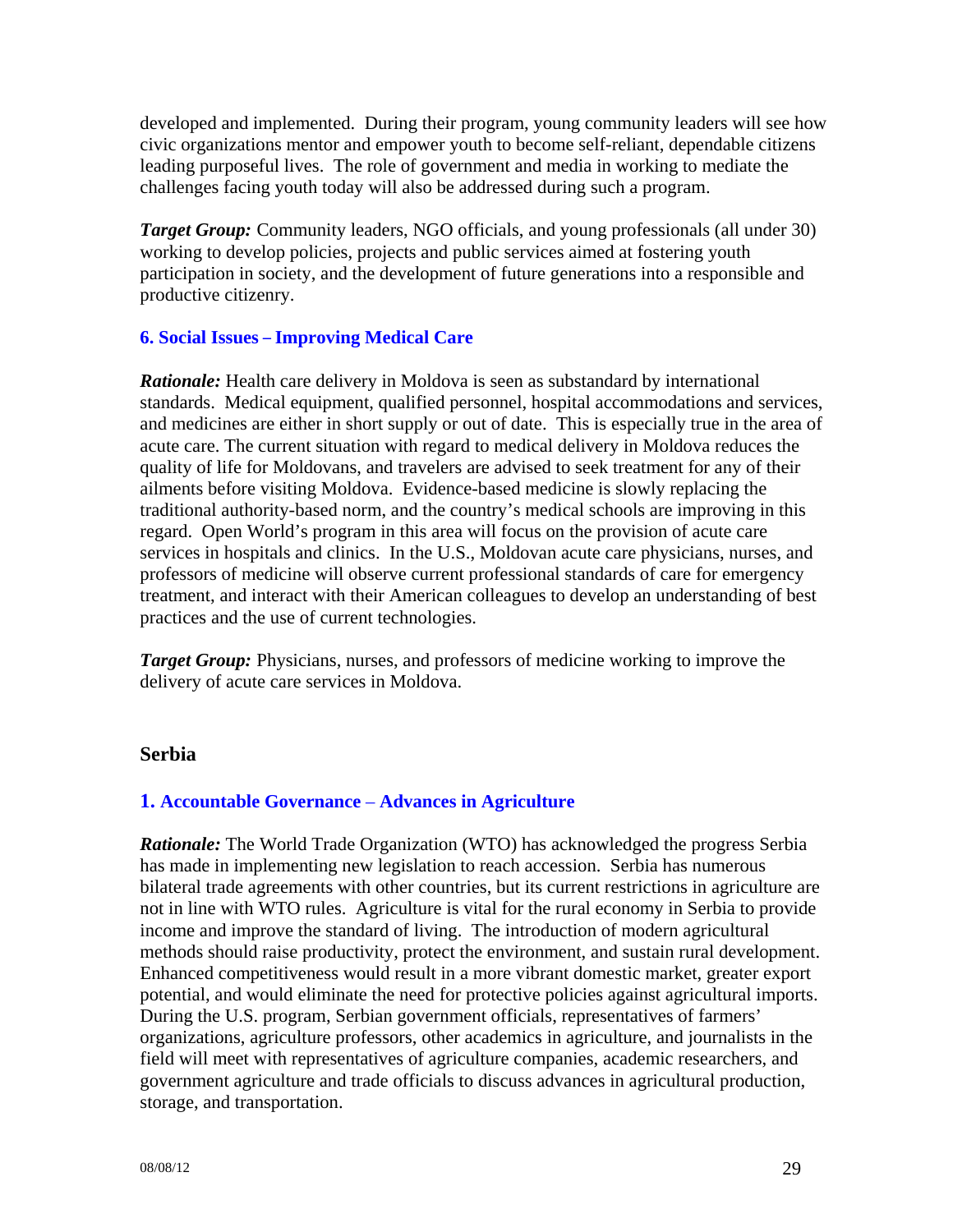*Target Group*: Representatives from the Ministry of Agriculture, leaders of the Farmers Union, and agricultural specialists in academia and media.

### **2. Accountable Governance – Civic Activism outside the Party Structure**

*Rationale:* The majority of decision making in matters affecting almost every aspect of daily life in Southwest Serbia is heavily influenced by party allegiance or affiliation. The concepts of civic service and engaging in public activities that benefit the broader community is little understood and not part of everyday life in this geographic region of Serbia. Exposing participants from different ethnic backgrounds and from both genders to their American colleagues that are active in building and improving their communities would broaden and deepen their understanding of how citizens could work effectively outside of government and beyond political party allegiances.

*Target Group:* Participants would be mid-level leaders of civil society organizations from Southwest Serbia, including the Sandzak region. This would include NGO representatives, journalists, academics, and social entrepreneurs.

### **3. Accountable Governance** – **Theater Management**

*Rationale:* Theater has been part of Serbian culture for more than eight centuries. There are 35 professional theaters, three drama schools (institutes of higher learning), and two museums dedicated to the performing arts in Serbia. Strengthening the capacities of smaller theatres by diversifying funding and exposing theater managers to new marketing and management technique will increase Serbia's tourism potential and economic prosperity. In the U.S., Serbian theater managers and artistic directors will visit theaters managed by nonprofit groups and academic institutions to see how local communities support the preservation of culture and the arts. They will also look at ways that theaters and performance companies provide educational programs and promote economic development and increased tourism through their presentations of the arts.

*Target Group*: Theater managers, such as operational and artistic managers from Belgrade and throughout Serbia, focusing on smaller organizations.

## **4. Accountable Governance – Women's Entrepreneurship: Building Sustainable Economic Opportunities for Women**

*Rationale:* Women play a key role in efforts to promote sustainable development throughout the world, particularly in the areas of economic development, environmental sustainability, and the building of a vibrant and healthy society. Empowering women business leaders results in better practices and performance, less risky behavior, and improved financial management. Women entrepreneurs face challenges in Serbia, such as difficulties in owning property, acquiring bank loans, and operating their own businesses. Exposure to a more conducive business climate and a private sector that provides a level playing field on which to compete will enable Serbian businesswomen to create new opportunities for themselves and promote better business development in general in Serbia.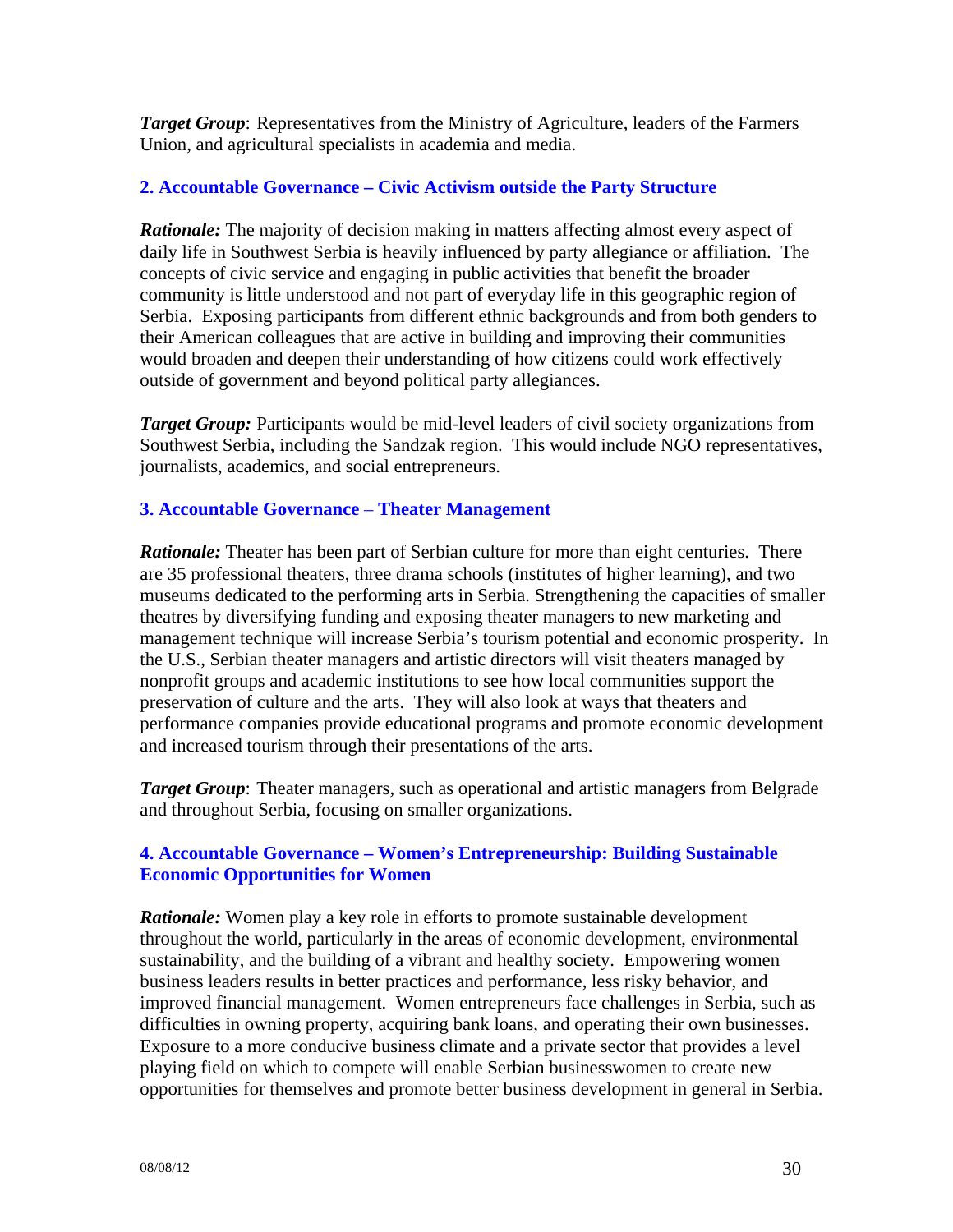In the U.S., Serbian women entrepreneurs and business leaders will meet with NGO and women business leaders who focus on women's empowerment and entrepreneurship, government officials who provide incentives for women entrepreneurs, potential investors, and women who own large and small businesses to discuss best practices and practical methods of empowering women to develop business opportunities.

*Target Group:* Women entrepreneurs and members of the Serbian Association of Business Women.

## **5. Accountable Governance** – **Youth Entrepreneurship**

**Rationale:** Unemployment in Serbia is at 24 percent, and youth unemployment is estimated to be substantially higher – reaching 40 or 50 percent or even higher in many municipalities. In Southern Serbia and the Sandzak region in particular, opportunities for youth are very limited, often leading to outmigration. An alternative option, however, is for youth to establish their own businesses. During their program in the U.S., entrepreneurs under the age of 30 from South Serbia and Sandzak will be exposed to the U.S. culture of entrepreneurship, profitable business models, and will be presented with some of the tools that could be useful in growing their businesses and creating employment opportunities for themselves and others.

*Target Group:* Young entrepreneurs from South Serbia and the Sandzak region.

### **6. Rule of Law – Victim-Witness Assistance: Human Trafficking and Forced Labor**

*Rationale:* Serbia is a source of, transit point for, and destination country for men, women, and children subjected to sex trafficking and forced labor. The European Commission's 2011 analytical report accompanying the *Commission Opinion on Serbia's application for membership of the European Union* points at deficiencies in support of victims of human trafficking, and recommends that "better protection of victims, including provision of assistance or shelter and reintegration, is needed." Even though the Serbian government has taken significant steps to combat trafficking and provide victims with adequate services, a lack of specialized shelters and services for trafficked children has left some victims vulnerable to continued exploitation and re-trafficking. During the U.S. visit, specialists with responsibilities in this field will discuss the legal framework, regulations, and internal policies that are needed for a national program for victim-witness assistance; hear best practices in working with victims of such crimes; and see how police and prosecutors work together to provide victims with support and assistance.

*Target Group:* Representatives of the Ministry of Justice, Ministry of Interior, State Prosecutorial Council and Public Prosecutor's Office, High Judicial Council, and High Court of Cessation.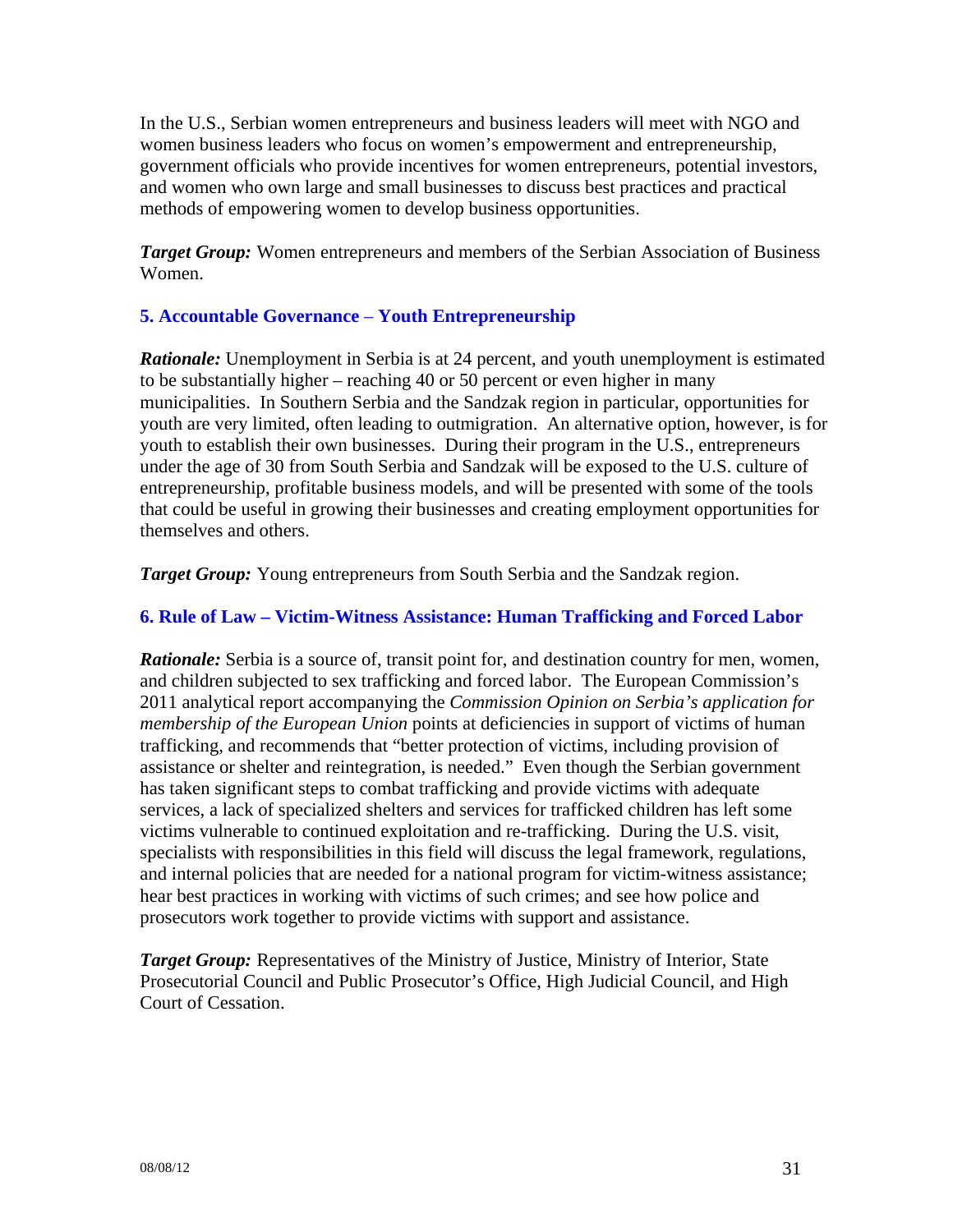### **7. Social Issues – Minority Rights Activism**

*Rationale:* In the process of Serbia forming a new nation-state, strong historical and traditional behavioral norms has resulted in a society that has shown intolerance toward multiculturalism, including pluralism of ethnicity, faith, and sexual orientation. To address resulting inequalities, in 2009 *The Law on the Prohibition of Discrimination* was passed. This law specifically indicates that discrimination is prohibited "in relation to individuals or groups, as well as members of their families or persons close to them, be it overt or covert, on the grounds of race, skin colour, ancestors, citizenship, national affiliation or ethnic origin, language, religious or political beliefs, gender, gender identity, sexual orientation, financial position, birth, genetic characteristics, health, disability, marital and family status, previous convictions, age, appearance, membership in political, trade union and other organisations and other real or presumed personal characteristics." In daily life, significant discrimination still exists for those that differ from the traditional lifestyle norms that have been generally accepted in Serbia. In the U.S., representatives of Serbian activist organizations will be exposed to work in the fields of human rights promotion, advocacy for civil rights, and the provision of legal protection against discrimination. The delegates will meet with leaders involved in the protection of human rights to discuss how to raise society's awareness of issues having to do with discrimination, and to promote legal defense strategies for victims of intolerance. In addition, future collaboration with American counterparts that work in the area of civil rights promotion should be explored.

*Target Group:* Leaders of Serbian activist organizations promoting the civil rights of members of society that face discrimination based on societal norms.

## **Tajikistan**

### **1. Accountable Governance – Economic Literacy for Public Sector Officials**

*Rationale:* The demands of modern society and limitations on resources call for creative partnering between the government of Kazakhstan and representatives of the private sector. This programming will enable government representatives, managers of public entities, and representatives from private/commercial organizations to explore how public-private partnerships work in the United States to meet citizens' needs and promote business development. Programs should provide delegates with exposure to the fundamentals of trade, how government actions impact (intentionally or unintentionally) the investment climate, the law of unintended consequences, and a primer on why corruption is bad for the business environment and economic growth.

*Target Group:* Government managers, managers of public entities, and private sector business representatives.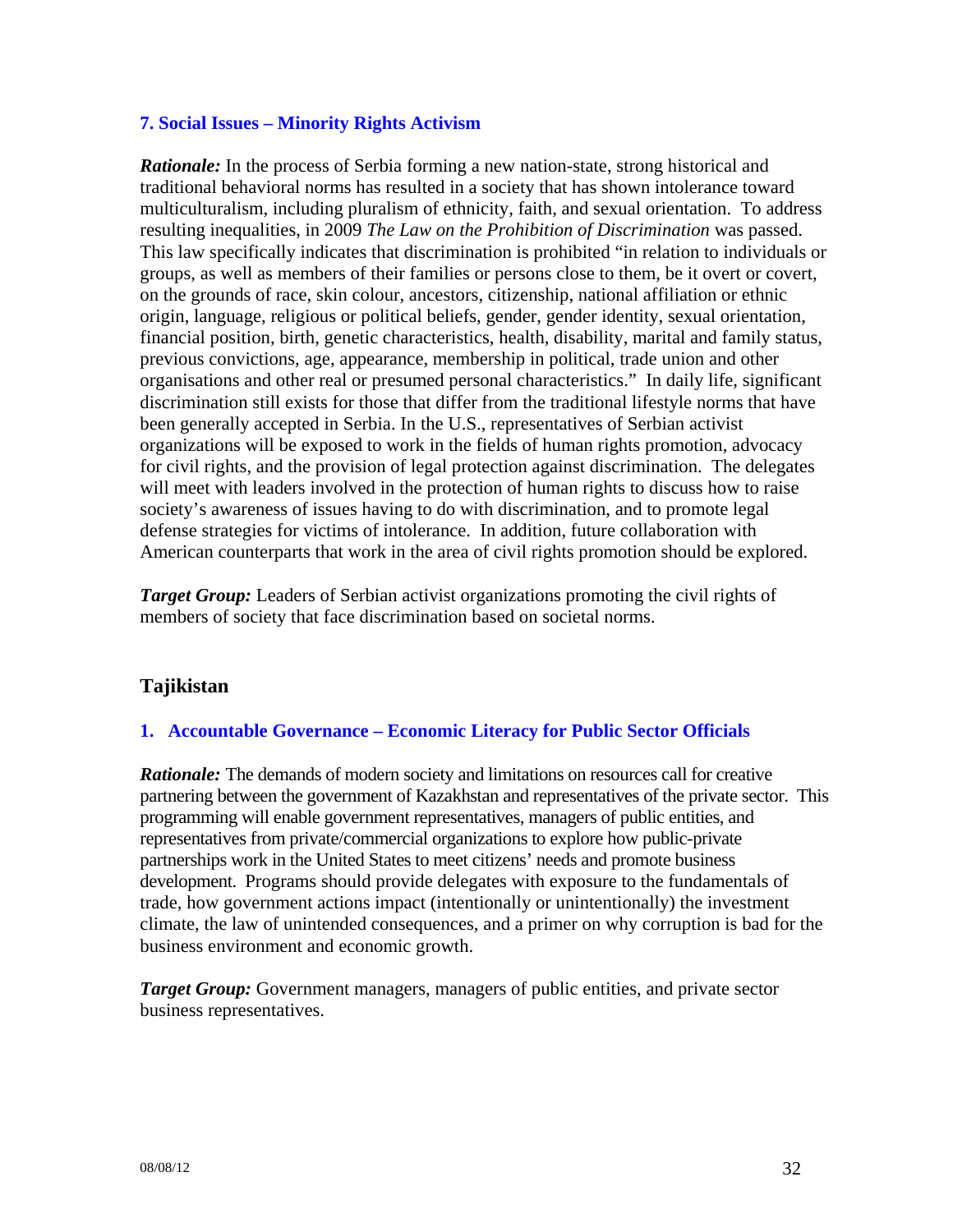#### **Accountable Governance – Ecotourism**

*Rationale:* Tajikistan's mountainous terrain and natural resources provide numerous opportunities for tourists. Unfortunately, Tajikistan's tourism sector—which could be a source of much-needed income—is underdeveloped. The program for these delegates should focus on how Tajikistan's natural resources can be effectively used for the creation of a profitable tourism industry ("ecotourism"), including through public-private partnerships.

*Target Group:* Federal and local government officials involved in environmental management and tourism promotion, NGO representatives, and relevant business owners.

### **2. Accountable Governance – Investigative Journalism/Anti-Corruption**

*Rationale:* Because the press in Tajikistan retains its historic passivity, delegates for this program would greatly benefit from observing how media outlets in the United States report on the political process, and how American journalists work to expose corruption wherever it occurs in American society. The program should also familiarize the delegates with how American journalists gather facts, including the analysis of public records and the use of multiple independent sources, and how such fact-finding is used in investigative reporting on government, political, business, and other activities that effect society.

*Target Group:* Journalists and leading employees of media organizations and advocacy groups.

### **3. Social Issues – NGO Development**

*Rationale:* Tajikistan has many dedicated NGO leaders who face the challenge of developing better-managed and more effective organizations. NGOs in Tajikistan rely heavily on funding from foreign donors and financial institutions and often do not consider that funding can also be raised from members of the community, including the business sector. There is also great need for the development of effective rural NGOs that promote local economic development and/or provide services to the needy. The delegates for this program will look at ways to improve their administrative, advocacy, and fundraising skills. The program will also enable the delegates to formulate strategies for providing leadership and services in the community. The programming should also demonstrate how government entities, NGOs, and the business community work closely together to help meet public needs.

*Target Group:* Board members, directors, high-level staff, and key volunteers of NGOs working on such issues as youths at risk, public health, environmental protection, energy conservation and planning, and women's leadership at all levels, including in rural communities; NGO leaders involved in promoting good governance, government transparency, and volunteerism; and government representatives who work with members of the NGO community or who have budget or oversight responsibilities for governmentfunded activities carried out by NGOs.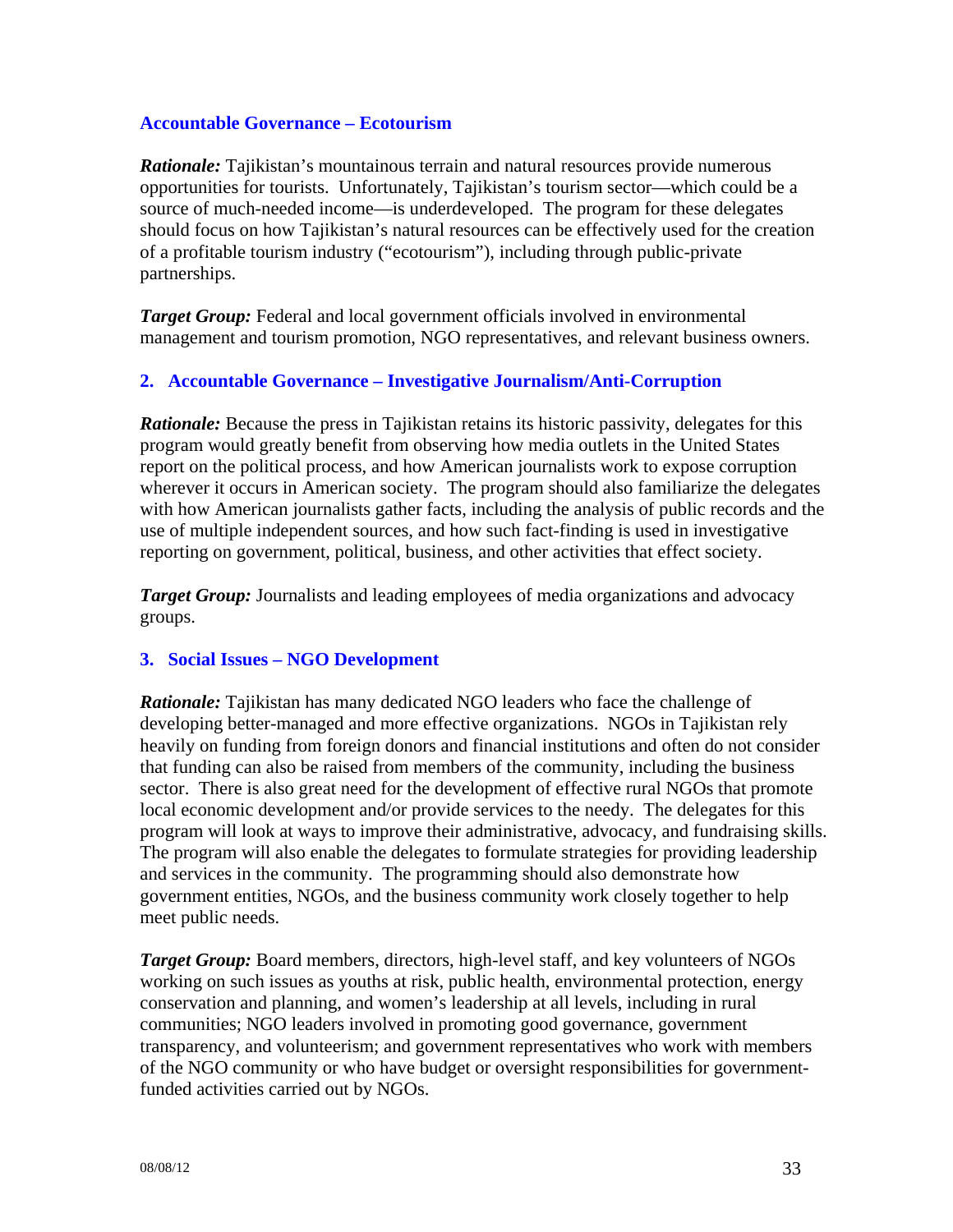#### **5. Social Issues – Women Entrepreneurs**

*Rationale:* Women are playing an increasingly important role in Tajikistan as business leaders and entrepreneurs, and are looking for models as they take their place in modern Tajik society. The Open World program will focus on strategies to establish and promote women-owned businesses. Programming goals should include increasing the effectiveness of women's activity and competency in the economic sphere by observing and discussing leadership skills and ways to overcome gender discrimination. In addition, delegates should be introduced to effective styles of communication and look at various methods of strategic planning for business success.

**Target Group:** Women business and government leaders, and women leaders of organizations and educational institutions working for the advancement of women in business.

### **6. Social Issues – Volunteerism and Service Learning**

*Rationale:* Tajikistan has many dedicated NGO leaders who are being challenged to develop better-managed and more vibrant organizations. NGOs in Tajikistan rely heavily on foreign donations, and often fail to see how funds can be raised at the local level, particularly from the business community. Open World programming should aim to improve NGO leaders' administrative, advocacy, and fundraising skills and will help these delegates formulate strategies for providing leadership and service in the community. The program should also focus on the recruitment, training, management, and retention of volunteers and demonstrate how government entities and NGOs work closely together to help meet public needs.

*Target Group:* Board members, directors, high-level staff, and key volunteers of NGOs; NGO leaders involved in promoting good governance and the voluntary sector; and government representatives who work with members of the NGO community or who have budget or oversight responsibilities for government-funded activities that are carried out by NGOs.

### **7. Social Issues – Youth Development**

*Rationale:* Tajikistan's economy is the weakest in Central Asia, and this creates a dangerous situation for members of society that are under the age of 18, which is roughly half of the population. Young men may be drawn to crime or religious extremism, and young women may become victims of the sex trade. The U.S. program would focus on demonstrating community-based activities, vocational programs, and after school activities, in both rural and urban settings, that work to improve the economic and educational opportunities available to young people. The program will provide exposure to vocational, career, voluntary, and other options provided to youth in the United States to provide positive outlets that allow for youth to contribute productively in society.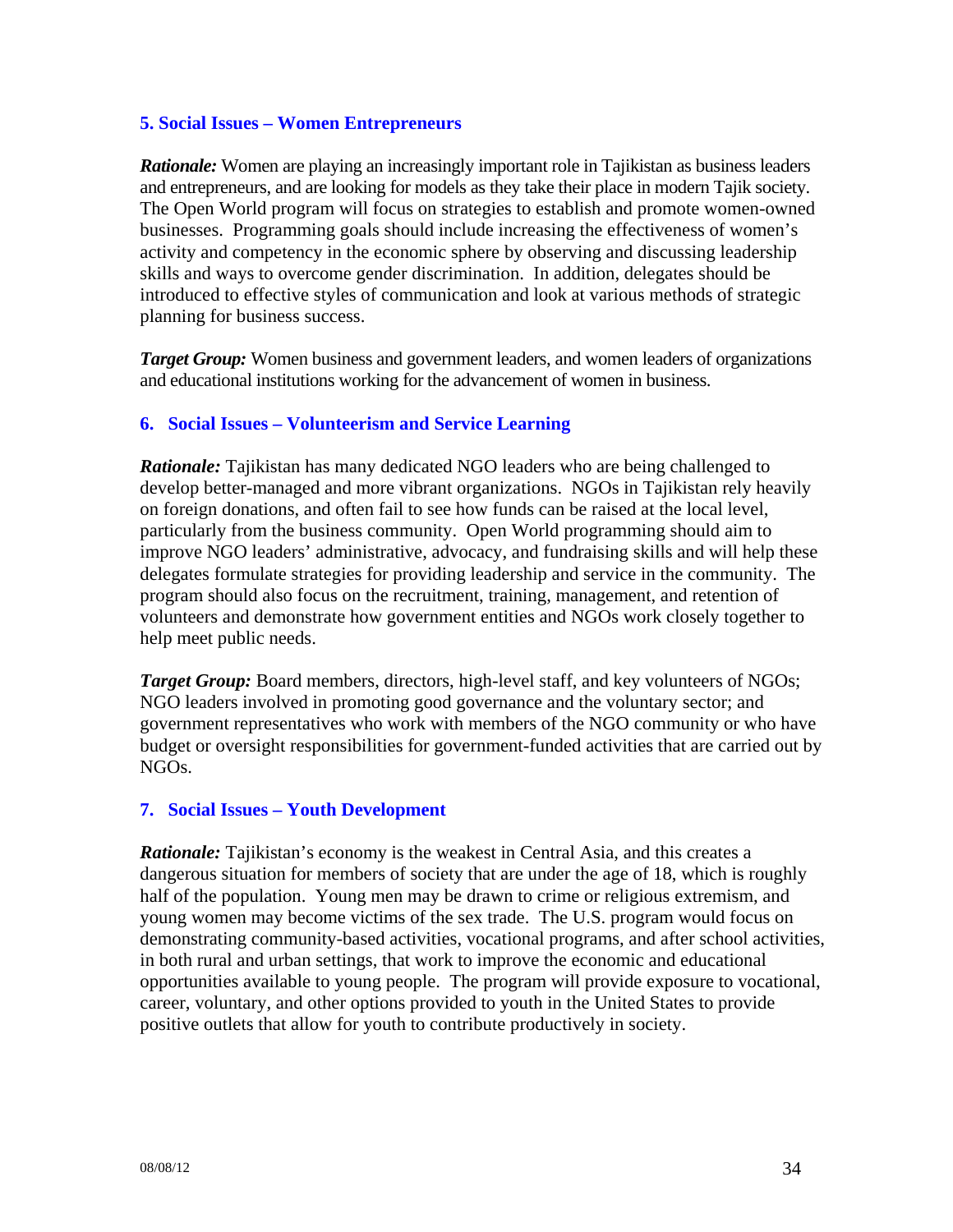*Target Group:* Representatives of NGOs and government officials that are working to improve the opportunities available to youth in Tajikistan and journalists who report on youth issues.

## **Turkmenistan**

### **1**. **Accountable Governance – Event Management**

*Rationale:* In 2017, Turkmenistan will be the first Central Asian state to host the Asian (Indoor) Games. Such an event will boost both national and local level economies, and provide a modern infrastructure for future development. With advance planning, the environmental impact of event related projects could be mitigated, and a positive environmental and social legacy can be made. In preparation for such development, government officials and entrepreneurs from Turkmenistan will participate in Open World to see venues that have hosted large international events, and they will discuss with their professional colleagues how plans were developed and implemented for a one-time event and for future and environmentally sound use of the infrastructure created for such an event.

*Target Group:* Government officials, representatives of planning agencies, and business leaders involved in the planning process for the 2017 Asian Games.

### **2. Accountable Governance – Mass Media**

*Rationale:* The Parliament of Turkmenistan, the Mejlis, has the important task of drafting a new law to provide a legislative framework for the development of a free media that takes advantage of the new technologies of the electronic age. During the Open World program, parliamentarians from Turkmenistan and media policy experts in the United States will discuss important issues such as freedom of the media, how an information society is defined, international standards of Internet governance, ethics of electronic journalism, and online media registration procedures. The delegation will also visit with media professionals in the United States to discuss current technologies and media practices.

*Target Group:* Government officials and media professionals involved in establishing a free media in the electronic age.

### **3. Accountable Governance – Supporting Small Business and Promoting Economic Diversification**

*Rationale:* Turkmenistan understands the need for diversification of economic activity for the development of a vibrant private sector. State-directed loans to small and medium enterprises have contributed to a rapid growth in this area, but since this growth is not market driven, it may not survive. In order to better understand the principles of small business development, and economic diversification, government officials, policymakers and entrepreneurs from Turkmenistan working in the area of economic development will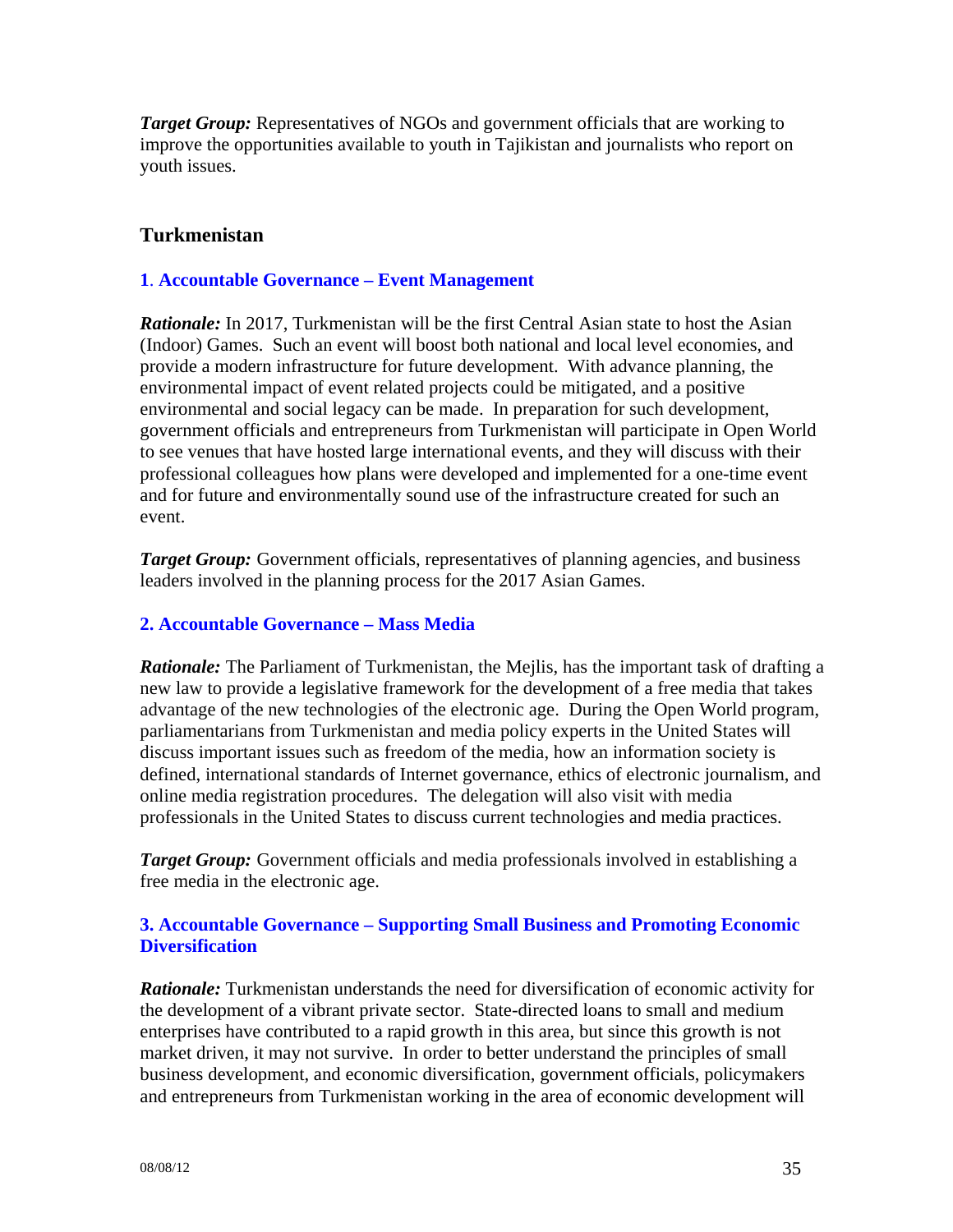participate in Open World to explore, with their American counterparts, key issues having to do with private ownership, business management, financing, competition, pro-business legislation, the regulatory environment, and local government policies that support the business community.

**Target Group:** Government officials, policymakers, and business leaders working to diversify business opportunities.

### **4. Accountable Governance – Transportation Management**

*Rationale:* Transportation infrastructure drives the health of a nation's economy and can lead to economic diversity. Even though the state has planned for the construction of a North-South railway, a bridge over the Amu Darya River, and the Ashgabat-Karakum-Dashoguz and Turkmenbashi-Farab highways, more is needed to improve the efficiency and integration of transportation in that country, and create opportunities for the private sector. During the Open World program, transportation officials from Turkmenistan will observe the role of government and private enterprises in the integration of road, rail, and air transportation services, and discuss best practices for transportation safety at all levels of a country's infrastructure.

*Target Group:* Transportation officials and planners.

## **5. Social Issues - Youth Development through Organized Sports**

*Rationale:* With a quarter of its population under the age of 14, and a median age of 25, Turkmenistan has an interest in promoting a healthy lifestyle among its youth, and is planning to promote such a lifestyle with an emphasis on sports and fitness. For this program, sports managers and entrepreneurs will see how the public and private sectors work in communities in the United States to provide young people with opportunities to stay mentally and physically fit, so they can live healthier and more productive lives.

*Target Group:* Local government officials, managers and business leaders working to provide access to sports and fitness/healthy lifestyle options to the youth of Turkmenistan.

## **Russia, Ukraine, Azerbaijan, Georgia, Kazakhstan, Moldova, Russia, Turkmenistan and Ukraine**

In addition to the above thematic programs, Open World is also soliciting expressions of interest/capability statements for up to 11 delegations of parliamentarians (possibly parliamentarians and staffers in one delegation) from the countries of Azerbaijan (1), Georgia (2), Kazakhstan (1), Moldova (1), Russia (3), Turkmenistan (1), and Ukraine (2).<sup>16</sup> Through this program, Open World is seeking to match delegations from these countries with key counterparts in the U.S. Senate, the House of Representatives, and in state

 $\overline{a}$ 

<sup>&</sup>lt;sup>16</sup> Expressions of interest in parliamentary hosting should not be integrated into the formal Open World proposal submitted in response to this solicitation and should not include a budget at this time.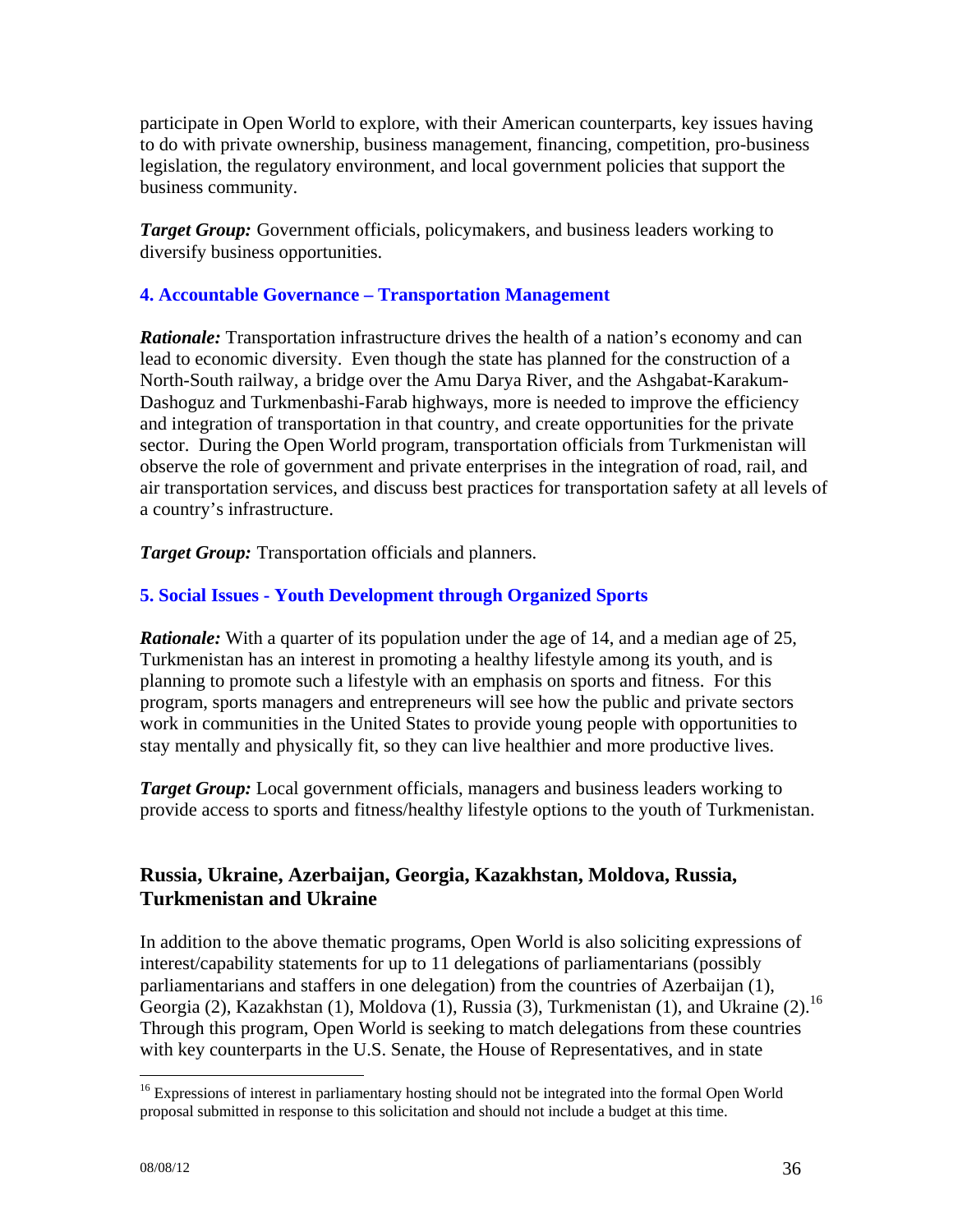governments. These delegations may be defined by the committees the members serve on or by subject area. Currently, these delegations are not yet defined for specifics, such as date of travel, number of members, and duration of program.

The proposed illustrative programming should identify a Member of Congress who would be responsible for some aspect of the delegation's program (preferably in Washington, D.C. and in the Member's state or district). It should also include proposed high-level meetings in Washington, D.C. with other Members of Congress, executive branch officials, congressional staff and policy experts, and in-depth discussions with a variety of political, civic, and business leaders in the relevant state/district.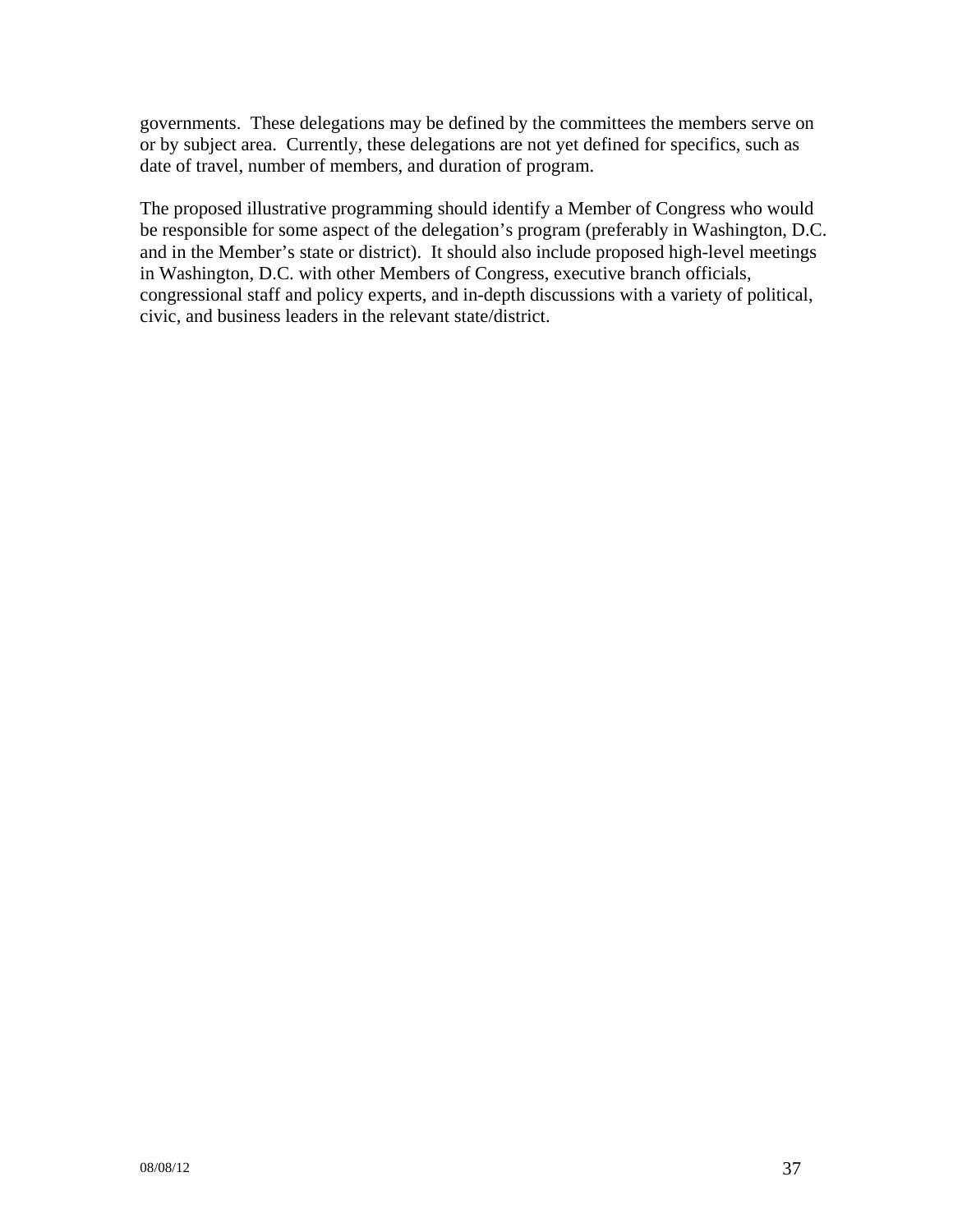# **2013 Open World Program – Proposed Travel Dates<sup>17</sup>**

|                     | <b>U.S.</b>                |                                                                     |                                        |  |  |
|---------------------|----------------------------|---------------------------------------------------------------------|----------------------------------------|--|--|
| <b>Country</b>      | <b>Arrival</b>             | <b>Theme/Subtheme</b>                                               | <b>Number of</b><br><b>Delegations</b> |  |  |
|                     | Date <sup>18</sup>         |                                                                     |                                        |  |  |
| <b>Ukraine</b>      | Jan 30                     | Accountable Governance - The Role of Legislatures                   | Nine $(9)$                             |  |  |
| <b>Serbia</b>       | Feb 6                      | Accountable Governance - Theater Management                         | One $(1)$                              |  |  |
|                     |                            | Rule of Law - Victim-Witness Assistance                             | Two $(2)$                              |  |  |
|                     |                            | Social Issues - Minority Rights Activism                            | One $(1)$                              |  |  |
| <b>Russia</b>       | Feb 13                     | Accountable Governance - The Role of Legislatures                   | Nine $(9)$                             |  |  |
| <b>Armenia</b>      | $\overline{\text{Feb}}$ 25 | Accountable Governance – Local Governance and Meeting               | One $(1)$                              |  |  |
|                     |                            | <b>Constituent Needs</b>                                            |                                        |  |  |
| Kyrgyzstan          | Feb 27                     | Accountable Governance – Ethnic Reconciliation                      | One $(1)$                              |  |  |
|                     |                            | Accountable Governance - Investigative Journalism                   | One $(1)$                              |  |  |
|                     |                            | Accountable Governance - Parliamentary Staffers                     | One $(1)$                              |  |  |
|                     |                            | Social Issues - Libraries as Community Centers of Technology        | One $(1)$                              |  |  |
|                     |                            | Social Issues - Vocational and Continuing Education Administration  | One $(1)$                              |  |  |
| Kyrgyzstan          | Mar 6                      | Social Issues - Women Entrepreneurs                                 | One $(1)$                              |  |  |
| Kyrgyzstan          |                            | Social Issues – Women in Sports and Community Development           | One $(1)$                              |  |  |
| <b>Russia</b>       |                            | Accountable Governance - Young Women Professionals                  | Three $(3)$                            |  |  |
| <b>Serbia</b>       |                            | Accountable Governance - Women's Entrepreneurship: Building         | One $(1)$                              |  |  |
|                     |                            | Sustainable Economic Opportunities for Women                        |                                        |  |  |
| Tajikistan          |                            | Social Issues - Women Entrepreneurs                                 | One $(1)$                              |  |  |
| <b>Ukraine</b>      |                            | Accountable Governance - Young Women Professionals                  | Two $(2)$                              |  |  |
| <b>Russia</b>       | Mar 13                     | Social Issues - Health-Care Provision                               | Nine $(9)$                             |  |  |
| <b>Ukraine</b>      | Mar 20                     | Accountable Governance                                              | Five $(5)$                             |  |  |
|                     |                            | Rule of Law - General                                               | Four $(4)$                             |  |  |
| <b>Armenia</b>      | Mar 25                     | Accountable Governance -- NGO Management and Civic Participation    | One $(1)$                              |  |  |
| <b>Serbia</b>       | Apr 3                      | Accountable Governance - Advances in Agriculture                    | One $(1)$                              |  |  |
|                     |                            | Accountable Governance – Civic Activism Outside the Party Structure | One $(1)$                              |  |  |
|                     |                            | Accountable Governance - Youth Entrepreneurship                     | Two $(2)$                              |  |  |
| <b>Russia</b>       | Apr 10                     | Social Issues – Higher Education and Innovation                     | Nine $(9)$                             |  |  |
| <b>Russia</b>       | Apr 17                     | Judicial Rule of Law (Judges and Mixed Delegations)                 | Three $(3)$                            |  |  |
| <b>Ukraine</b>      |                            | Judicial Rule of Law (Judges and Mixed Delegations)                 | Two $(2)$                              |  |  |
| Georgia             |                            | Rule of Law - Judicial Practices and Ethics                         | One $(1)$                              |  |  |
| <b>Turkmenistan</b> | Apr 22                     | Accountable Governance - Event Management                           | One $(1)$                              |  |  |
|                     |                            | Accountable Governance - Mass Media                                 | One $(1)$                              |  |  |
|                     |                            | Accountable Governance – Supporting Small Business and Promoting    | Three $(3)$                            |  |  |
|                     |                            | Diversification                                                     |                                        |  |  |
|                     |                            | Accountable Governance - Transportation Management                  | One $(1)$                              |  |  |
|                     |                            | Social Issues - Youth Development through Organized Sports          | One $(1)$                              |  |  |

 $\overline{a}$  $17$  Please note that a number of the delegations listed above might consist entirely of young professionals ages 25 to 35. As of the publication date of these guidelines, it has not been determined how many, when, or under which themes such delegations will travel, unless noted. Please also note that, as of the publication date of these guidelines, it has not been determined when or how many Russian Accountable Governance – The Role of Legislatures delegations will travel. They may travel on one or more of the Accountable Governance dates. Please include your best hosting option(s) in your proposal.

<sup>&</sup>lt;sup>18</sup> Date of arrival in Washington, DC.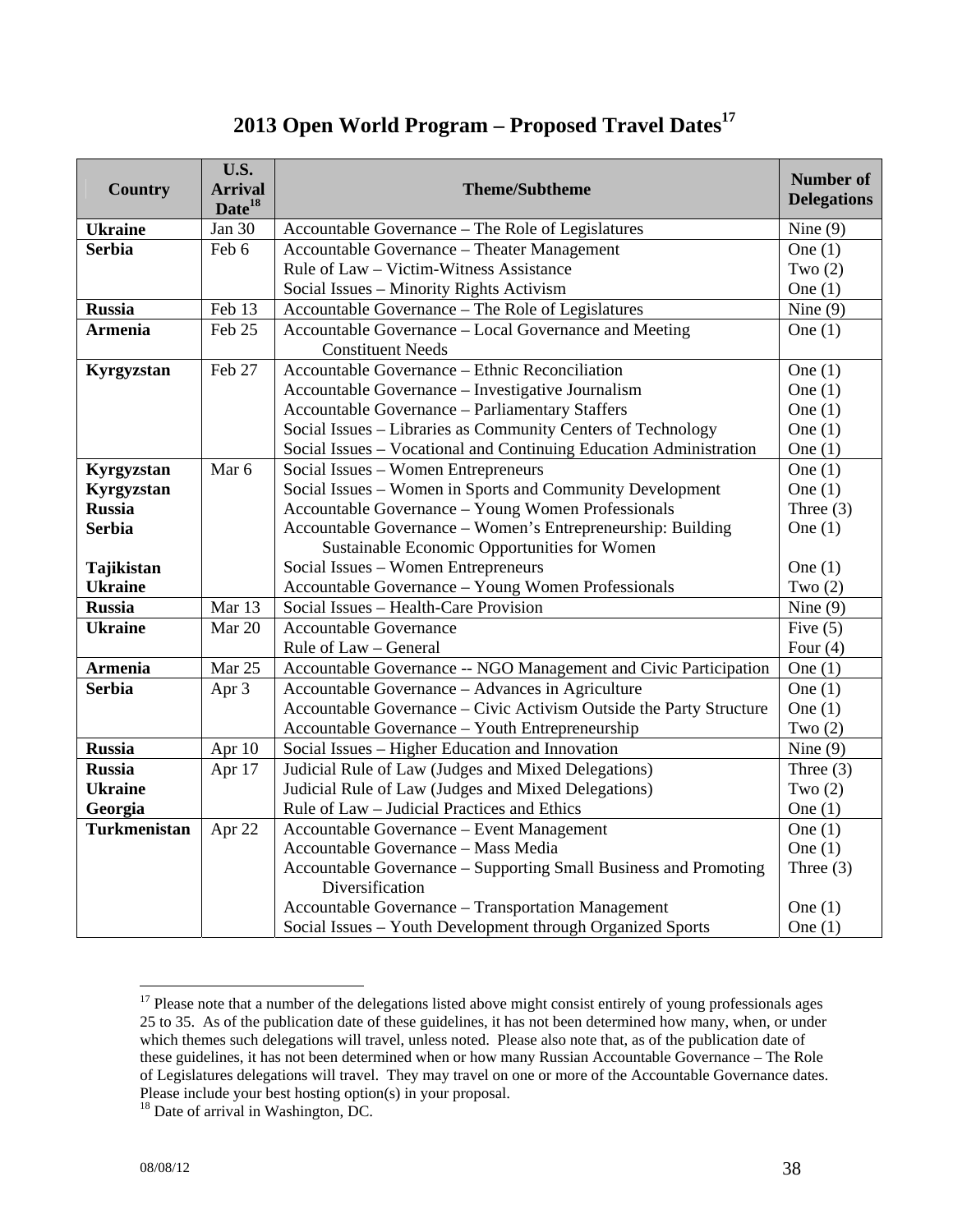| Georgia           | Apr 24        | Accountable Governance - Electronic/Print Media<br>One $(1)$            |             |  |  |  |  |  |
|-------------------|---------------|-------------------------------------------------------------------------|-------------|--|--|--|--|--|
|                   |               | Accountable Governance - Municipal Development<br>Two $(2)$             |             |  |  |  |  |  |
|                   |               | Social Issues - Young Researchers (Internat'l Relations/Think Tanks)    | One $(1)$   |  |  |  |  |  |
| Tajikistan        | May 8         | Accountable Governance - Economic Literacy for Public Sector            | One $(1)$   |  |  |  |  |  |
|                   |               | <b>Officials</b>                                                        |             |  |  |  |  |  |
|                   |               | Accountable Governance - Ecotourism                                     | Two $(2)$   |  |  |  |  |  |
|                   |               | Accountable Governance - Investigative Journalism/Anti-Corruption       | One $(1)$   |  |  |  |  |  |
| <b>Russia</b>     | May 15        | <b>Accountable Governance</b>                                           | Nine $(9)$  |  |  |  |  |  |
| <b>Ukraine</b>    | May 30        | Accountable Governance                                                  | Five $(5)$  |  |  |  |  |  |
|                   |               | NGO Development                                                         | Four $(4)$  |  |  |  |  |  |
| <b>Russia</b>     | Jun 5         | Accountable Governance                                                  | Nine $(9)$  |  |  |  |  |  |
| <b>Kazakhstan</b> | <b>Jun 19</b> | Accountable Governance - Agricultural Diversification                   | Two $(2)$   |  |  |  |  |  |
|                   |               | Accountable Governance - Civil Service Reform                           | Two $(2)$   |  |  |  |  |  |
|                   |               | Accountable Governance - Environmental Leaders                          | Two $(2)$   |  |  |  |  |  |
| Moldova           | Sep 5         | Accountable Governance - Energy Policy                                  | One $(1)$   |  |  |  |  |  |
|                   |               | Accountable Governance – Public Engagement for Better Policy and        | One $(1)$   |  |  |  |  |  |
|                   |               | <b>Services</b>                                                         |             |  |  |  |  |  |
|                   |               | Accountable Governance – Urban Revitalization and Business<br>Two $(2)$ |             |  |  |  |  |  |
|                   |               | Attraction                                                              |             |  |  |  |  |  |
|                   |               | Rule of Law - International Abduction/Kidnapping                        | One $(1)$   |  |  |  |  |  |
|                   |               | Social Issues - Empowering Youth                                        | Two $(2)$   |  |  |  |  |  |
|                   |               | Social Issues - Improving Medical Care                                  | One $(1)$   |  |  |  |  |  |
| <b>Russia</b>     | Sep 11        | Accountable Governance                                                  | Nine $(9)$  |  |  |  |  |  |
| <b>Ukraine</b>    | Sep 18        | NGO Development                                                         | Five $(5)$  |  |  |  |  |  |
|                   |               | Rule of Law (General)                                                   | Four $(4)$  |  |  |  |  |  |
| <b>Russia</b>     | Sep 26        | Judicial Rule of Law (Judges and Mixed Delegations)                     | Three $(3)$ |  |  |  |  |  |
| <b>Kazakhstan</b> |               | Judicial Rule of Law                                                    | Two $(2)$   |  |  |  |  |  |
| <b>Tajikistan</b> | Oct 1         | Social Issues - NGO Development                                         | One $(1)$   |  |  |  |  |  |
|                   |               | Social Issues - Volunteerism and Service Learning                       | One $(1)$   |  |  |  |  |  |
|                   |               | Social Issues - Youth Development                                       | Two $(2)$   |  |  |  |  |  |
| <b>Russia</b>     | Oct 9         | Social Issues - Social Services                                         | Nine $(9)$  |  |  |  |  |  |
| Georgia           | Oct 23        | Accountable Governance – Community Engagement                           | One $(1)$   |  |  |  |  |  |
|                   |               | Accountable Governance - Parliamentary Staffers                         | One $(1)$   |  |  |  |  |  |
|                   |               | Rule of Law (General)                                                   | One $(1)$   |  |  |  |  |  |
|                   |               | Social Issues - Child Welfare Services                                  | One $(1)$   |  |  |  |  |  |
|                   |               | Social Issues - Higher Education and Innovation                         | One $(1)$   |  |  |  |  |  |
|                   |               | Social Issues - Societal Inclusivity                                    | One $(1)$   |  |  |  |  |  |
| <b>Ukraine</b>    | Nov 6         | Education and Innovation (Young Professionals)                          | Nine $(9)$  |  |  |  |  |  |
| <b>Russia</b>     | Nov 14        | Accountable Governance (Young Professionals)                            | Nine $(9)$  |  |  |  |  |  |
| <b>Russia</b>     | Dec 4         | Accountable Governance                                                  | Nine $(9)$  |  |  |  |  |  |

#### **Grantee Programming and Administrative Requirements**

Successful grantee organizations will be responsible for eight days and eight nights of programming (including weekends) for delegations (most consisting of **five delegates** and **one facilitator**) arriving in the United States between January 30 and December 4, 2013. Delegations, except for those from Armenia and Turkmenistan, will land in the United States on a Wednesday or Thursday and arrive in their host communities on a Friday or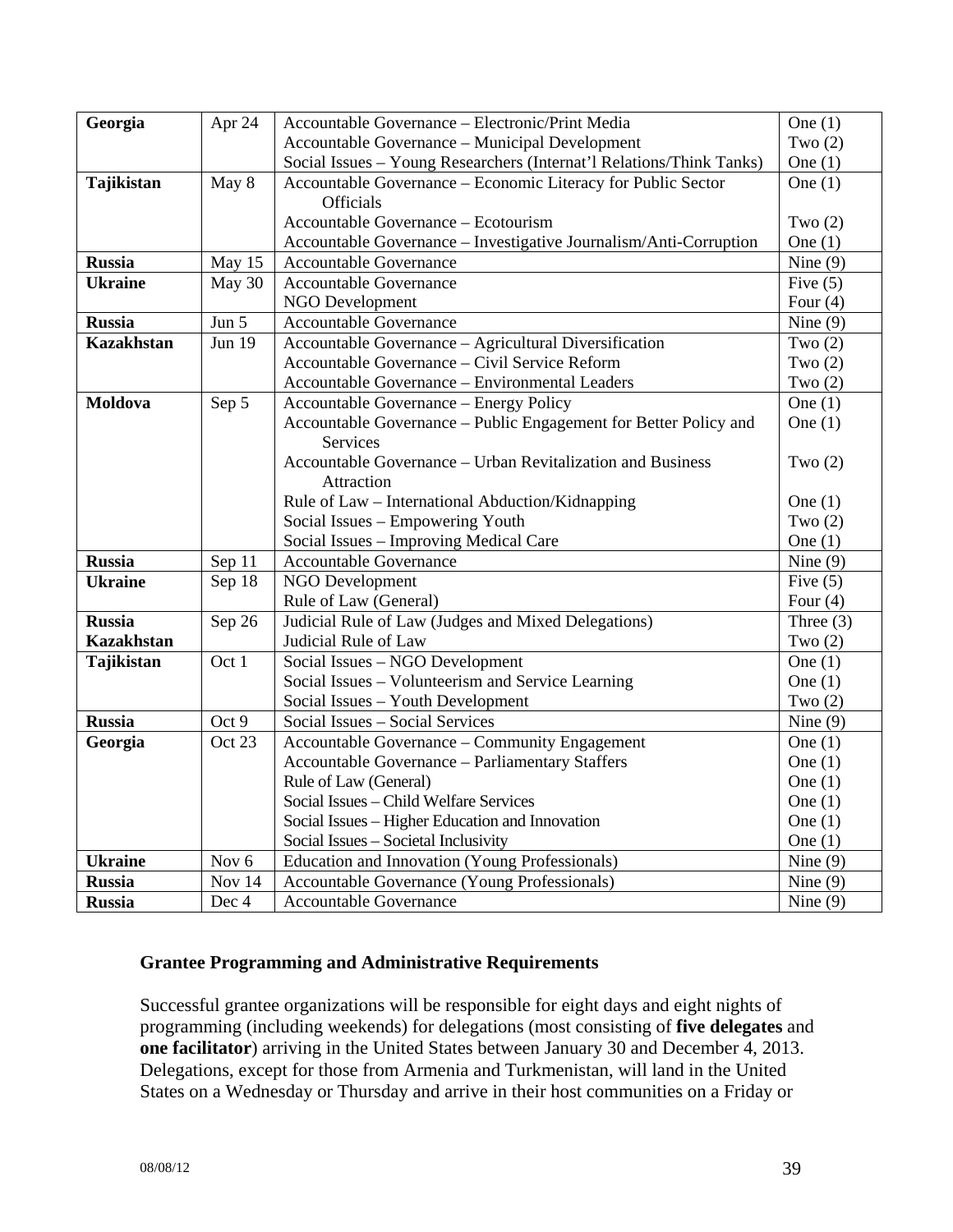Saturday.<sup>19</sup> Delegations from Armenia and Turkmenistan will land in the United States on a Monday and arrive in their host communities on a Wednesday. Grantee organizations will be expected to successfully complete and/or oversee the following programmatic and administrative activities:

- Recruit and select local host organizations and families. The local host organizations must demonstrate expertise in, and programming resources for, the Hosting Theme(s) and subthemes selected by the grant applicant. Programs should emphasize mutual learning and dialogue. Grantees are encouraged to recruit host coordinators, presenters, and home hosts who are interested in maintaining contact with the Open World delegates after their U.S. visit through joint projects, ad hoc and/or formal organization-to-organization ties, and regular communications.
- Submit a Host Organization Profile Form for each local program to be hosted by a local host organization approved by the Center. The grantee organization must submit the form(s) to the Center within two weeks of being notified of a host organization's approval. The form (supplied by the Center) asks for the local host organization's theme/subtheme preferences and preferred hosting dates, a general description of the planned local program, and descriptions of three or four proposed professional activities. This information, which will be shared with the Center's logistical contractor, will improve Open World's ability to match delegates with local host organizations quickly and appropriately.
- If providing nominations: (1) ensure that nominating partners (both domestic and international) submit only names of qualified and high-quality candidates and the necessary background program and partnership/project information to the logistical contractor **by the designated deadlines**, and (2) be responsible for reviewing nominees' applications prior to their submission to the logistical contractor to ensure that nominees meet Open World criteria and that the information in the applications is complete and accurate. Nominators identified by the grantee will work closely with Center staff to select appropriate applicants.
- Be responsible for effective implementation of each program developed by local host organizations.
- Participate, either in person or via telephone conference, in coordination meetings with representatives of the Center and/or representatives of the Center's logistical contractor.
- Attend the 2013 Open World grantee orientation meeting, which is expected to be held in the spring of 2013 in Washington, DC. (The cost for one representative to attend the meeting is to be included in the proposed budget; see pp. 49–50 for details.)

 $\overline{a}$ <sup>19</sup> The Center will consider proposals that contain different provisions (for the length of stay, size of delegations, arrival day, etc.) than those outlined here, if needed to deliver quality programming.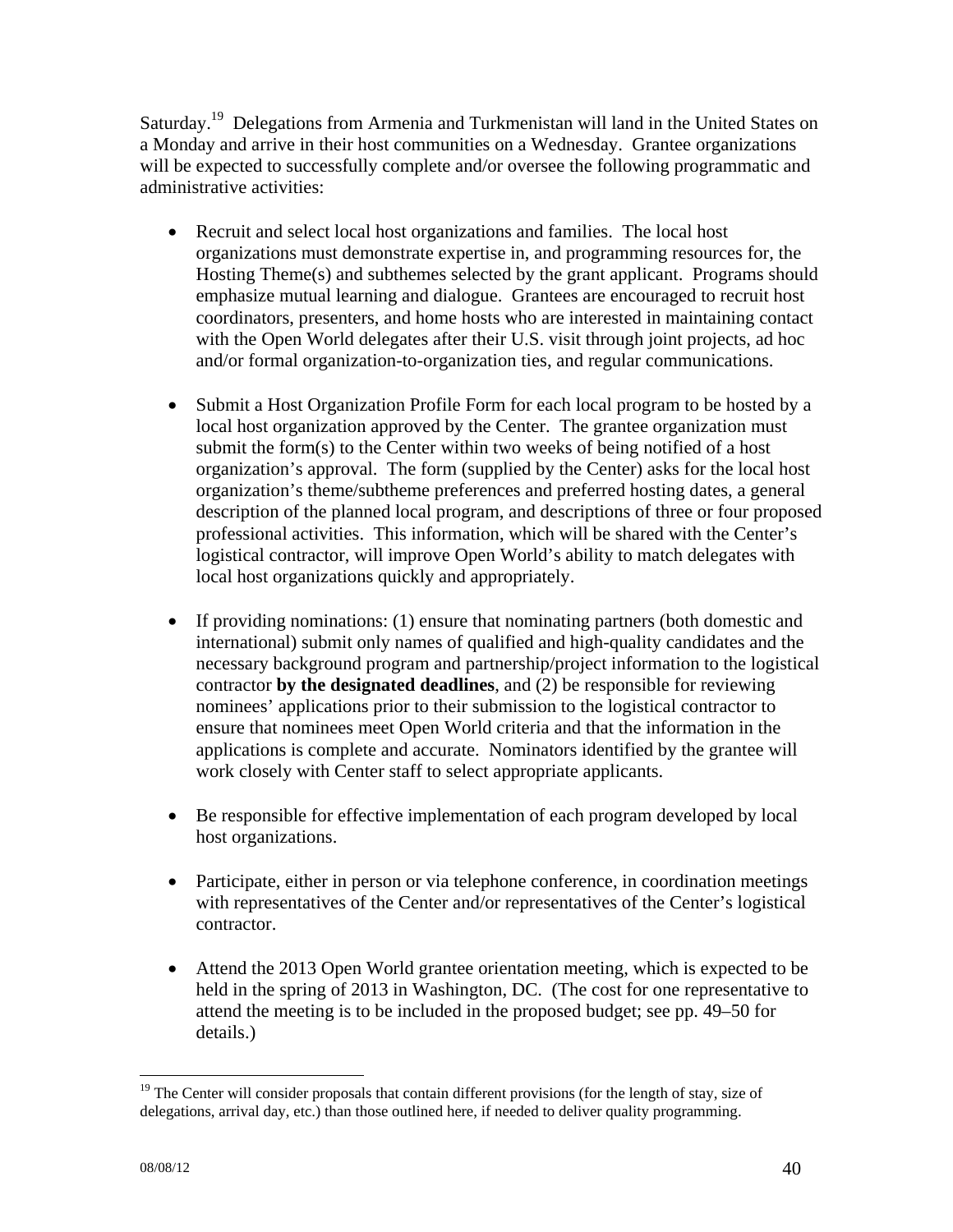- Help make arrangements for Center staff to conduct site visits during local hosting programs, if requested by the Center.
- Submit required reports by scheduled deadlines, including the host coordinator postprogram report for each visit, the final program report, federal financial reports, and cost-share reports. (For descriptions of these reports, see pp. 43–44, 55–56, and 71– 73.)
- Assist the Center in coordinating press outreach, if requested, with local host organizations.
- Report on visit outcomes as required (see Results section below).
- Ensure that local host coordinators are aware of Open World's website and socialnetworking resources; have local host coordinators encourage presenters and host families to find the Open World Leadership Center on Facebook at www.facebook.com/openworldleadershipcenter2; and encourage local host coordinators, presenters, and host families to get up-to-the-minute information on Open World by following http://twitter.com/owprogram.
- Adhere to federal income tax regulations.

Grantees are responsible for ensuring that they or the local host organizations will:

- Coordinate with the Center on congressional outreach in the local communities and Washington, DC, and ensure, when possible, that delegates have the opportunity to meet with Members of Congress or their local staff, and send any photos from such meetings to the Center as soon as possible.
- Ensure that delegates have voluntary opportunities to share their professional expertise and their knowledge about their native country in meetings with their American counterparts and in public settings such as conferences, colloquia, classroom and civic-association presentations, town meetings, and media interviews.
- Provide local transportation during participants' visits, beginning with pickup at the U.S. final destination airport and ending with delivery to the departure airport. **Participants may not take public transportation to a professional activity unless the grantee gets advance approval from the Center, and a local escort must accompany the participants.**
- Provide a suitable homestay placement for each delegate, usually for eight days, including weekends. **Homestays are a centerpiece of the Open World experience and a major factor in grant application evaluations.**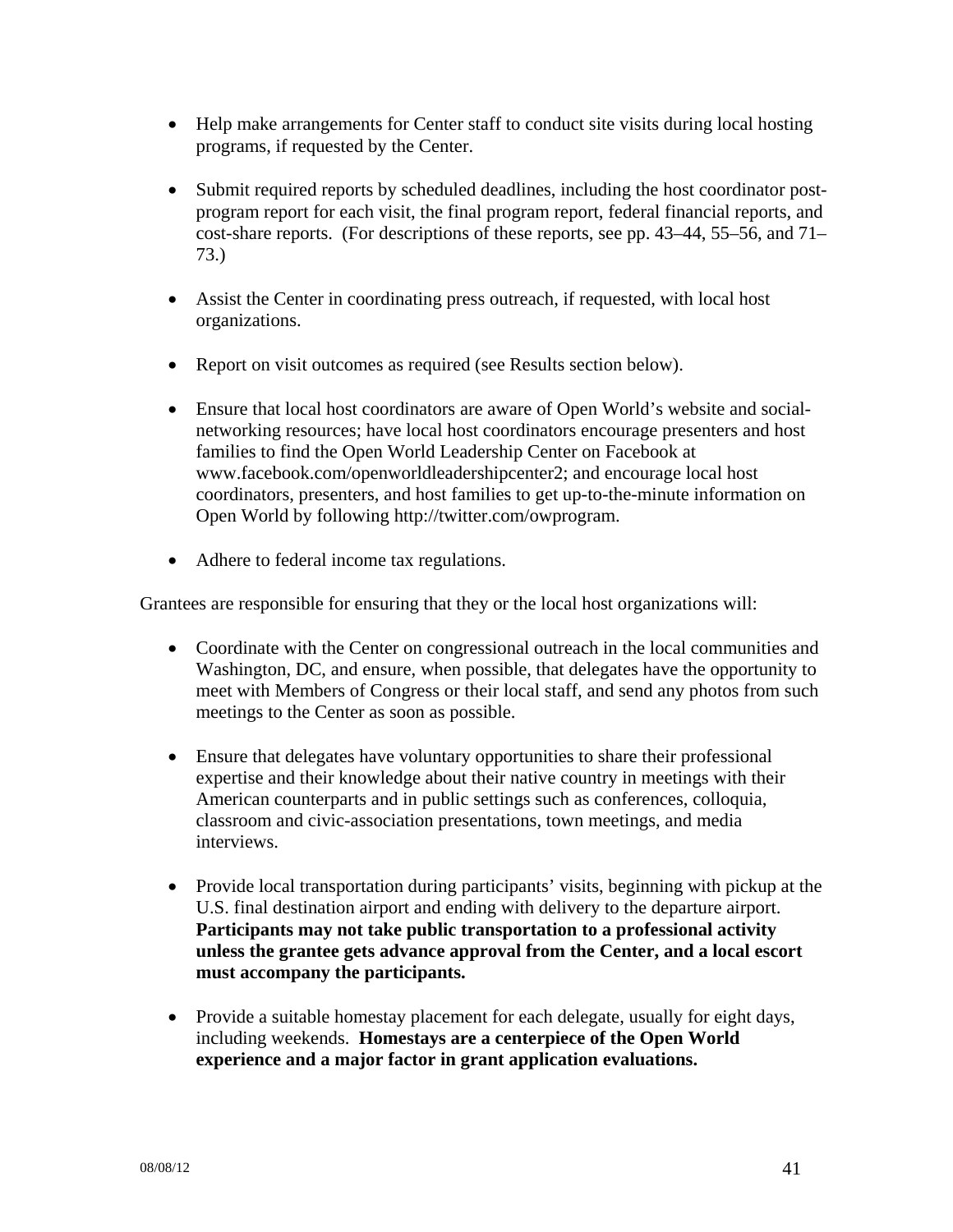- **Each delegate must be given his or her own private bedroom.** If this cannot be arranged, the grantee must get advance approval from the Center for delegates to share a bedroom. A facilitator may not share a bedroom with a delegate under any circumstances.
- Ensure that breakfast, lunch, and dinner are provided daily to the delegates and facilitator(s) during their stay. Unlike similar U.S. government programs, **Open World does not provide per diems to its participants.**
- Provide professional interpretation for ALL group professional program activities. **The Center requires high-quality professional interpretation for Open World delegations and recognizes that this affects budgets.** Interpreters who are certified by the U.S. Department of State or a state or local agency that certifies legal and medical interpreters are preferred. Interpretation in the native language is required for delegations from Armenia, Georgia, Moldova, Serbia, Tajikistan, and Ukraine. For other countries, the Center would prefer that grantees hire interpreters fluent in the relevant country's native language wherever possible. However, Russian is an acceptable alternative for delegations from Kazakhstan, Kyrgyzstan, or Turkmenistan, with prior approval from the Center. Open World facilitators are not to provide interpretation for group professional meetings. Please consult with Center staff for further clarification, if needed.
- Prepare an eight-day program for each participant group that reflects the selected Hosting Theme and includes other activities that meet program objectives. Approximately **32 hours** of programming should directly address the Hosting Theme. Time spent in professional sessions with federal, state, county, or local legislators and legislative staff counts toward this total. Cross-cultural activities should be scheduled for weekends and some evenings. A cross-cultural activity is an activity designed to promote exposure and interchange between the delegates and Americans in order to increase their understanding of each other's society, culture, and institutions. Cross-cultural activities include cultural, social, and sports activities.
- Provide an end-of-visit review session for the delegates, facilitator(s), and host coordinator to review program successes/weaknesses and to identify any new projects, or any joint projects, reciprocal visits, or other continued professional interactions between delegates and their new American contacts, that will likely result from the Open World program.
- Coordinate with the Center on press outreach, including sharing drafts of any press material developed for each delegation in advance, if requested, and reviewing any relevant press material developed by the Center, if requested. The Center strongly encourages local host organizations to try to get press coverage of Open World visits. **Local press releases on Open World exchanges must credit the Open World Leadership Center and the U.S. Congress.**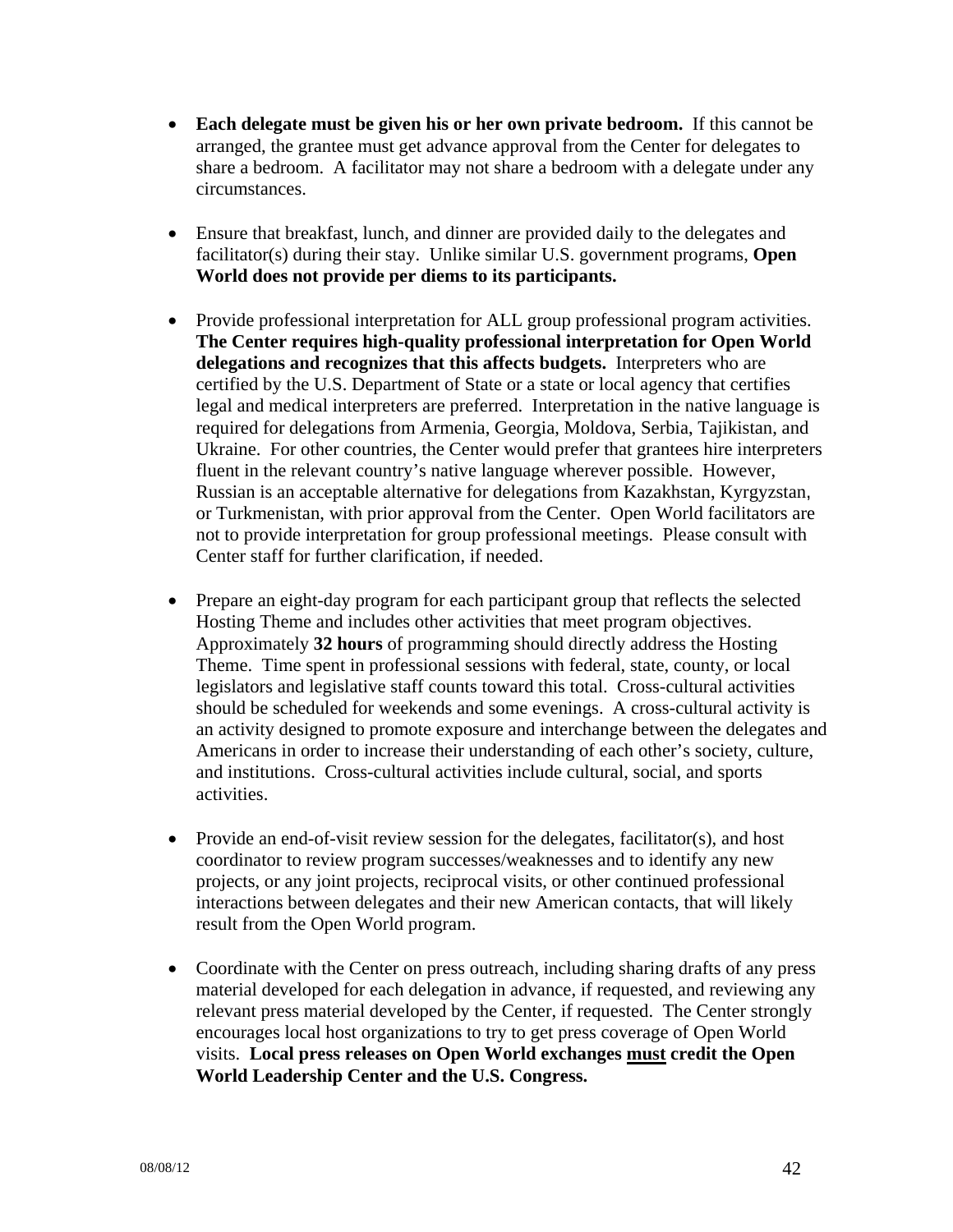Track results efficiently and regularly report them. Definitions of results, and requirements and methods for reporting them, are given in the Document-Exchange Deadlines table on the next page and in the Results section that immediately follows it.

### **Grantee Interaction with Open World Logistical Contractor**

Open World's logistical contractor will provide the Center with administrative and logistical support, including assistance with (a) planning and administration of the nominations process in the countries included in this solicitation; (b) visas and travel arrangements; (c) selection and training of facilitators; (d) formation of delegations; (e) organization of predeparture orientations; and (f) review of program agendas (which supplements the Center's own review of the agendas). Grantees and their local hosts will be required to work closely with this contractor through all steps of the planning process and meet the relevant deadlines in the following table. As noted earlier, the Center will serve as the logistical contractor for the delegations from Armenia and Turkmenistan, and possibly for a limited number of delegations from one or more of the other countries covered by this solicitation.

#### **Document-Exchange Deadlines for an Open World Visit**

The table below lists the major deadlines for information and document exchange between local host coordinators/grantees and Open World's logistical contactor, measured backward from the delegation's U.S. arrival date (two to three days before the host-community arrival date). For the few delegations for which the Center serves as the logistical contractor, the information and document exchange will take place between the local host coordinator (or grantee) and the Center.

| <b>Deadline</b>             | <b>Host Coordinator provides:</b>                                                                                                         | <b>Logistical contractor provides:</b>                                            |
|-----------------------------|-------------------------------------------------------------------------------------------------------------------------------------------|-----------------------------------------------------------------------------------|
| 8-6 weeks before<br>arrival |                                                                                                                                           | Participant Names and<br>Profiles                                                 |
| 4 weeks before<br>arrival   | Draft Program Agenda<br>٠<br>Host Family Forms (including                                                                                 | <b>Flight Itineraries</b>                                                         |
|                             | contact info. and brief bios)<br>Community Profile (if requested)                                                                         |                                                                                   |
| 3 weeks before<br>arrival   | Resumé(s) of Professional<br>$\bullet$<br>Interpreter(s)                                                                                  |                                                                                   |
| 10 days before<br>arrival   | Updated Program Agenda (with<br>changes highlighted)                                                                                      |                                                                                   |
|                             | <b>Emergency Contact Information</b><br>(if different from that on the<br><b>Updated Program Agenda)</b>                                  |                                                                                   |
| 3 weeks after<br>departure  | Post-program Report (Host<br>$\bullet$<br>Narrative, Post-program Program<br>Agenda, Final Host Family Forms,<br>Media Coverage, Photos)* | Delegation Feedback on<br>Program to Grantee and<br><b>Local Host Coordinator</b> |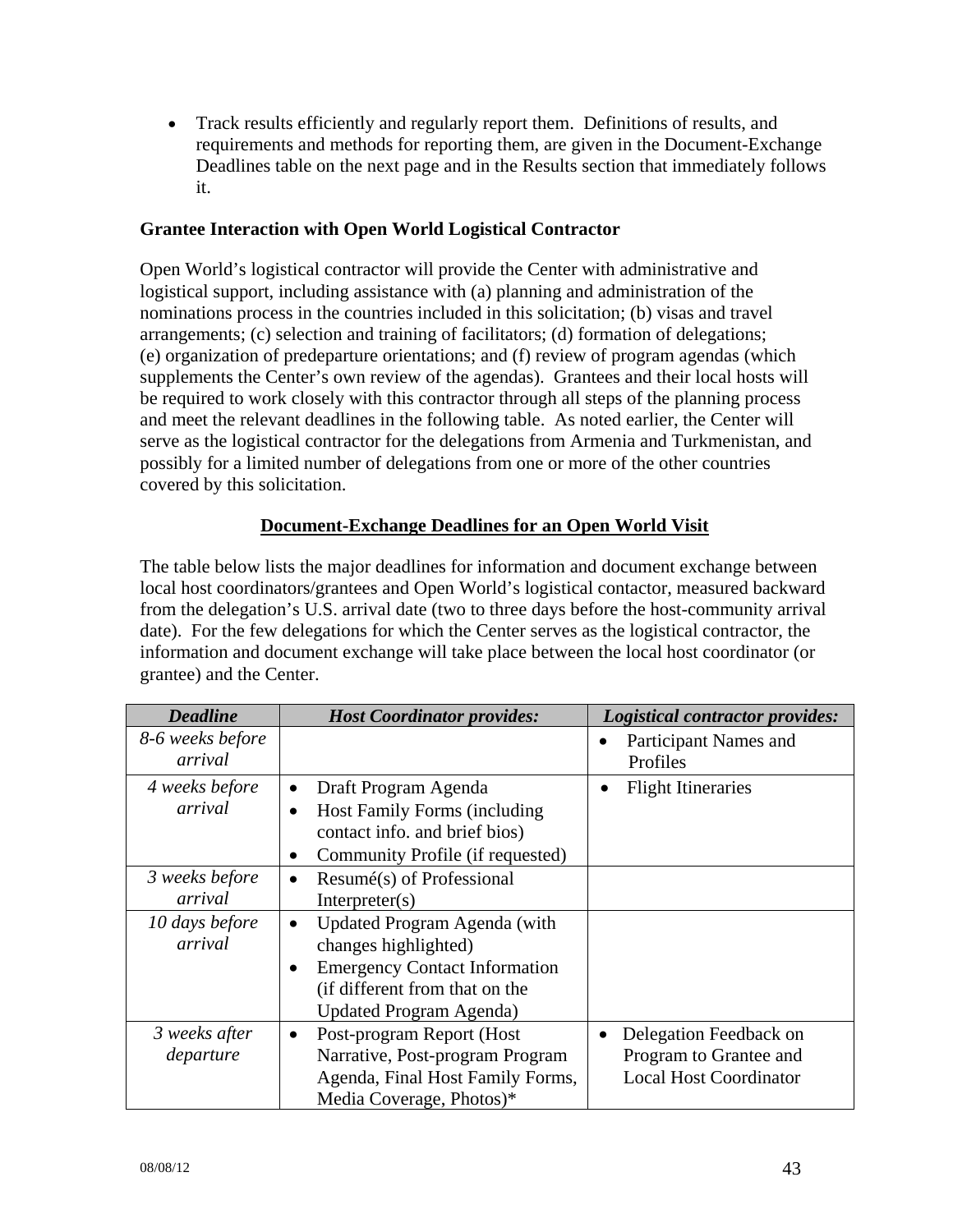\* The required forms will be sent to grantees by Center staff. The Host Narrative Form asks for information on professional activities, including meetings with Members of Congress and congressional staff; brief descriptions of actual and potential trip results; and host-coordinator comments and recommendations. The agenda submitted as part of the Post-program Report is to show the actual activities conducted. Open World's handbook for local host coordinators now ask hosts to make press articles and photos from their exchanges available to the Center as soon as possible, rather than waiting to include them with the Post-program Report. **Grantees are also requested to make available to the Center as soon as possible any photos they receive from their local host organizations.**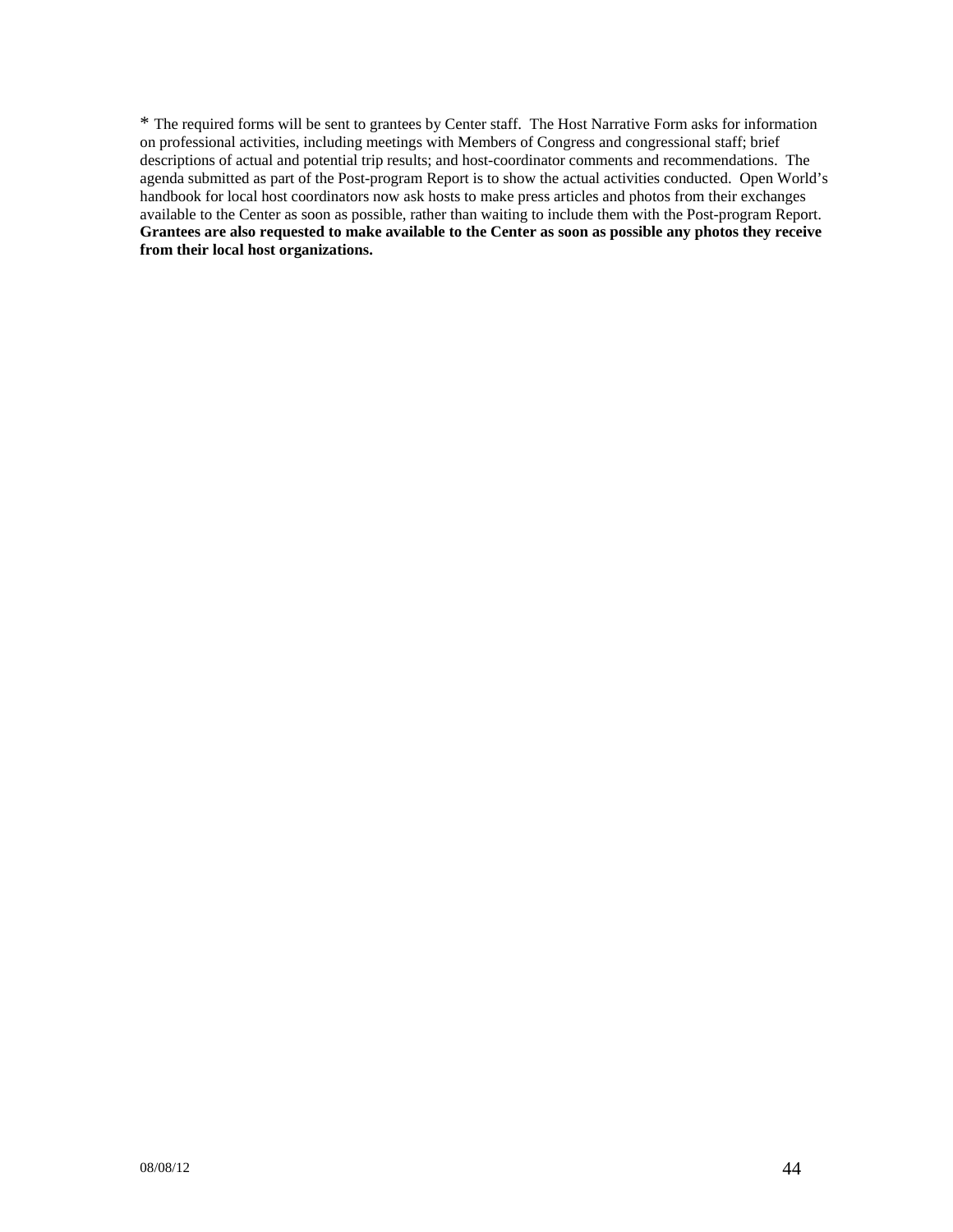#### **Results**

The Center tracks the results of the Open World program using eight categories, or "bins." Below are definitions and examples of these categories, along with explanations of which results categories grantee and local host organizations *must* report on and which categories they are *encouraged* to report on.

| <b>RESULT</b>                           | <b>DESCRIPTION</b>                                                                                                                                                               | <b>EXAMPLES</b>                                                                                                                                                       | <b>GRANTEE/SUBGRANTEE</b><br><b>REPORTING REQUIREMENTS</b>                                                                                                                                              |  |  |  |
|-----------------------------------------|----------------------------------------------------------------------------------------------------------------------------------------------------------------------------------|-----------------------------------------------------------------------------------------------------------------------------------------------------------------------|---------------------------------------------------------------------------------------------------------------------------------------------------------------------------------------------------------|--|--|--|
| <b>Benefits to</b><br><b>Americans</b>  | Open World promotes<br>mutual understanding and<br>benefit. Hosts, presenters,<br>and others can gain new<br>information from delegates.                                         | • Estimate of audience size<br>for delegate<br>presentations.<br>• Publicity for host<br>organization.                                                                | • The Final Program Report<br>(submitted by the Grantee) and the<br>Host Narrative must report any<br>benefits to Americans that resulted<br>from the exchange.                                         |  |  |  |
| <b>Partnerships</b>                     | An American organization<br>involved in a visit partners<br>with an organization from<br>the delegates' country on a<br>joint project or starts an<br>affiliate in that country. | • University-to-university<br>e-learning partnerships.<br>• Sister-court relationships.<br>• Community-to-community<br>interactions between<br>governmental entities. | • The Host Narrative is to report on<br>any partnerships that might result<br>from the exchange. The Final<br>Program Report must report on<br>actual post-visit partnership<br>activities.             |  |  |  |
| <b>Projects</b>                         | A delegate implements an<br>idea inspired by the Open<br>World experience.                                                                                                       | • Opening city council<br>meetings to the public.                                                                                                                     | • The Host Narrative is to report on<br>any delegate projects that might<br>result from the visit. The Final<br>Program Report must report on any<br>actual projects that the grantee<br>learns about.  |  |  |  |
| <b>Multipliers</b>                      | A delegate shares his/her<br>new knowledge back home,<br>thereby "multiplying" the<br>Open World experience.                                                                     | • After returning home, a<br>delegate gives talks on<br>knowledge gained during<br>the visit.                                                                         | • The Host Narrative is to report on<br>any potential multipliers mentioned<br>by delegates. The Final Program<br>Report must report on any actual<br>multipliers that the grantee learns<br>about.     |  |  |  |
| Reciprocal<br><b>Visits</b>             | Americans involved in the<br>exchange meet with alumni<br>in-country or work in-country<br>on an Open World-inspired<br>project.                                                 |                                                                                                                                                                       | • The Host Narrative is to report on<br>any reciprocal visits that might result<br>from the exchange. The Final<br>Program Report must report on<br>reciprocal visits by grantees or<br>subgrantees.    |  |  |  |
| <b>Press</b>                            | A delegation's visit is<br>covered by local media.                                                                                                                               |                                                                                                                                                                       | • The Host is to send press on the<br>visit to the Center and the logistical<br>contractor. Grantees are<br>encouraged to include later articles<br>in the Final Program Report.                        |  |  |  |
| Contribu-<br>tions                      | In-kind (in hours or material<br>goods) or cash donations.                                                                                                                       | • Volunteer hours to plan<br>and conduct hosting.<br>• Private donations to<br>Open World events.                                                                     | • Grantees must submit the Open<br>World Cost-Share Report Form. The<br>Host must report to the Grantee on<br>contributions.                                                                            |  |  |  |
| <b>Professional</b><br>Advance-<br>ment | Alumni are promoted or<br>experience other career<br>enhancements after their<br>Open World visit.                                                                               | • An alumnus wins a grant<br>to fund an NGO project.<br>• An alumna is elected to<br>office.                                                                          | • The Final Program Report must<br>report any professional advancement<br>that the grantee learns about. (A<br>Host learning of post-visit<br>advancement is encouraged to<br>report it to the Center.) |  |  |  |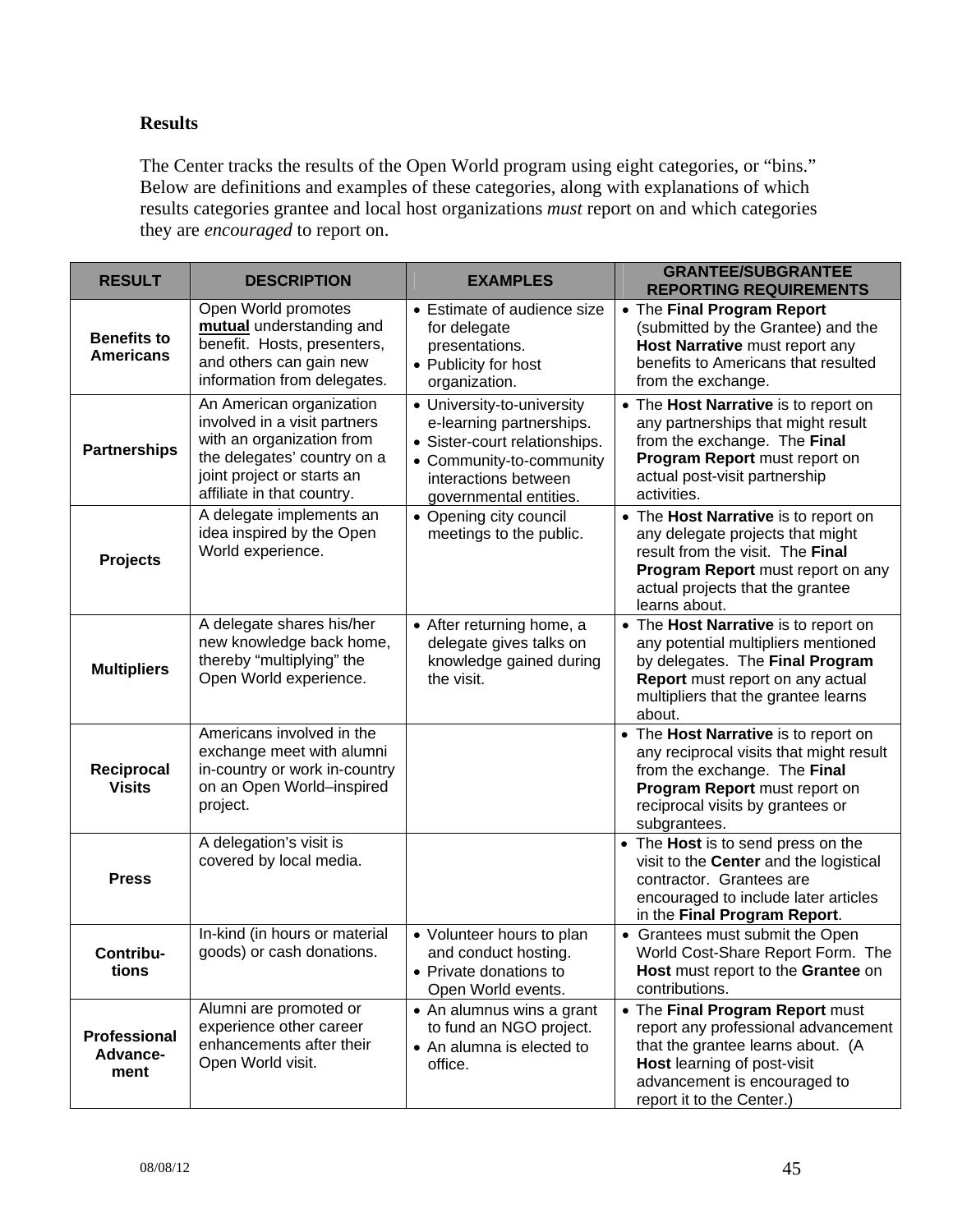### **Key Dates and Deadlines20**

### **Grant applications for Serbia are due on Friday, September 7. For all other countries covered by this solicitation, grant applications are due on Friday, October 12, 2012.**

A final program report on the overall administration of Open World grant and hosting activities, including recommendations for future program changes and a description of outcomes achieved (as defined in the Results section above), **must be submitted by the grantee organization within 90 days of its final hosting activity under the grant**.

All 2013 grants will end on **March 31, 2014,** when final financial reports are due to the Center, unless a later date is agreed to in writing by the Center. Please note again that grantees are encouraged to submit all final financial documentation by ninety (90) days after the completion of programming activities.

#### **Criteria for Evaluating Grant Applications**

All grant applications for the Open World program under these guidelines will be evaluated on the following factors, listed in order of importance:

- 1. Degree to which proposed program plans address Open World's programming priorities and objectives, especially with regard to (a) giving delegates significant exposure to federal, state, county, and local legislators, the structure and functions of legislatures, and the legislative process; (b) the likelihood of producing new partnerships or furthering existing ones; (c) the potential for follow-on project activities and/or significant projected results, such as plans for future reverse travel; $^{21}$  (d) collaborative programming with American young professionals organizations; and (e) including a significant cost share.
- 2. Past experience in hosting similar programs, especially for citizens of the specific country(ies) for which you are applying.
- 3. Demonstrated ability or experience in creating programs in the Hosting Theme(s) proposed in the application.
- 4. Demonstrated ability to recruit or plan for recruiting host coordinators, presenters, and home hosts who are interested in maintaining contact with the delegates after their U.S. visit.
- 5. Quality of submitted sample agendas (one important factor in determining quality is whether the agendas include opportunities for delegates to make presentations to professional and public audiences and to have open dialogue with their hosts and professional counterparts).
- 6. Ability to home host.

 $^{20}$  See table on pp. 43–44 for deadlines for document delivery to the logistical contractor.

<sup>&</sup>lt;sup>21</sup> Reverse travel is when someone affiliated with an Open World U.S.-based exchange travels to a participating Open World country and meets with alumni during this visit. In nearly all instances, Open World cannot fund reverse travel or follow-on activities.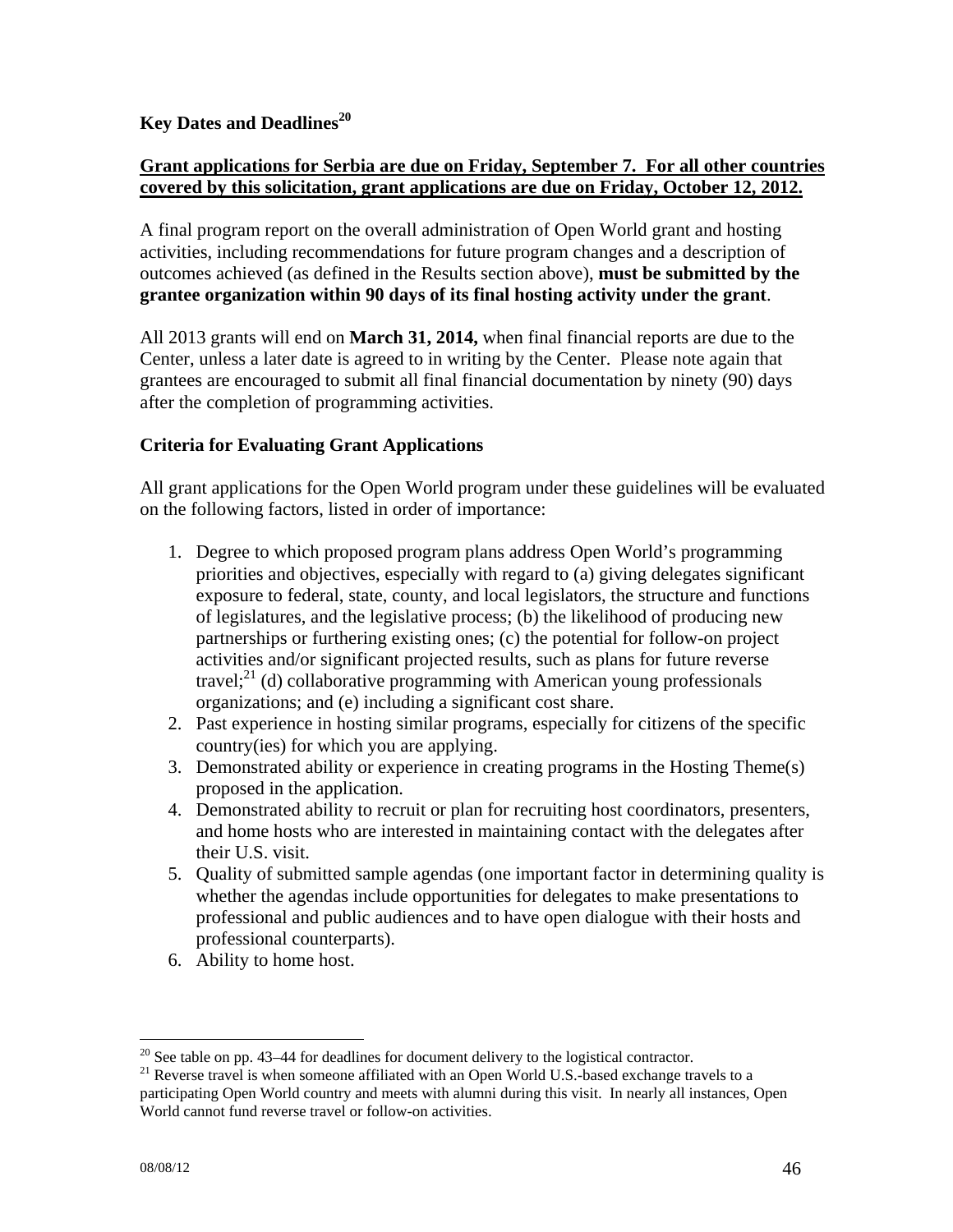- 7. Per person costs. (Please note that the "per person cost" does not stand alone as a criterion. The Center also looks at the ratio of administrative costs to program costs, as well as the cost share amount the organization is proposing.)
- 8. Ability to host on theme dates.
- 9. Quality of submitted work plans, including plans for the implementation of the U.S. programs, results tracking and reporting, and the nomination strategy (if applicable).
- 10. For previous Open World grantees: assessments of previous hosting quality and results. Assessments are based on input from Open World program managers, facilitator reports, and informal delegate surveys, and on the quality and promptness of grantee programmatic/administrative and financial reporting, including the accuracy of financial records.
- 11. For proposals that contain plans for nominations, the Center will weigh the degree to which the proposed programs advance Open World's programming priorities indicated above in the first criterion.

#### **GRANT PROPOSAL OUTLINE**

Proposals and budgets should be e-mailed to the Grants Officer: Lewis Madanick, Program Manager, Open World Leadership Center, at lmad@openworld.gov, or faxed to the Open World Leadership Center office at (202) 252-3464. Please put "2013 Open World Grant Proposal" in the subject line. Please contact Mr. Madanick at (202) 707-8943 if e-mailing or faxing material is not feasible. **Do not mail or send by commercial delivery any materials without first contacting Mr. Madanick.** 

The Open World Leadership Center grants committee will review applications and respond no later than 35 calendar days after receipt of an application. **ACTUAL DETERMINATIONS OF PARTICIPANT HOSTING LEVELS AND THE DATE OF AWARDS WILL DEPEND ON AVAILABLE FUNDING.** 

**All submissions must provide the following cover sheet:**

NAME OF ORGANIZATION MAILING ADDRESS PROGRAM CONTACT – NAME AND PHONE NUMBER FINANCIAL/BUDGET CONTACT – NAME AND PHONE NUMBER FAX NUMBER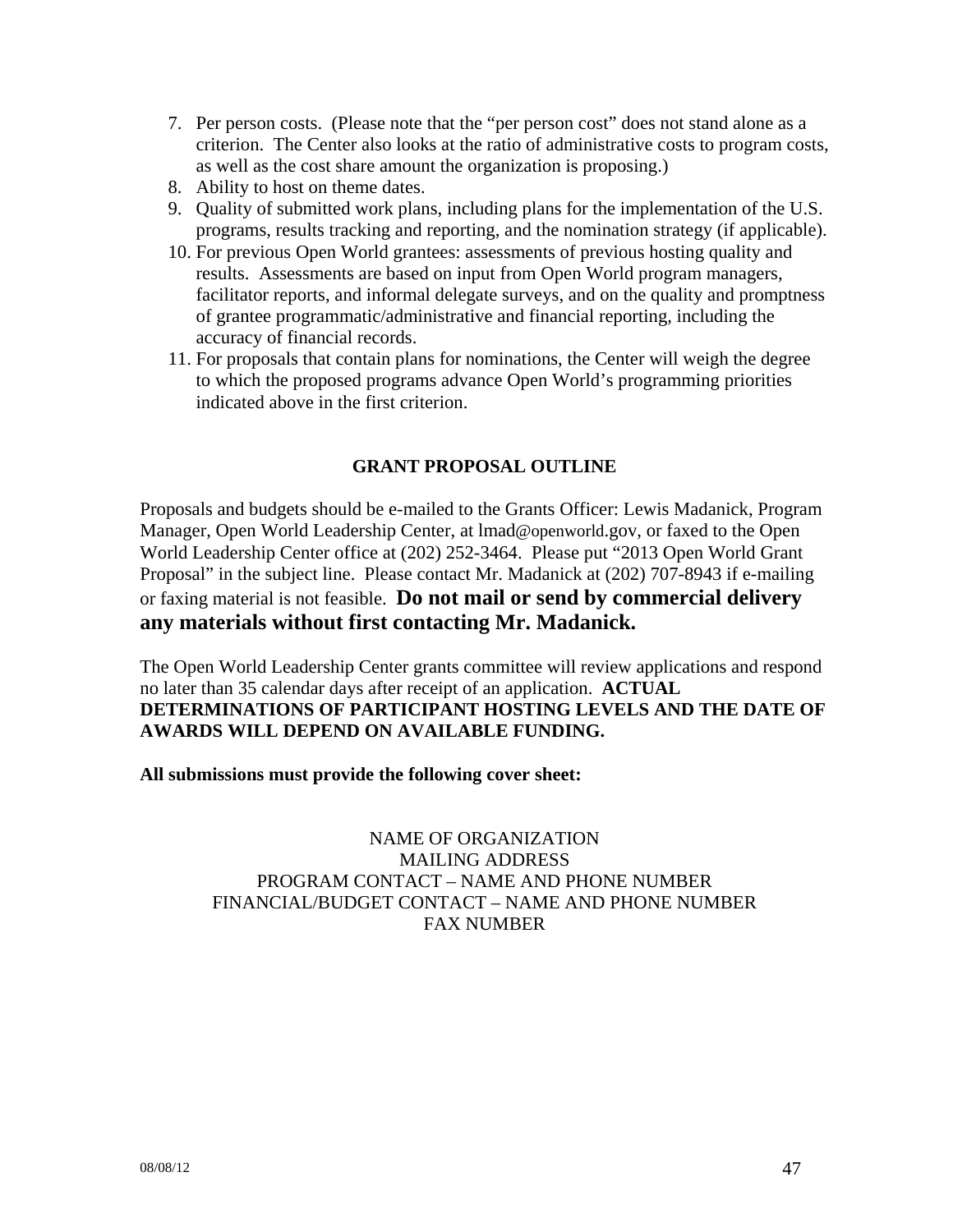### **All submissions must follow the outline below**. 22

- **1. Project Summary**  A narrative document of no more than eight double-spaced pages providing the following information:
- Estimates of your hosting capabilities, i.e., number of host communities and number of participants (delegates and facilitators) to be hosted.
- General description of your programming capabilities for the countries for which you are applying.
- Descriptions of how your organization will fulfill the program objectives, programming priorities, and the requirements given above, including how professional interpretation will be provided, how results will be accomplished and reported, and how delegates will be introduced to legislators (including Members of Congress), legislative staff, and legislative entities, processes, and functions.
- Examples of how your organization's hosting activities and past experience will be applied to recruiting host coordinators, presenters, and host families potentially interested in maintaining contact or developing joint projects with delegates.
- **2. Proposed Countries and Hosting Themes** For each country that you propose to host for, please submit the following:
- Detailed description of your capabilities to host in the proposed theme(s) and subtheme(s).
- Proposed schedule of selected hosting dates (with proposed hosting sites) by country.
- Sample/illustrative activities or sample agendas.
- Organizations/persons participating.
- Objective of illustrative activity: i.e., lessons to be learned.
- Special resources required.
- **3. Summary of your organization's past experience with similar programs**
- **4. Statements of any unique qualifications for this program**
- **5. Work Plan** The work plan is a chronological outline that demonstrates your ability to administer the grant and meet all required deadlines, including those for reporting on results and cost sharing.
- **6. Budget Submission** The budget submission is the financial expression of your organization's proposal to become an implementing partner in the Open World program. Therefore, your budget submission needs to reflect your administration of a program that meets the objectives and theme rationales outlined above.

 $\overline{a}$ 

 $22$  Pages 49–76 contain more information on financial management and budget requirements, including a recommended budget form (p. 50).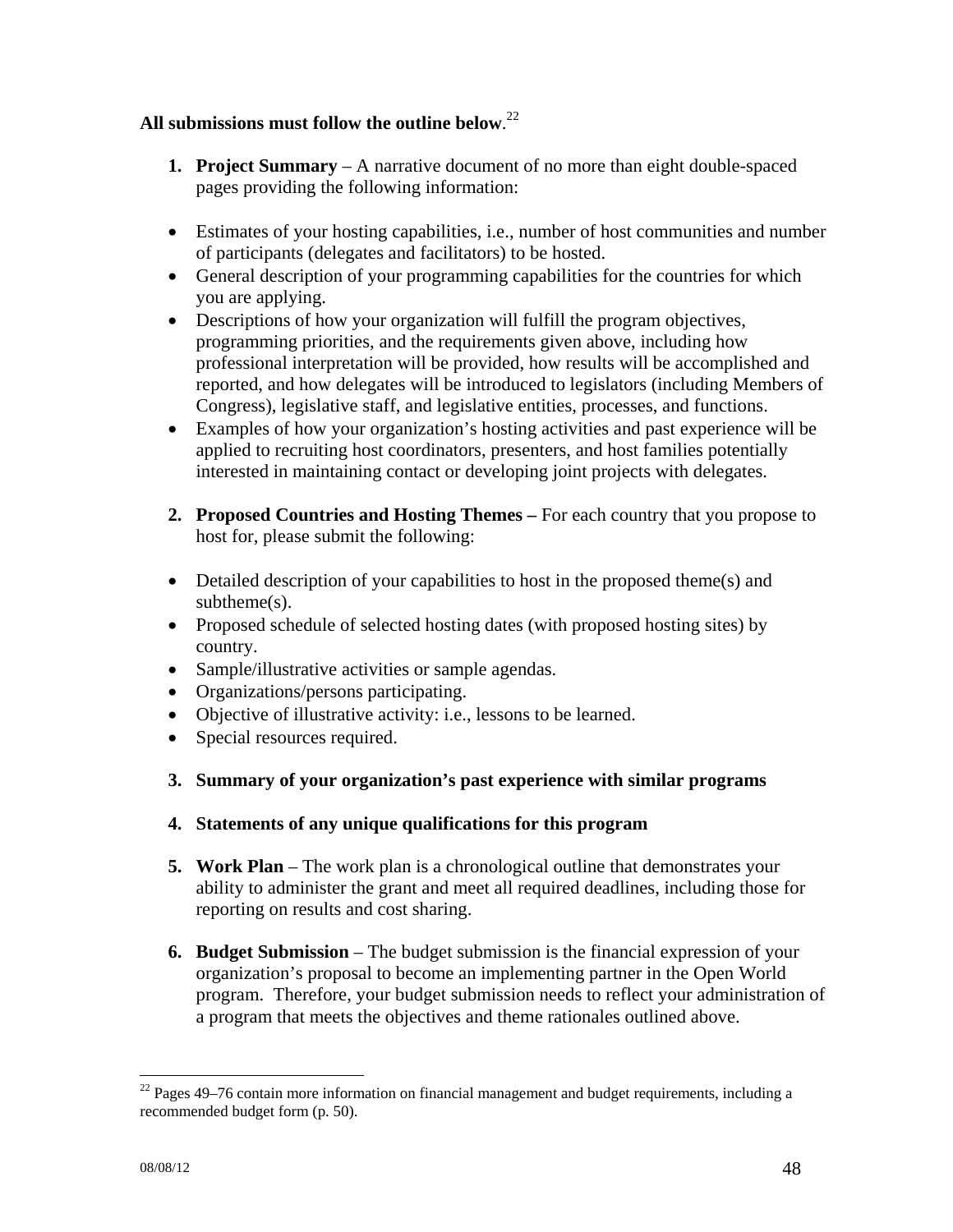# **FINANCIAL PROCEDURES – 2013 GRANTS**

# **PLEASE READ CAREFULLY**

# **I. Grant Proposals**

Every grant proposal must be accompanied by a project budget (per instructions below) as well as the prospective grantee's latest audit opinion. The audit opinion usually is a cover letter that accompanies the full audit report.

#### **a. Budget Submission**

Budget categories should contain a **narrative description** detailing what the funds for this category will cover, and how those estimates were calculated (for example, salary costs should delineate the position, the hourly rate, the number of hours calculated, etc.).

Each budget category should include an accounting of any **cost-share contribution** the organization is providing. **Cost-share contributions are an important factor in the grant selection process.** Organizations are encouraged to carefully consider their ability to share in the cost of the program and to offer the maximum contributions feasible. All organizations awarded grants by the Center will be required to submit cost-share report forms by March 31, 2014.

Below are some possible categories for your budget submission. Each category in your budget proposal must provide dollar amounts accompanied by a narrative justification. When an individual category will be under \$500, you might want to combine one or more like categories. **NOTE: When preparing your budget, please keep in mind that an overage of 10 percent or more in any one category will require prior written approval from the Open World Leadership Center's budget officer, Jane Sargus.23** 

- 1. Personnel Compensation Salaries and wages paid directly to your employees.
- 2. Personnel Benefits Costs associated with employee benefits.
- 3. Administrative Travel Costs associated with having one representative attend the grantee orientation meeting for one night and day, including economy/coach travel to and from Washington, DC; transportation within Washington, DC; and a onenight hotel stay at a designated local hotel. (Dinner, breakfast, and lunch will be covered by the Center.)
- 4. Local Travel and Transportation Local travel and transportation of staff and/or local transportation for delegates.
- 5. Office Expenses Postage, telephone, supplies, etc.
- 6. Advisory and Assistance Services Interpreters, speakers, trainers, etc.
- 7. Cultural Activities Receptions, admissions to events, etc.
- 8. Grants Grants made to others by your organization.

 $\overline{a}$ 

 $23$  Under no circumstances does obtaining the Center's written approval for an overage in a given category permit a grantee to exceed the total amount that it was awarded by the Center.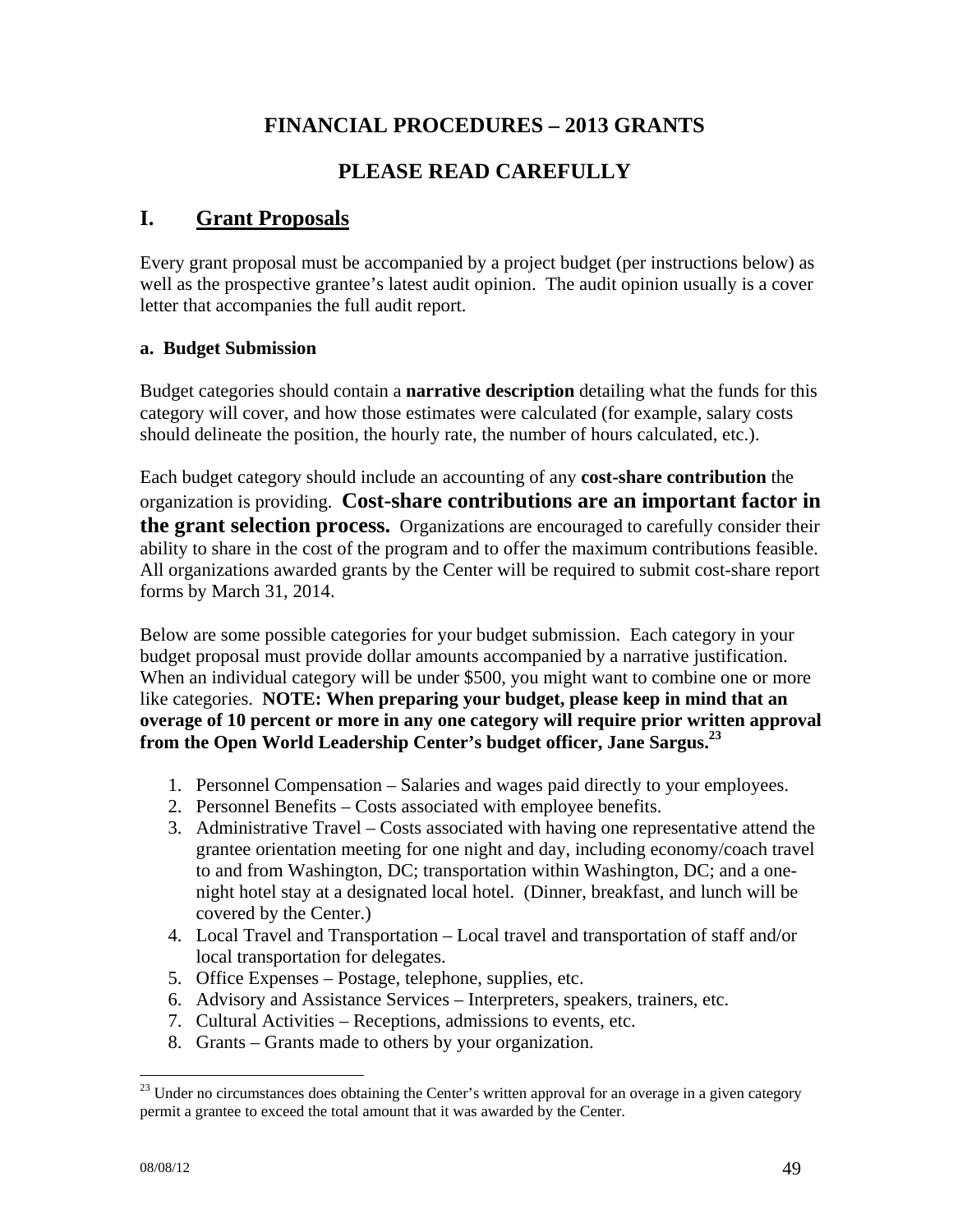Budget submissions reflecting any General and Administrative Overhead Costs must have such costs shown as separate line items and supported by narrative justifications.

### **Sample Budget Submission:**

| <b>Proposed Budget for Submission</b><br><b>Under the 2013 Open World Program</b> |                               |                               |                                                                                                                                                                         |  |  |
|-----------------------------------------------------------------------------------|-------------------------------|-------------------------------|-------------------------------------------------------------------------------------------------------------------------------------------------------------------------|--|--|
| <b>Proposed Number of Participants:</b><br><b>Cost Per Participant:</b>           |                               |                               |                                                                                                                                                                         |  |  |
| <b>Budget Category</b> <sup>24</sup>                                              | <b>Amount</b>                 | <b>Cost Share</b>             | <b>Narrative Justification</b>                                                                                                                                          |  |  |
| Personnel Compensation                                                            | \$XX,XXX                      | \$XX,XXX                      | Director and Specialist will work for 2<br>months as follows:<br>Director: XXX hours @<br>\$XX/hour=\$X,XXX<br>Specialist: XXX hours @<br>\$XX/hour=\$X,XXX             |  |  |
| <b>Personnel Benefits</b>                                                         | \$X,XXX                       | \$X,XXX                       | Benefits calculated @ XX% of salary                                                                                                                                     |  |  |
| <b>Administrative Travel</b>                                                      | <b><i>SXXX</i></b>            | <b><i>SXXX</i></b>            | Transportation to, from, and within<br>Washington, DC; one-night hotel stay                                                                                             |  |  |
| Local Travel and Transportation<br>(domestic)                                     | \$X,XXX                       | \$X,XXX                       | Local transportation for staff and rental of<br>transport for delegation (one van @ \$XXX<br>per day for X days); \$XXX taxi and public<br>transportation <sup>25</sup> |  |  |
| <b>Office Expenses</b>                                                            | <b><i><u>SXXX</u></i></b>     | <b><i>SXXX</i></b>            | Utilities, supplies, printing, etc.<br>Utilities=\$X,XXX<br>Supplies, phone, printing=\$XXX                                                                             |  |  |
| <b>Advisory and Assistance Services</b>                                           | \$XX,XXX                      | <b><i>SXXX</i></b>            | Professional interpretation and translation<br>X persons times X days each at \$XXX/day<br>(includes air, lodging, and per diem for<br>interpreters=\$XXX)              |  |  |
| <b>Cultural Activities</b>                                                        | <b><i><u>SXXX</u></i></b>     | <b><i><u>SXXX</u></i></b>     | Receptions, admissions, etc.                                                                                                                                            |  |  |
| Grants                                                                            | \$XX,XXX                      | <b><i>SXXX</i></b>            | E.g., three local organizations will each<br>receive a grant for \$X, XXX=\$XX, XXX to<br>cover hosting expenses <sup>26</sup>                                          |  |  |
| <b>Total</b>                                                                      | <b><i><u>\$XX,XXX</u></i></b> | <b><i><u>\$XX,XXX</u></i></b> |                                                                                                                                                                         |  |  |
| PROPOSED BY:                                                                      |                               |                               |                                                                                                                                                                         |  |  |
| Signature Program Officer and Date:                                               |                               |                               |                                                                                                                                                                         |  |  |

 $\overline{a}$ 

<sup>&</sup>lt;sup>24</sup> Please note that the Center no longer funds equipment purchases.<br><sup>25</sup> Participants (delegates and their facilitator[s]) may not take public transportation to a professional activity unless the grantee gets advance approval from the Center, and a local escort must accompany the participants.<br><sup>26</sup> Grants to third-party organizations require a separate attached budget.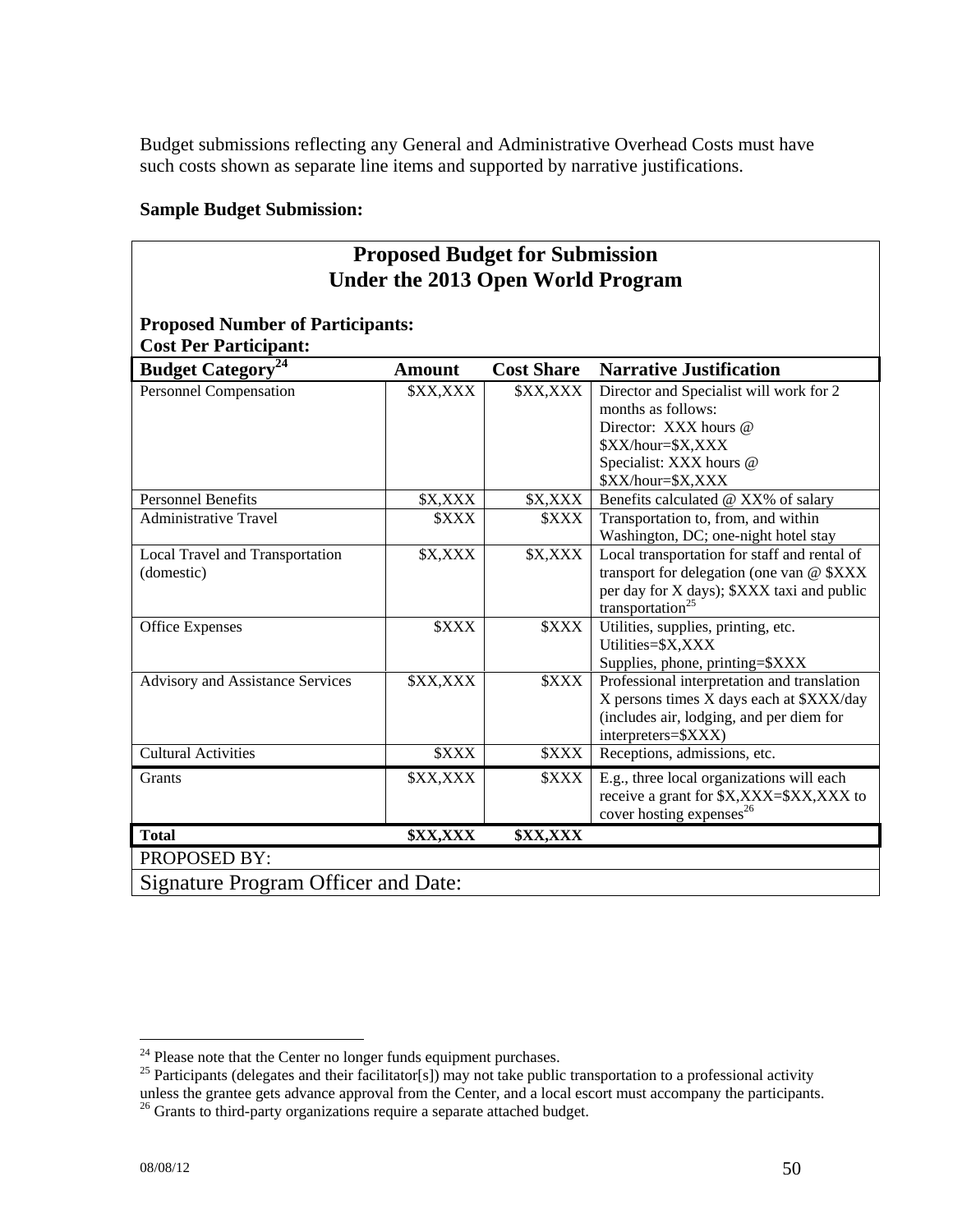#### **b. Allowable Costs**

The reasonableness, allowability, and allocation of costs for work performed under a Center grant shall be determined in accordance with the applicable federal cost principles and the terms and conditions of the grant award.

- 1. **Pre-Award Costs.** Applicant organizations may include project costs incurred within the 90-calendar-day period immediately preceding the beginning date of the grant in the proposed budget. Pre-award expenditures are made at the risk of the applicant organization, and the Center is not obligated to cover such costs in the event an award is not made or is made for an amount that is less than the applicant organization anticipated.
- 2. **Travel Costs.** Travel costs are the expenses for transportation, lodging, subsistence, and related items incurred by those who are on official business attributable to work under a grant. Such costs may be charged on an actual basis, on a per diem or mileage basis in lieu of actual costs, or on a combination of the two, provided the method used results in charges consistent with those normally allowed by the grantee in its regular operation, as set forth in the grantee's written travel policy. Airfare costs in excess of the lowest available commercial discount or customary standard (coach) airfare are unallowable unless such accommodations are not reasonably available to accomplish the purpose of travel. All air travel that is paid in whole or in part with Center funds must be undertaken on U.S. air carriers unless the Center gives prior written approval for use of non-U.S. carriers.

# **II. Grant Documentation and Compliance**

### **a. Introduction**

Through its grants, the government sponsors everything from complex multimillion dollar, multiyear scientific research and development undertakings to the creative efforts of individual young artists. As might be expected, the rules that have been developed to address all the situations likely to arise between the government and its grantees are extensive. Working from a comprehensive set of grant principles published by the Office of Management and Budget (OMB), the Open World Leadership Center (the Center) has identified specific rules that will apply to all grantees and subrecipients of Center grants. These rules are explained below. It is important to become familiar with these provisions and comply with them.

Please note that the Open World Leadership Center, as a legislative branch agency, is not required to apply the OMB grants-related guidance for executive branch agencies and departments found in the OMB Circulars and in Title 2 of the Code of Federal Regulations (CFR). Nevertheless, it is the policy of the Center to follow this familiar grants guidance and to deviate from it only when in the best interest of the Open World program. Consequently, CFR Title 2 and relevant OMB Circulars will apply as they are customarily implemented by the Center in connection with the Open World program. For example, the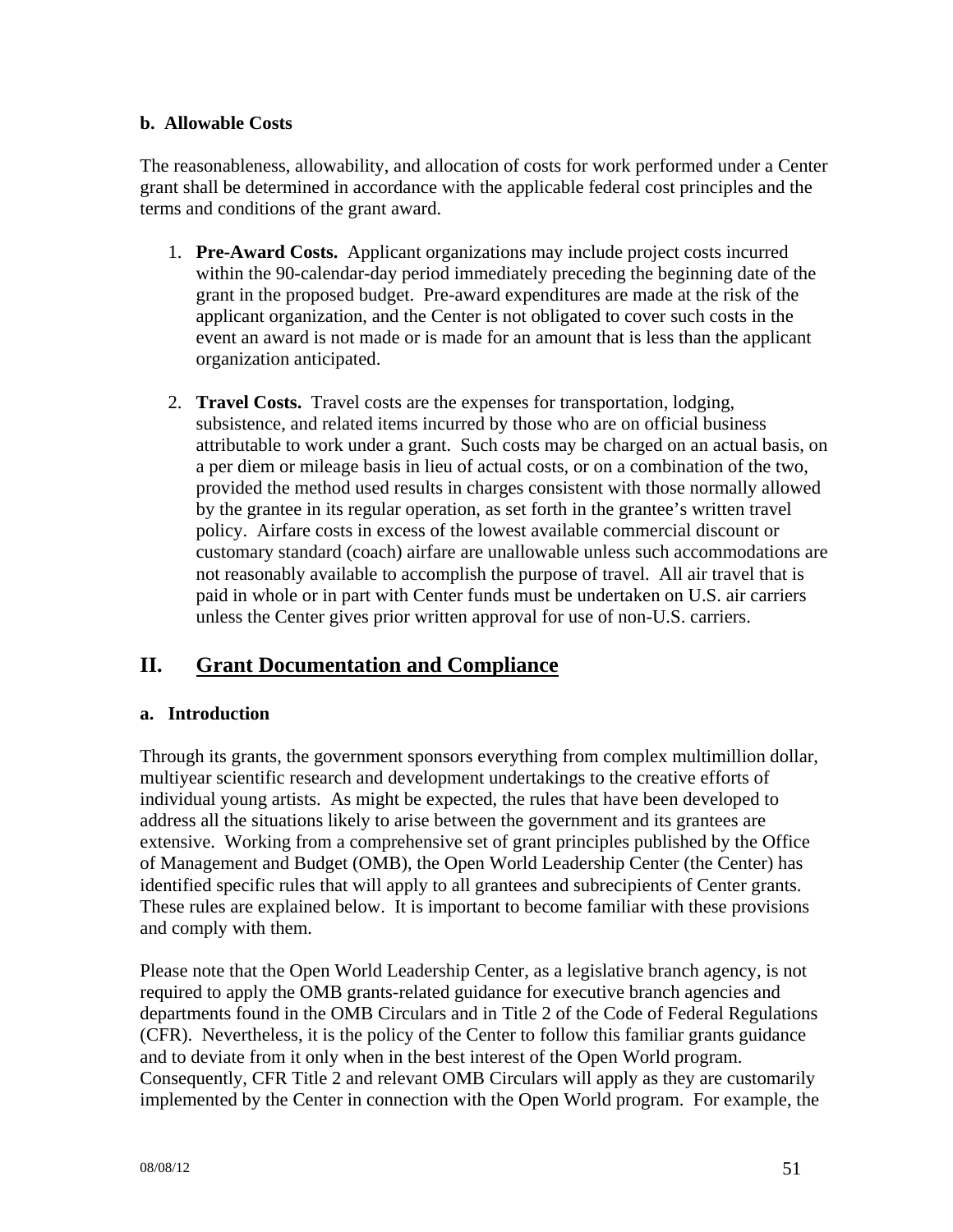requirement in 2 CFR 215.4 "Deviations" for clearance through OMB of any deviations to the terms of the circulars will not apply to Open World. Instead, grantees should direct any questions about the Center's implementation of the OMB Circulars to Jane Sargus, Budget Officer, at jsar@loc.gov.

Unless otherwise specified herein, sections from the CFR and OMB Circulars listed below, as implemented by the Center, will be incorporated by reference into Center grant awards. These authorities will be administered in accordance with standard federal requirements for grant agreements, as interpreted by the Center:

- o 2 CFR Part 215, "Uniform Administrative Requirements for Institutions of Higher Education, Hospitals, and Other Non-Profit Organizations" (OMB Circular A-110)
- o 2 CFR Part 220, "Cost Principles for Educational Institutions"(OMB Circular A-21)
- o 2 CFR Part 225, "Cost Principles for State, Local, and Indian Tribal Governments" (OMB Circular A-87)
- o 2 CFR Part 230, "Cost Principles for Non-Profit Organizations" (OMB Circular A-122)
- o OMB Circular A-102, "Grants and Cooperative Agreements with State and Local Governments"
- o OMB Circular A-133, "Audits of States, Local Governments, and Non-Profit Organizations"

The full text of these authorities is available as follows:

- Code of Federal Regulations, Title 2, "Grants and Agreements" is available online from the National Archives and Records Administration via the Government Printing Office GPOAccess website at: www.access.gpo.gov/nara/cfr/cfr-tablesearch.html#page1
- The OMB Circulars are available online from the OMB website at: www.whitehouse.gov/omb/circulars/index.html
- Copies of relevant authorities are also available from the Center upon request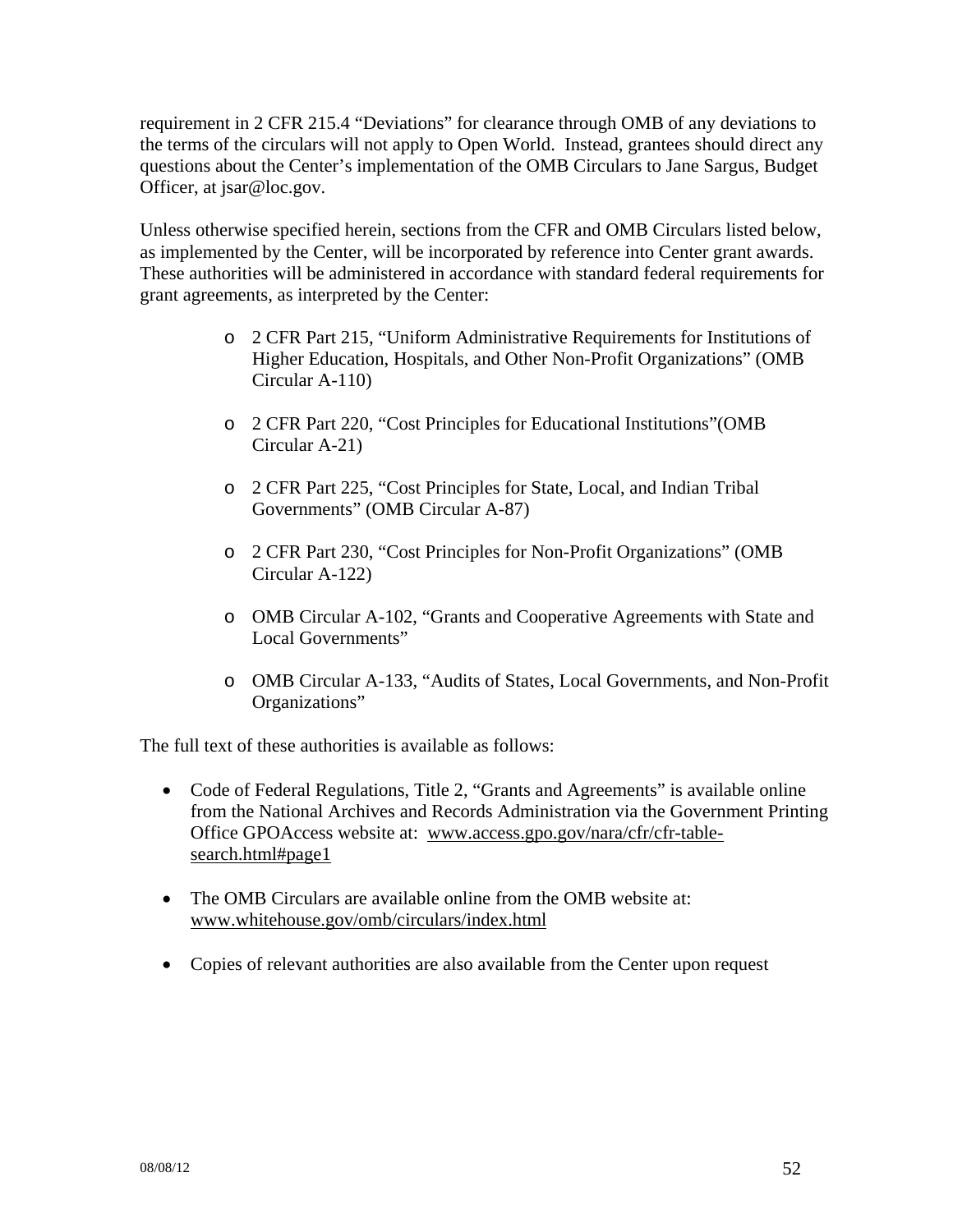#### **b. Basic Grantee Responsibilities**

The grantee holds full responsibility for the conduct of project activities under a Center award, for adherence to the award conditions, and for informing the Center during the course of the grant of any significant programmatic, administrative, or financial problems that arise. In accepting a grant, the grantee assumes the legal responsibility of administering the grant in accordance with these requirements and of maintaining documentation, which is subject to audit, of all actions and expenditures affecting the grant. Failure to comply with the requirements of the award could result in suspension or termination of the grant and the Center's recovery of grant funds. The grantee also assumes full legal responsibility for any contracts entered into relating to the grant program.

#### **c. Compliance with Federal Law**

Applicant organizations must certify that their programs operate in compliance with the requirements of various federal statutes and their implementing regulations. These are described below. Grantees are also required to obtain an executed certification of compliance with these statutes from all organizations that are subrecipients under a Center grant.

- 1. **Nondiscrimination**. Grants are subject to the provisions of Title VI of the Civil Rights Act of 1964, Title IX of the Education Amendments of 1972 (as amended), Section 504 of the Rehabilitation Act of 1973 (as amended), the Age Discrimination Act of 1975 (as amended), and the regulations issued pursuant thereto. Therefore, no person on grounds of race, color, national origin, disability, or age shall be excluded from participation in, be denied the benefits of, or be otherwise subject to discrimination under a program funded by the Center. In addition, if a project involves an educational activity or program, as defined in Title IX of the Education Amendments of 1972, no person on the basis of sex shall be excluded from participation in the project.
- 2. **Lobbying Activities**. The Byrd Anti-Lobbying Amendment, 31 U.S.C. 1352, prohibits recipients of federal contracts, grants, and loans from using appropriated funds to influence the executive or legislative branches of the federal government in connection with a specific contract, grant, cooperative agreement, loan, or any other award covered by § 1352. 18 U.S.C. 1913 makes it a crime to use funds appropriated by Congress to influence members of Congress regarding congressional legislation or appropriations. Finally, Attachment B25 of Office of Management and Budget Circular A-122 designates the following as unallowable charges to grant funds or cost sharing: certain electioneering activities, financial support for political parties, attempts to influence federal or state legislation either directly or through grass-roots lobbying, and some legislative liaison activities.
- 3. **Drug-Free Workplace**. The Drug-Free Workplace Act of 1988, 41 U.S.C. 701, requires grantees to have an on-going drug-free awareness program; to publish a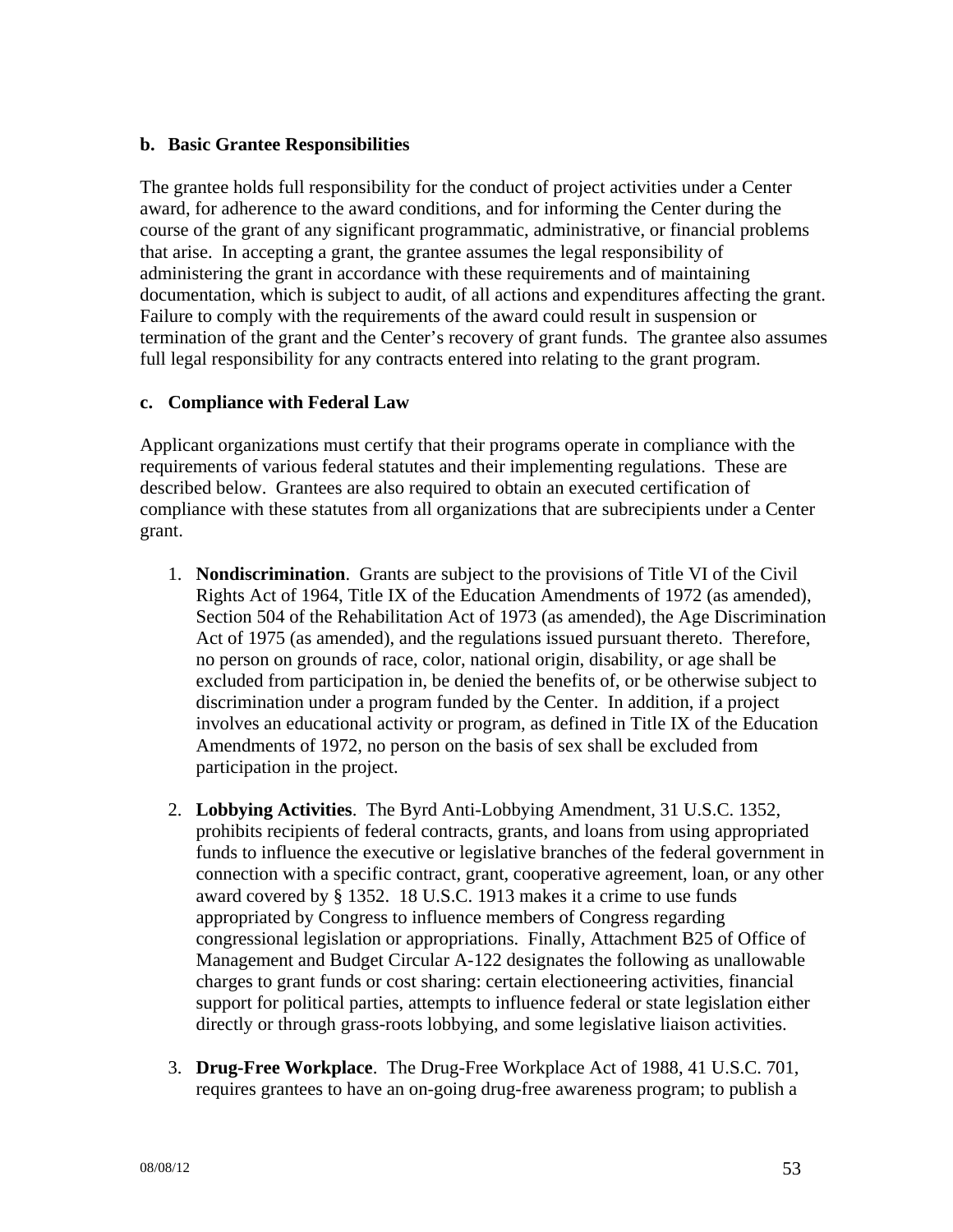statement notifying employees that the unlawful manufacture, distribution, dispensing, possession, or use of a controlled substance is prohibited in the workplace; to maintain evidence that this statement was given to each employee engaged in the performance of the grant; and to identify in the funding proposal or to keep on file in its office the place(s) where grant activities will be carried out.

4. **Debarment and Suspension.** Applicant-organization principals must not be presently debarred or suspended or otherwise excluded from or ineligible to participate in federal assistance programs. An applicant or grantee organization shall provide immediate written notice to the Center Grants Officer if at any time it learns that its certification was erroneous when submitted or has become erroneous by reason of changed circumstances. Grantees shall not make or permit any subgrant or contract to any party which is debarred or suspended or is otherwise excluded from or ineligible for participation in federal assistance programs. Grantees and subgrantees must not make any award or permit any award (subgrant or contract) at any tier to any party which is debarred or suspended or is otherwise excluded from or ineligible for participation in Federal assistance programs under Executive Order 12549, "Debarment and Suspension."

**Grantee organizations must complete two forms annually in reference to the above: Disclosure of Lobbying Activities (Form LLL) and Assurances – Non-Construction Programs (Form 424B). Both forms will be provided by the Open World Leadership Center.** 

# **III. Grant Period and Extensions**

**Grant Period** - The grant period is the span of time during which the grantee has the authority to obligate grant funds and undertake project activities. However, when approved by the Center, a grantee may incur necessary project costs in the 90-day period prior to the beginning date of the grant period. **All 2013 grants will begin on the date of the grantee's signature on the award letter and end on March 31, 2014.** 

**Final Program Report** - A **final program report** on the overall administration of Open World grant and hosting activities, including recommendations for future program changes and a description of outcomes achieved, **must be submitted by the grantee organization within 90 days of its final hosting activity under the grant**.

**Financial Reports - Final financial reports** are due to the Center no later than March 31, 2014, unless a later date is agreed to in writing by the Center. Please note that grantees are encouraged to submit all final financial documentation with the final program report by ninety (90) days after the completion of programming activities. See Section IV for detailed information on quarterly financial reporting.

**Extension of Grant -** The Center may authorize a one-time extension of the expiration date established in the initial grant award if additional time is required to complete the original scope of the project with the funds already made available. A single extension that shall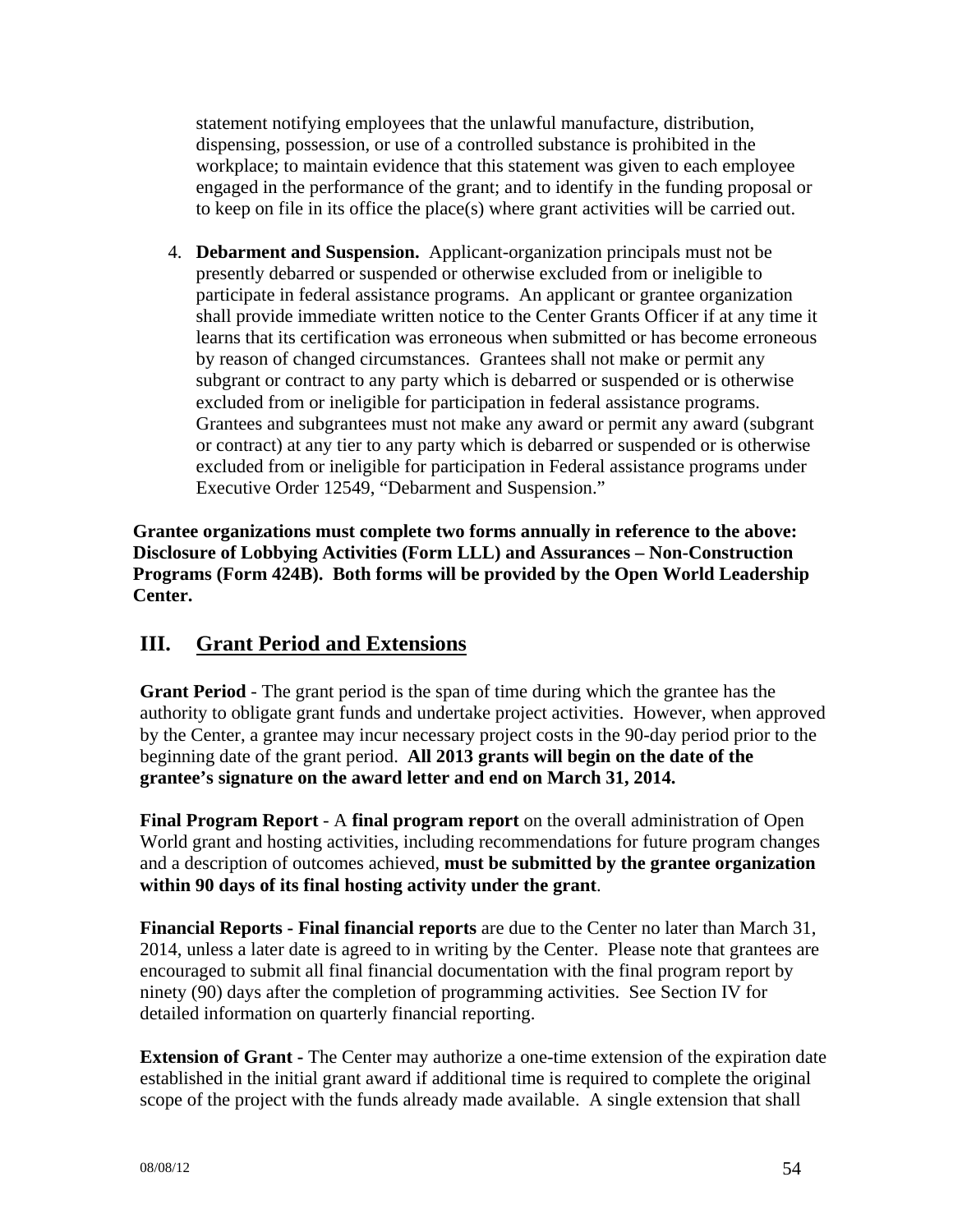not exceed 2 months may be made for this purpose, provided it is made prior to the original expiration date. Grant periods will not be extended merely for using the unliquidated balance of project funds.

# **IV. Reporting Requirements**

Each organization awarded a grant by the Center is required to submit by fax or e-mail the following reports. **Please include the Open World Grant Number (e.g., OWLC-1352) in the fax's or e-mail's subject line each time a report is submitted. Failure to meet these deadlines will negatively affect consideration for future grants from the Center.** 

# **a. Federal Financial Reports (Standard Form 425)**

A Federal Financial Report (Standard Form 425) is required for each grant awarded and still open. The quarterly reporting periods are:

- 1. Beginning of grant award–March 31, 2013 (Due 4/10/13)
- 2. April 1–June 30, 2013 (Due 7/10/13)
- 3. July 1–September 30, 2013 (Due 10/9/13)
- 4. October 1–December 31, 2013 (Due 1/10/14)
- 5. January 1–March 31, 2014 (Due 4/10/14), if the grant has not been closed by March 31, 2014.

# **When submitting Federal Financial Reports, please include the Open World Grant Number in the fax's or e-mail's subject line.**

### **b. Cost Share Report**

A Cost Share Report (form provided by the Center) must be completed no later than March 31, 2014. The report must identify all cost-share contributions made toward the program for which the grant was given. When submitting, please include the Open World Grant Number in the fax's or e-mail's subject line.

### **c. Final Financial Reports**

To close a grant the following must be submitted:

- 1. Final Federal Financial Report (Form 425)
- 2. Request for Advance or Reimbursement (Form 270), if appropriate, and marked "Final" and
- 3. A Variance Report that compares actual expenditures by major budget categories against the grant award budget categories. The variance report shall give the following data: approved budget categories; amount approved for each category; amount expended in each category; and the percent over/under the approved budget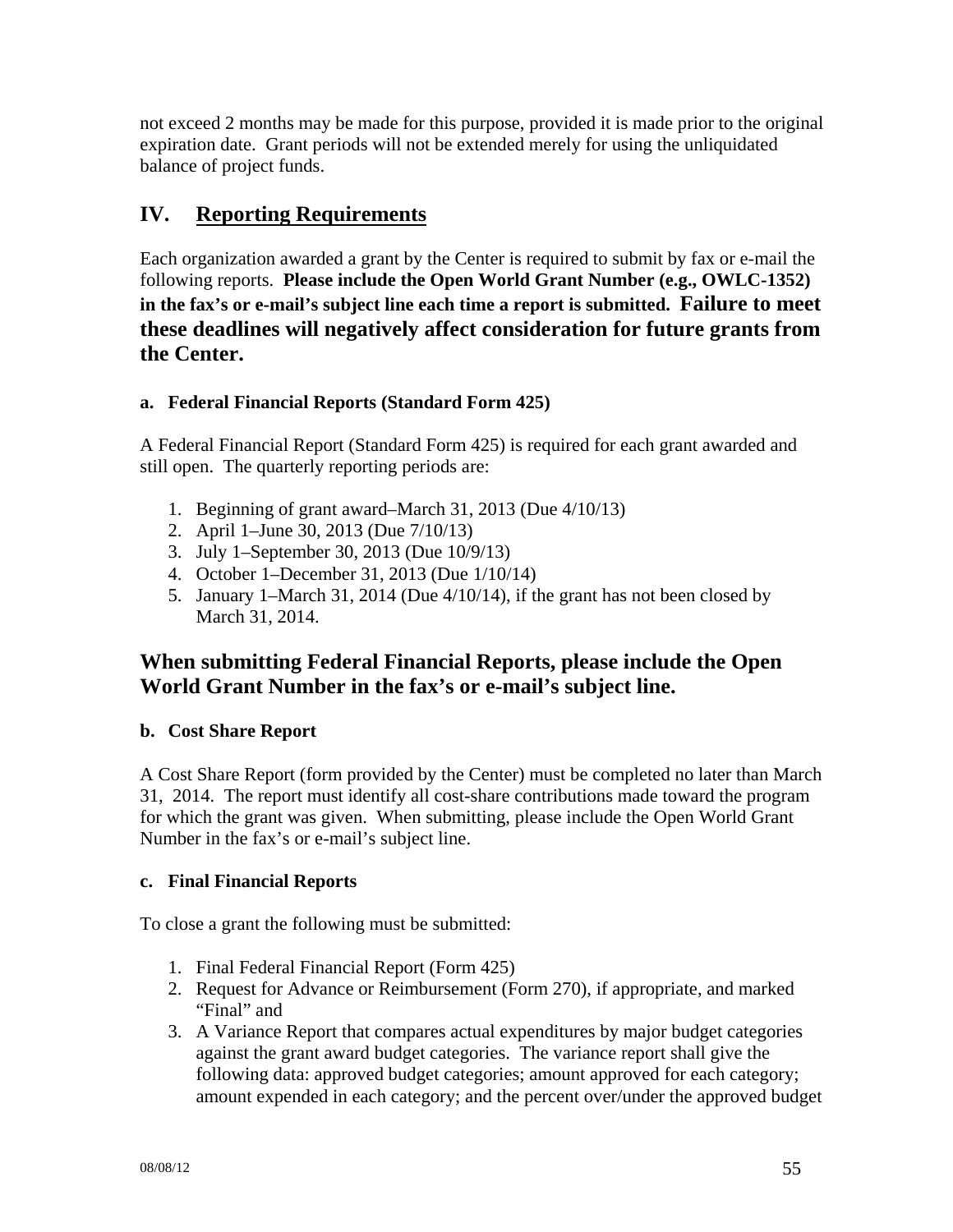amount in each category. **NOTE: Please keep in mind that an overage of 10 percent or more in any one category would have required prior written approval from the Open World Leadership Center's Budget Officer.** 

4. Cost Share Report (form provided by Open World).

Final Financial Reports must be submitted to the Center not later than March 31, 2014, unless a later date is agreed to in writing by the Center. When submitting, please include the Open World Grant Number in the fax's or e-mail's subject line.

# **V. Payments and Interest**

Grantees may be paid on an advance basis, unless otherwise specified in the grant award, and payment will be effected through electronic funds transfer. Whenever possible, advances should be deposited and maintained in insured accounts. Grantees are also encouraged to use women-owned and minority-owned banks (banks that are owned at least 50 percent by women or minority group members).

- a. **Payment Requests.** Requests for advance payment shall be limited to no more than 75 percent of the total grant award, unless otherwise specified by the Center. Grant funds that have been advanced but are unspent at the end of the grant period must be returned to the Center. **Grantees must make every effort to avoid requesting advance payment of funds that then are not used.**
- b. **Interest on Grant Funds.** All grantees, except states (see glossary), are required to maintain advances of federal funds in interest-bearing accounts unless the grantee receives less than \$120,000 per year in advances of grant funds or the most reasonably available interest-bearing account would not earn more than \$250 per year on the federal cash balance, or would entail bank services charges in excess of the interest earned. Interest that is earned on advanced payments shall be remitted to the Center.
- c. **Requesting Reimbursement or Advance.** When requesting reimbursement or advance of funds, the Request for Advance or Reimbursement of Funds (Form 270) must be used. Grantees must clearly mark in their documentation for requesting funds whether the request is for a **partial** advance payment**, reimbursement**, or the **final close-out payment of the grant**. **NOTE: If the request is for an advance of funds, the "period covered" must state a time period subsequent to the request. If the request is for a reimbursement of funds, the "period covered" must state a time period prior to the request.**

# **VI. Budget Revisions**

The project budget is the schedule of anticipated project expenditures that is approved by the Center for carrying out the purposes of the grant. When grantees or third parties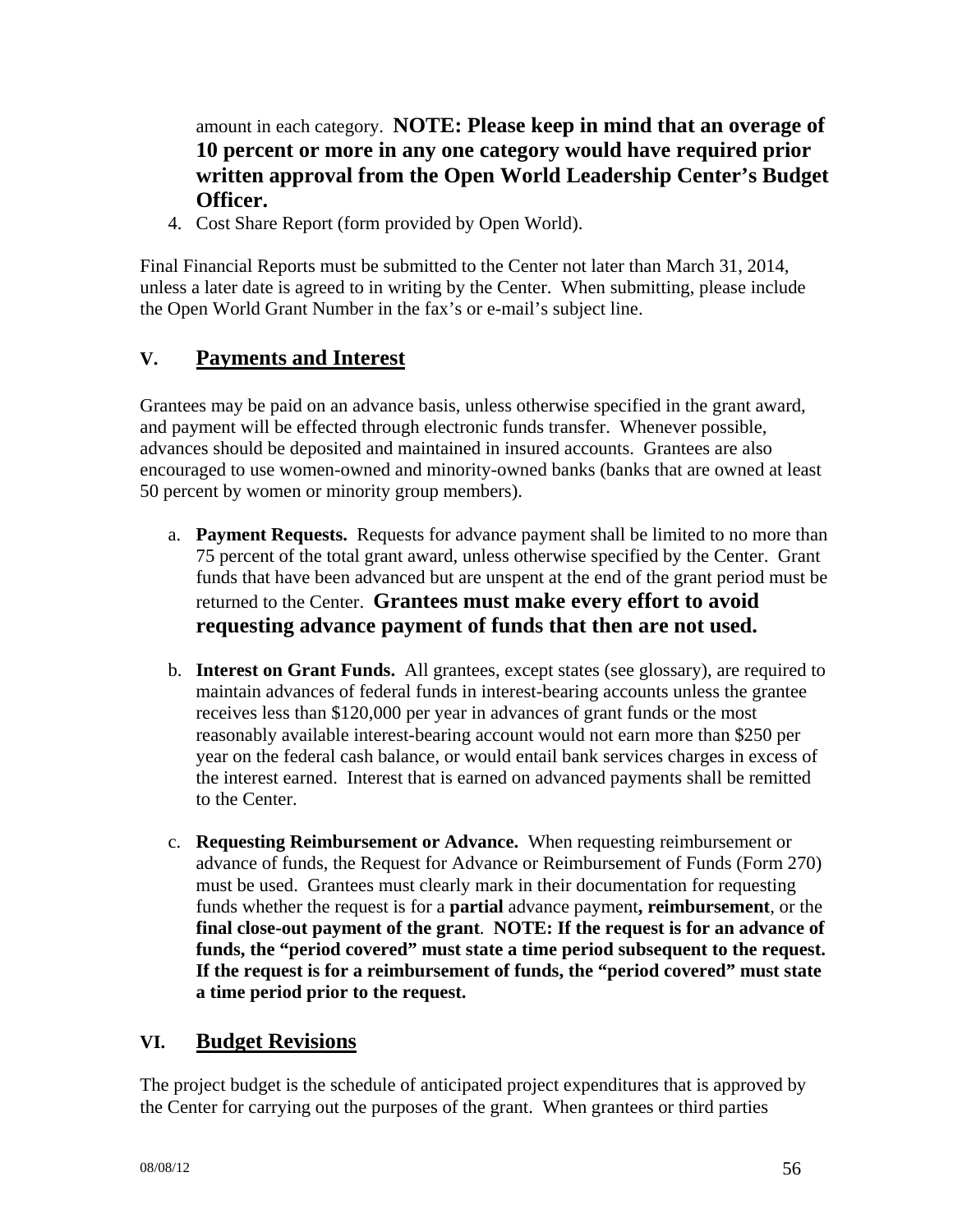support a portion of the project costs, the project budget includes the nonfederal as well as the federal share of project expenses. All requests for budget revisions must be signed by the recipient organization's grant administrator and submitted to the Center.

Within 14 calendar days from the date of receipt of the request for budget revision, the Center will review the request and notify the grantee whether or not the budget revision has been approved. NOTE: Budget categories are firm, and any overage in expenditure in a particular category of more than 10 percent must be approved by the Center in advance. **Under no circumstances does obtaining the Center's written approval for an overage in a given category permit a grantee to exceed the total amount that it was awarded by the Center.** 

Grantees must obtain prior written approval from the Center whenever a budget revision is necessary because of:

- $\bullet$  the transfer to a third party (by subgranting, contracting, or other means) of any work under a grant (Center approval is not required for third-party transfers that were described in the approved project plan, or for the purchase of supplies, materials, or general support services);
- the addition of costs that are specifically disallowed by the terms and conditions of the grant award;
- the transfer of funds from one budget category to another in excess of 10 percent of each category; or
- changes in the scope or objectives of the project.

# **VII. Organizational Prior Approval System**

The recipient organization is required to have written procedures in place for reviewing and approving in advance proposed administrative changes such as:

- a. the expenditure of project funds for items that, under the applicable cost principles, normally require prior agency approval;
- b. the one-time extension of a grant period;
- c. the incurring of project costs prior to the beginning date of an award; and
- d. budget revisions that involve the transfer of funds among budget categories.
- **1. Purpose.** The procedures for approving such changes are sometimes referred to as an "organizational prior approval system." The purpose of such a system is to ensure that: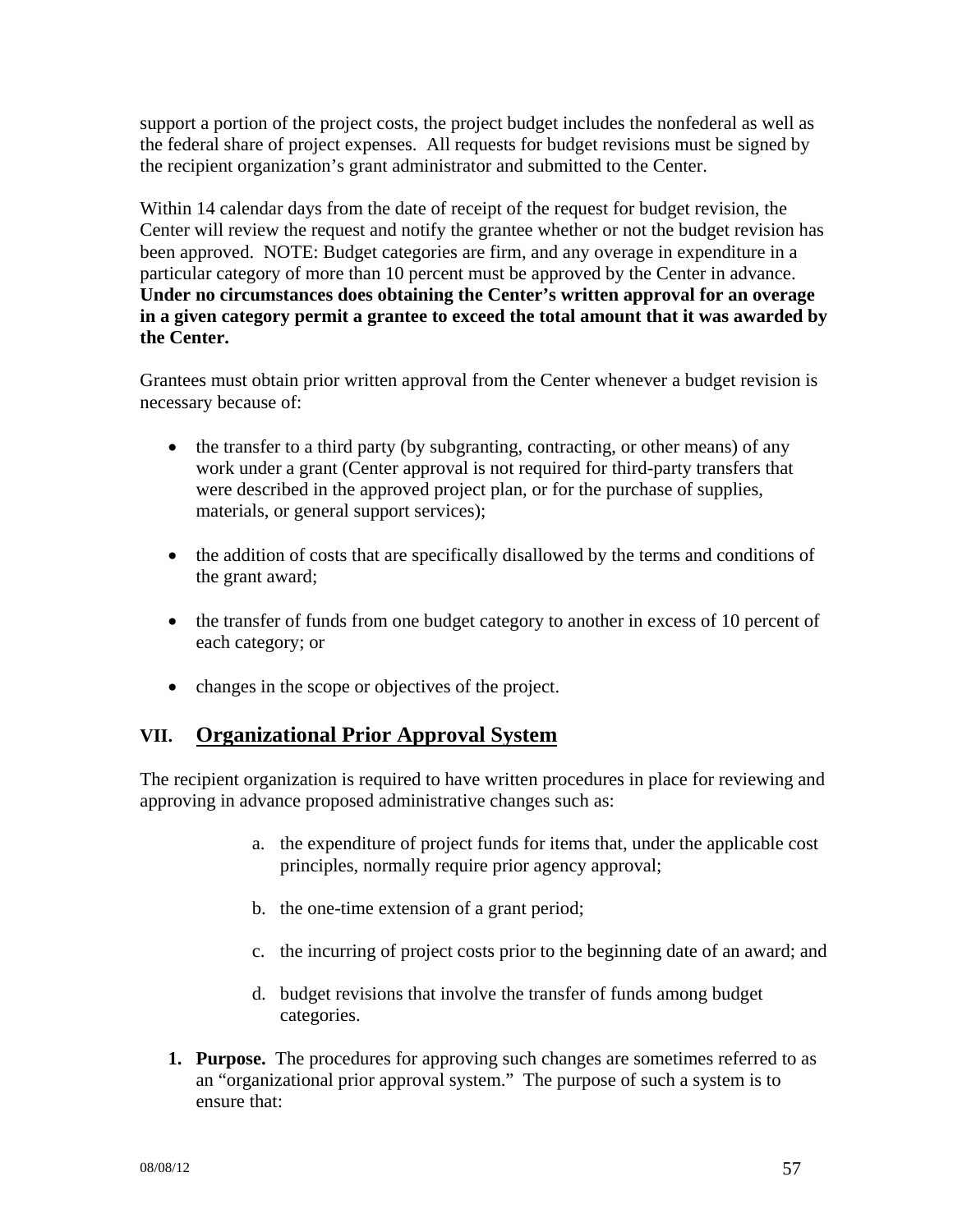- all grant actions and expenditures are consistent with the terms and conditions of the award, as well as with the policies of the Center and the recipient organization;
- any changes that may be made do NOT constitute a change in the scope of the project; and
- any deviation from the budget approved by the Center is necessary and reasonable for the accomplishment of project objectives and is allowable under the applicable federal cost principles.
- **2. Requirements.** Although grantees are free to design a prior approval system that suits their particular needs and circumstances, an acceptable system must at a minimum include the following:
	- the procedure for review of proposed changes must be in writing;
	- proposed changes must be reviewed at a level beyond the project director;
	- whenever changes are approved, the grantee institution has to retain documentation of the approval for three years following the submission of the final financial report.

# **VIII. Cost Sharing and Cost-Sharing Records**

While the Center tries to fund as many of the project activities as is fiscally possible, a grantee is expected to share in project expenses as much as possible and at the level indicated in its approved project budget. Grantees must maintain auditable records of all project costs whether they are charged to grant funds or supported by cost-sharing contributions. All cash and in-kind contributions to a project that are provided by a grantee or a third party are acceptable as cost sharing when such contributions meet the following criteria:

- Are verifiable from the grantee's records;
- Are not included as contributions for any other federally assisted program;
- Are necessary and reasonable for the proper and efficient accomplishment of project objectives;
- Are types of charges that would be allowable under the applicable cost principles;
- Are used to support activities that are included in the approved project work plan;
- Are incurred during the grant period.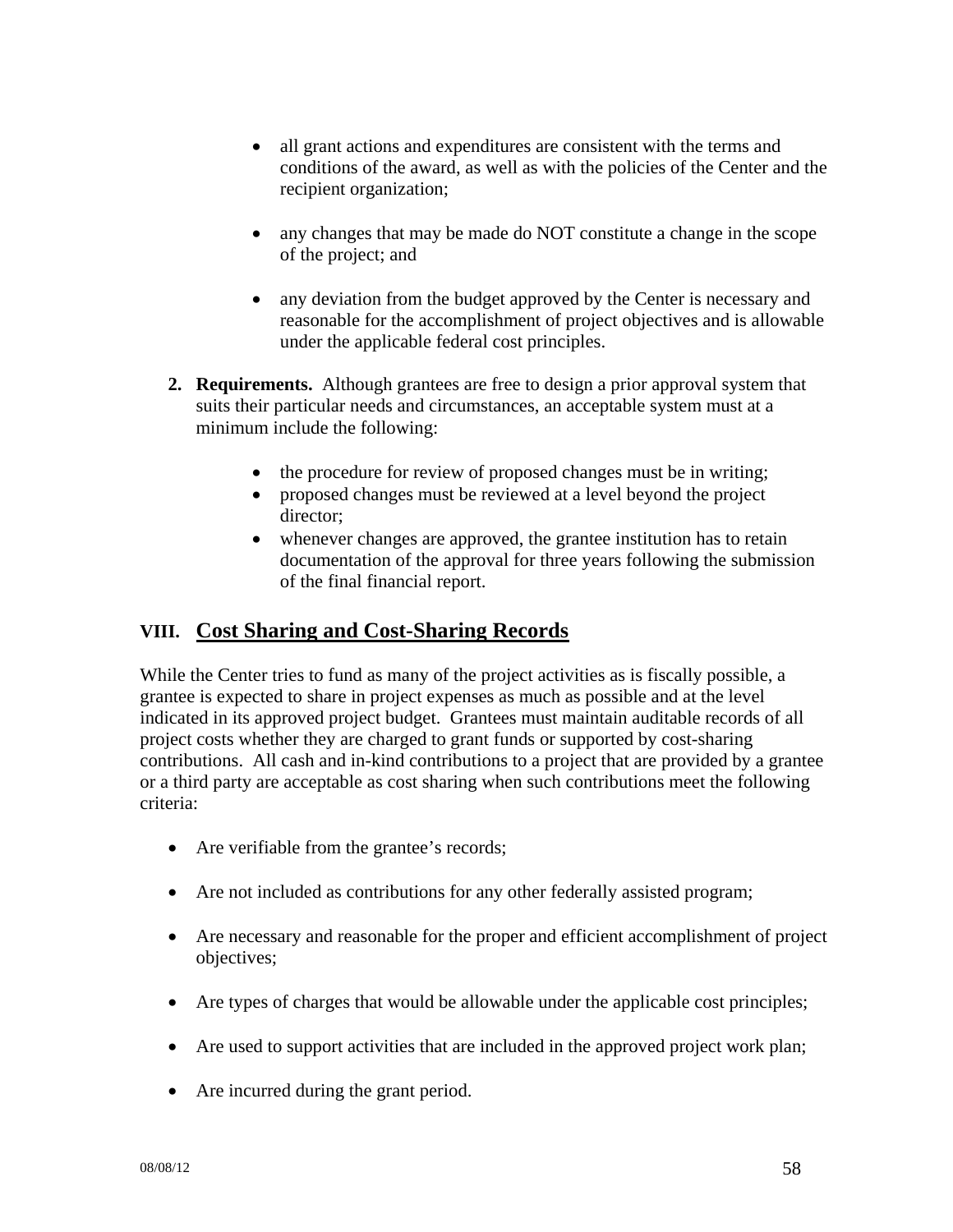Contributions such as property, space, or services that a grantee donates to a project are to be valued in accordance with the applicable federal cost principles and not on the basis of what would normally be charged for the use of these items or services. When cost sharing includes third-party in-kind contributions, the basis for determining the valuation of volunteer services and donated property or space must be documented and must conform to federal principles. Appendix 3 illustrates the cost-share report form [with instructions] that the Center will provide to grantees and local hosts to aid them in estimating cost-share totals. The form/s are due to the Center by March 31, 2014.

# **IX. Suspension and Termination**

#### **a. Grants may be terminated in whole or in part:**

- by the Center if the grantee materially fails to comply with the terms and conditions of an award;
- by the Center with the grantee's consent, in which case the two parties shall agree upon the termination conditions, including the effective date and, in the case of partial termination, the portion of the project to be terminated; or
- by the grantee, upon sending to the Center via fax or e-mail written notification—followed by signed documents sent via overnight or express delivery PER ARRANGEMENTS MADE BY CONTACTING OPEN WORLD BUDGET OFFICER JANE SARGUS AT (202) 707- 8943—setting forth the reasons for such termination, the effective date, and, in the case of partial termination, the portion of the project to be terminated. However, if the Center determines that the reduced or modified portion of the grant will not accomplish the purposes for which the grant was made, it may terminate the grant in its entirety either unilaterally or with the grantee's consent.
- **b. Suspension or Termination for Cause.** When the Center determines that a grantee has failed to comply with the terms of the grant award, the Center may suspend or terminate the grant for cause. Normally, this action will be taken only after the grantee has been notified of the deficiency and given sufficient time to correct it, but this does not preclude immediate suspension or termination when such action is required to protect the interests of the Center. In the event that a grant is suspended and corrective action is not taken within 90 days of the effective date, the Center may issue a notice of termination.
- **c. Allowable Costs.** No costs that are incurred during the suspension period or after the effective date of termination will be allowable except those that are specifically authorized by the suspension or termination notice or those that, in the opinion of the Center, could not have been reasonably avoided.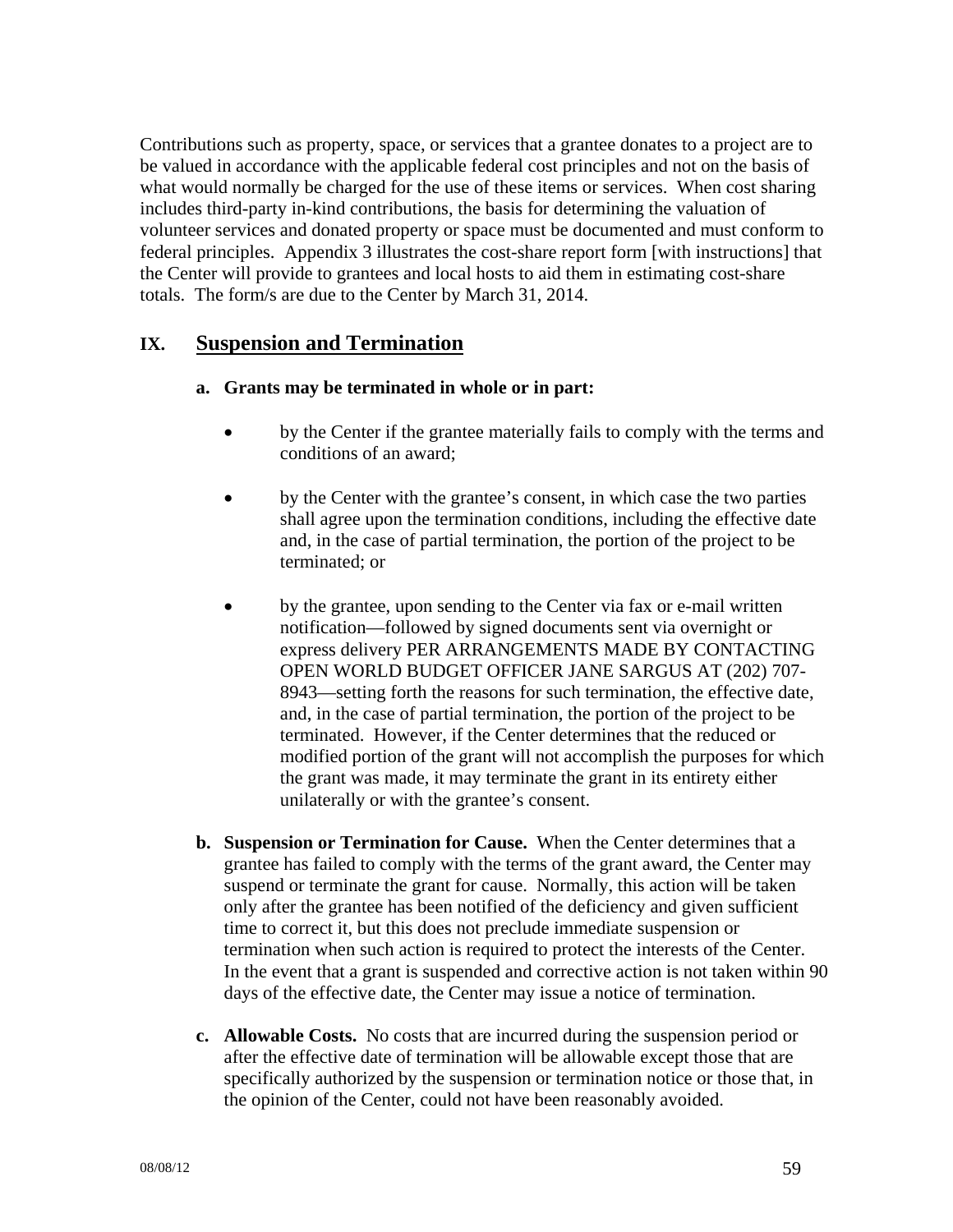- **d. Report and Accounting.** Within 30 days of the termination date, the grantee shall furnish to the Center a summary of progress achieved under the grant, an itemized accounting of charges incurred against grant funds and cost sharing prior to the effective date of the suspension or termination, and a separate accounting and justification for any costs that may have been incurred after this date.
- **e. Termination Review Procedures.** If the grantee has received a notice of termination, the grantee may request review of the termination action. The grantee request for review must be sent via overnight or express delivery [PER ARRANGEMENTS MADE BY CONTACTING OPEN WORLD BUDGET OFFICER JANE SARGUS AT (202) 707-8943] no later than 30 days after the date of the termination notice and should be addressed to the Chairman of the Board, Open World Leadership Center, Library of Congress, 101 Independence Ave., S.E., Washington, DC 20540-9980, with a copy sent via overnight or express delivery [PER ARRANGEMENTS MADE BY CONTACTING THE OFFICE OF THE INSPECTOR GENERAL AT (202) 707-6314] to the Inspector General, Library of Congress, 101 Independence Ave., S.E., Washington, DC 20540-1060.

A request for review must contain a full statement of the grantee's position and the pertinent facts and reasons supporting it. The grantee's request will be acknowledged promptly, and a review committee of at least three individuals will be appointed. Pending the resolution of the review, the notice of termination will remain in effect.

None of the review-committee members will be among those individuals who recommended termination or were responsible for monitoring the programmatic or administrative aspects of the awarded grant. The committee will have full access to all relevant Center background materials. The committee may also request the submission of additional information from the recipient organization or from Center staff and, at its discretion, may meet with representatives of both groups to discuss the pertinent issues. All review activities will be fully documented by the committee. Based on its review, the committee will present its written recommendation to the Chairman of the Board of the Center, who will advise the parties concerned of the final decision.

# **X. Financial Management Standards**

Grantee financial management systems must meet the following standards:

a. Accounting System. Grantees must have an accounting system that provides accurate, current, and complete disclosure of all financial transactions related to each federally sponsored project. Accounting records must contain information pertaining to federal awards, authorizations, obligations, unobligated balances, assets, outlays, and income. These records must be maintained on a current basis and balanced at least quarterly.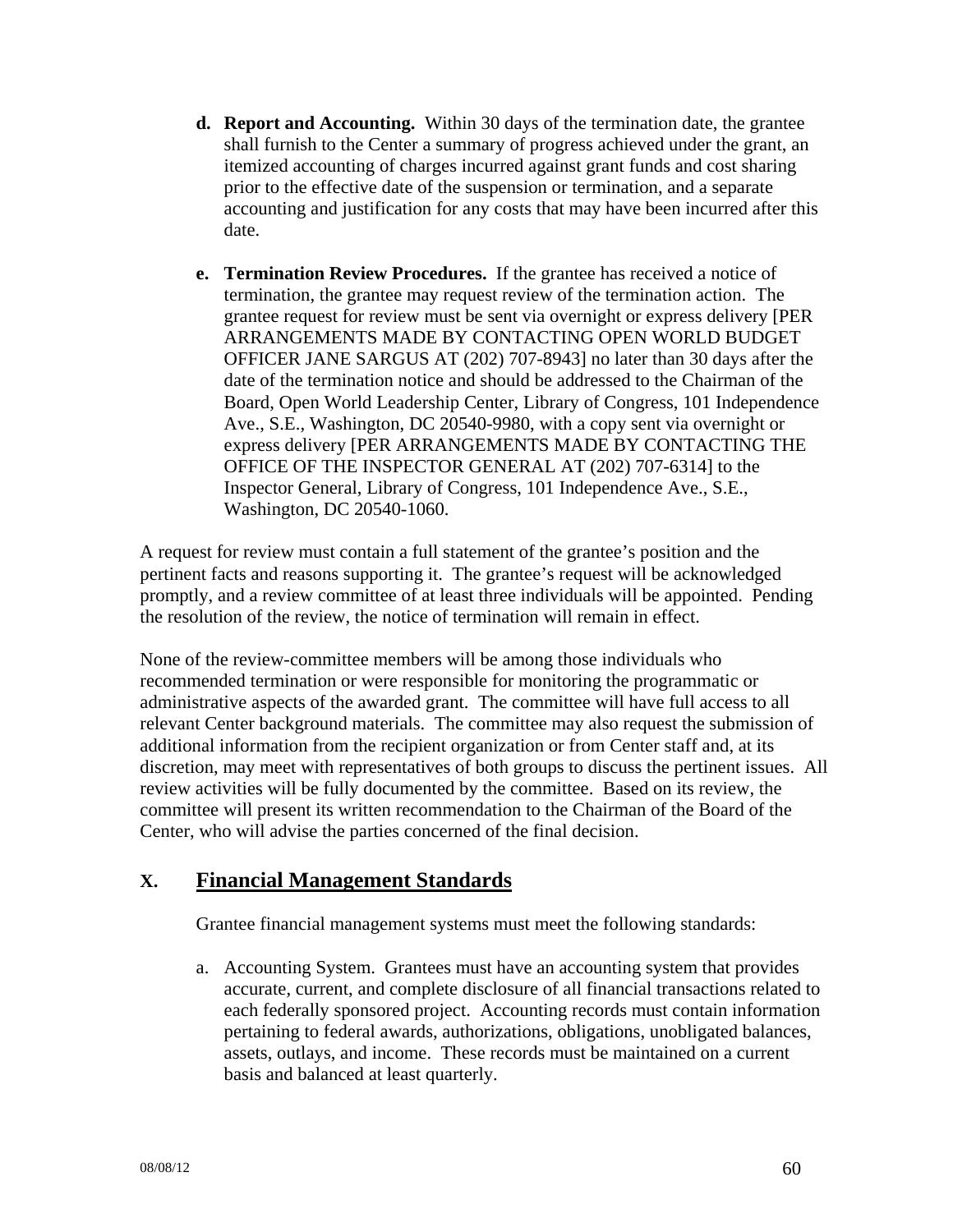- b. Source Documentation. Accounting records must be supported by such source documentation as canceled checks, bank statements, invoices, paid bills, donor letters, time and attendance records, activity reports, travel reports, contractual and consultant agreements, and subaward documentation. All supporting documentation should be clearly identified with the grant and general ledger accounts that are to be charged or credited.
	- (1) The documentation required for salary charges to grants is prescribed by the cost principles applicable to the grantee organization. If an applicant organization anticipates salary changes during the course of the grant, those charges must be included in the budget request.
	- (2) Formal agreements with independent contractors, such as consultants, must include a description of the services to be performed, the period of performance, the fee and method of payment, an itemization of travel and other costs that are chargeable to the agreement, and the signatures of both the contractor and an appropriate official of the grantee organization.
- c. Third-Party Contributions. Cash contributions to the project from third parties must be accounted for in the general ledger with other grant funds. Third-party in-kind (non-cash) contributions are not required to be recorded in the general ledger, but must be under accounting control, possibly through the use of a memorandum ledger. If third-party in-kind (non-cash) contributions are used on a project, the valuation of these contributions must be supported with adequate documentation.
- d. Internal Control. Grantees must maintain effective control and accountability for all cash, real and personal property, and other assets. Grantees must adequately safeguard all such property and must provide assurance that it is used solely for authorized purposes. Grantees must also have systems in place that ensure compliance with the terms and conditions of each grant award.
- e. Budget Control. Records of expenditures must be maintained for each grant project by the cost categories of the approved budget (including indirect costs that are charged to the project), and actual expenditures are to be compared with budgeted amounts no less frequently than quarterly. Center approval is required for certain budget revisions.
- f. Cash Management. Grantees must also have written procedures to minimize the time elapsing between the receipt and the disbursement of grant funds to avoid having excessive federal funds on hand. Requests for advance payment shall be limited to immediate cash needs and are not to exceed anticipated expenditures for a 30-day period. Grantees must ensure that all grant funds are obligated during the grant period and spent no later than 60 days after the end of the grant period.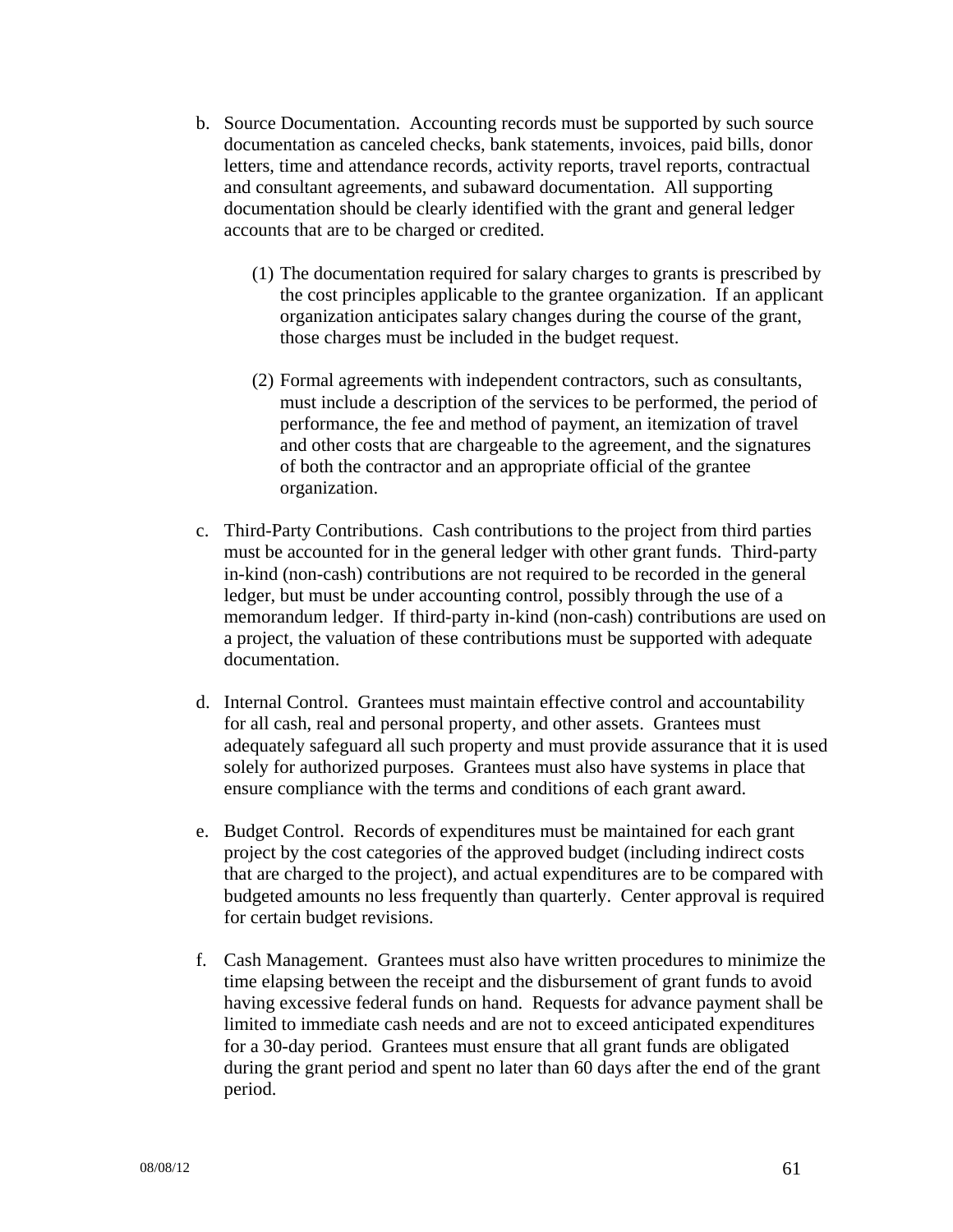# **XI. Record Retention and Audits**

Grantees must retain financial records, supporting documentation, statistical records, and all other records pertinent to the grant for three years from the date of submission of the final expenditure report. If the three-year retention period is extended because of audits, appeals, litigation, or the settlement of claims arising out of the performance of the project, the records shall be retained until such audits, appeals, litigation, or claims are resolved. Unless court action or audit proceedings have been initiated, grantees may substitute CD-ROM or scanned copies of original records.

The Center, the Comptroller General of the United States, the Inspector General of the Library of Congress (on behalf of the Center), and any of their duly authorized representatives shall have access to any pertinent books, documents, papers, and records of a grantee organization to make audits, examinations, excerpts, transcripts, and copies. Further, any contract in excess of the simplified acquisition threshold (currently \$100,000) that grantees negotiate for the purposes of carrying out the grant project shall include a provision to the effect that the grantee, the Center, the Comptroller General, the Inspector General of the Library of Congress, or any of their duly authorized representatives shall have access for similar purposes to any records of the contractor that are directly pertinent to the project.

# **Appendix 1**

# **Procurement Guidelines**

### **I. Procurement Responsibility**

The standards contained in this section do not relieve the grantee of the contractual responsibilities arising under its contracts. The grantee is the responsible authority, without recourse to the Center regarding the settlement and satisfaction of all contractual and administrative issues arising out of procurements entered into in support of a grant project. Matters concerning the violation of a statute are to be referred to such federal, state, or local authority as may have proper jurisdiction.

The grantee may determine the type of procurement instrument used, e.g., fixed price contracts, cost reimbursable contracts, incentive contracts, or purchase orders. The contract type must be appropriate for the particular procurement and for promoting the best interest of the program involved. The "cost-plus-a-percentage-of-cost" or "percentage of construction cost" methods shall not be used.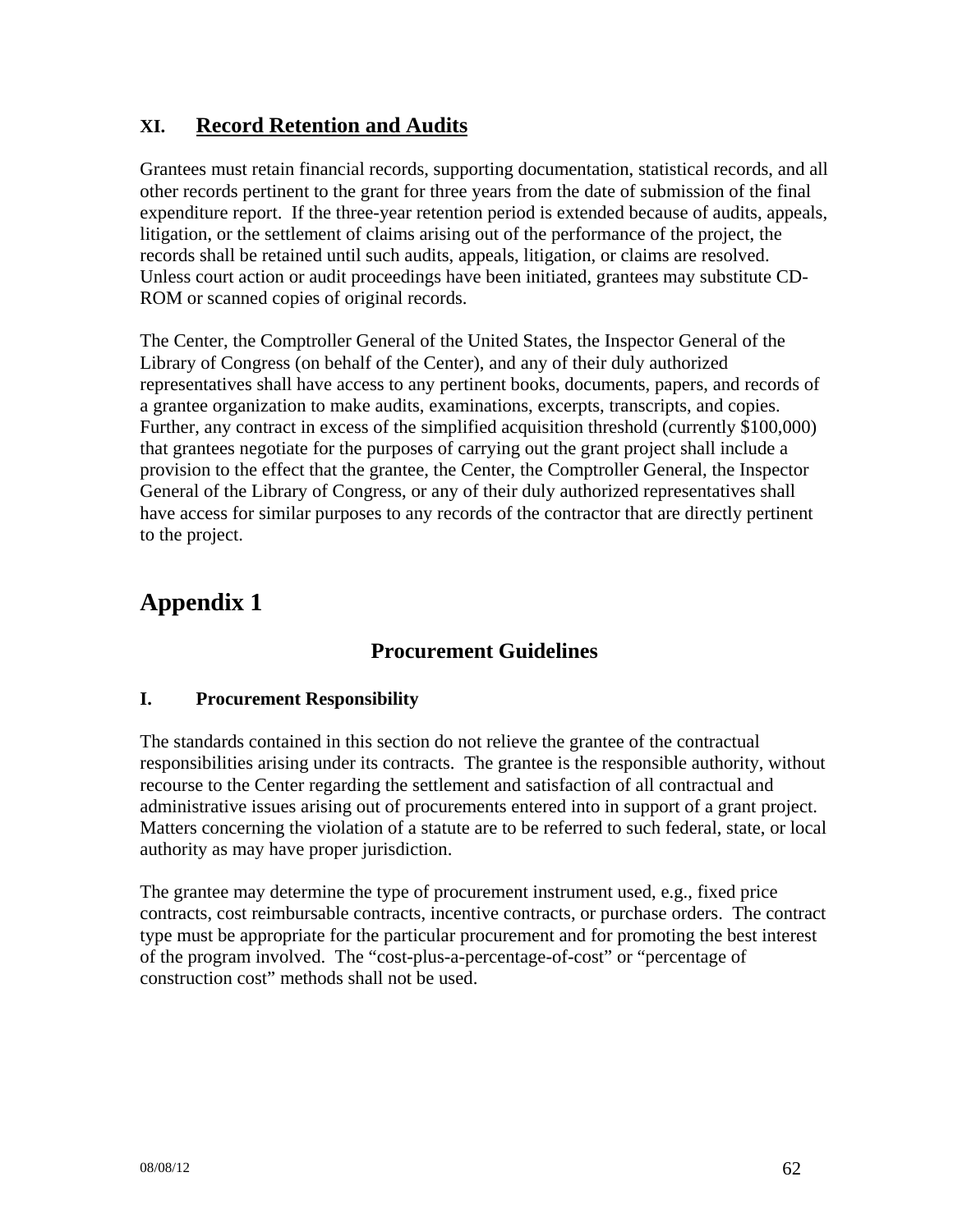#### **II. Procurement Standards**

When grantees procure property or services under a grant, their procurement policies must adhere to the standards set forth below. Subrecipients of grant funds are subject to the same policies and procedures as the grantee.

- **a. Contract Administration.** Grantees shall maintain a system for contract administration that ensures that contractors perform in accordance with the terms, conditions, and specifications of their contracts or purchase orders. Grantees shall evaluate contractor performance and document, as appropriate, whether or not contractors have met the terms, conditions, and specifications of the contract.
- **b. Ethical Standards of Conduct.** Grantees shall maintain a written standard of conduct for awarding and administrating contracts. No employee, officer, or agent of the recipient organization shall participate in the selection, or in the awarding or administration, of a contract supported by federal funds if a real or apparent conflict of interest would be involved. Such a conflict would arise when any of the following have a financial or other interest in the firm selected for a contract: the employee, officer, or agent; any member of his or her immediate family; his or her partner; or an organization which employs or is about to employ any of the preceding.

Grantee officers, employees, and agents will neither solicit nor accept gratuities, favors, or anything of monetary value from contractors, or parties to subagreements. However, grantees may set standards governing when the financial interest is not substantial or the gift is an unsolicited item of nominal value. The standards of conduct shall provide for disciplinary actions to be applied for violations of such standards by grantee officers, employees, or agents.

**c. Open and Free Competition.** All procurement transactions will be conducted in a manner to provide, to the maximum extent practical, open and free competition. Grantees should be alert to organizational conflicts of interest or noncompetitive practices among contractors that may restrict or eliminate competition or otherwise restrain trade. In order to ensure objective contractor performance and eliminate unfair competitive advantage, contractors that develop or draft specifications, requirements, statements of work, invitations for bids and/or requests for proposals should be excluded from competing for such procurements. Awards shall be made to the bidder/offeror whose bid/offer is responsive to the solicitation and is most advantageous to the grantee, price, quality, and other factors considered. Solicitations shall clearly set forth all requirements that the bidder/offeror must fulfill in order for the bid/offer to be evaluated by the grantee. When it is in the grantee's interest to do so, any bid/offer may be rejected.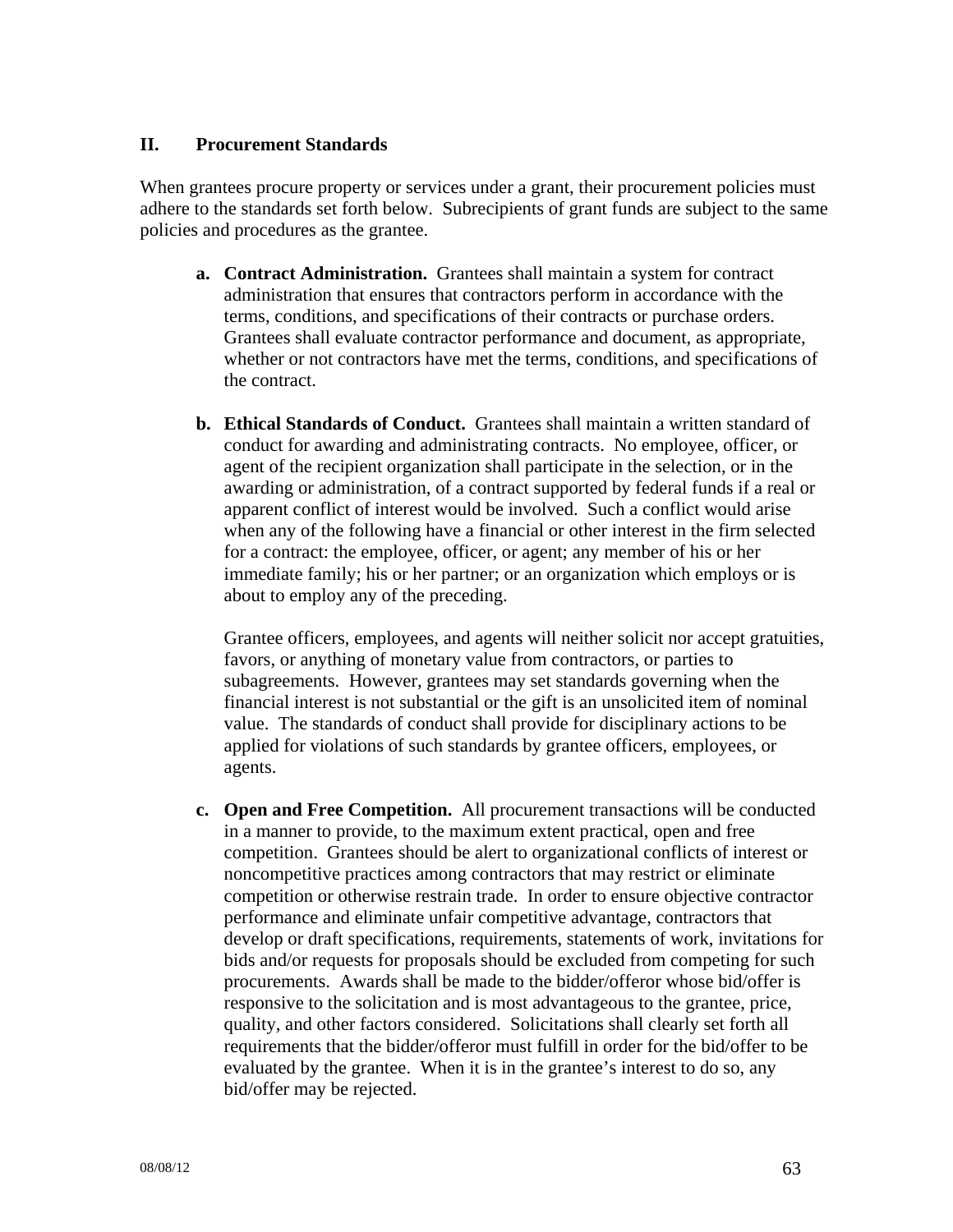- **d. Small, Minority-Owned, and Women's Business Enterprises.** The grantee shall make positive efforts to assure that small businesses, minority-owned firms, and women's business enterprises are used whenever possible. Organizations receiving federal awards shall take all the steps outlined below to further this goal. This shall include:
	- 1. Placing qualified small, minority and women's business enterprises on solicitation lists;
	- 2. Assuring that these businesses are solicited whenever they are potential sources;
	- 3. Contracting with consortiums of small, minority-owned, or women's business enterprises, when a contract is too large for one of these firms to handle individually;
	- 4. Using the services and assistance, as appropriate, of such organizations as the Small Business Administration and the Department of Commerce's Minority Business Development Agency; and
	- 5. Considering in the contract process whether firms competing for larger contracts intend to subcontract with small businesses, minority-owned firms, and women's business enterprises.

### **III. Procurement Procedures**

Grantees must have formal procurement procedures. Proposed procurements are to be reviewed to avoid the purchase of unnecessary or duplicative items.

- **a. Solicitations.** Solicitations for goods and services shall provide the following:
	- 1. A clear and accurate description of the technical requirements for the material, product, or service to be procured. In competitive procurements, such a description shall not contain features that unduly restrict competition.
	- 2. Requirements that the bidder/offeror must fulfill and all other factors to be used in evaluating bids or proposals.
	- 3. Whenever practicable, a description of technical requirements in terms of the functions to be performed or the performance required, including the range of acceptable characteristics or minimum acceptable standards.
	- 4. The specific features of "brand name or equal" descriptions that bidders are required to meet when such items are included in the solicitation.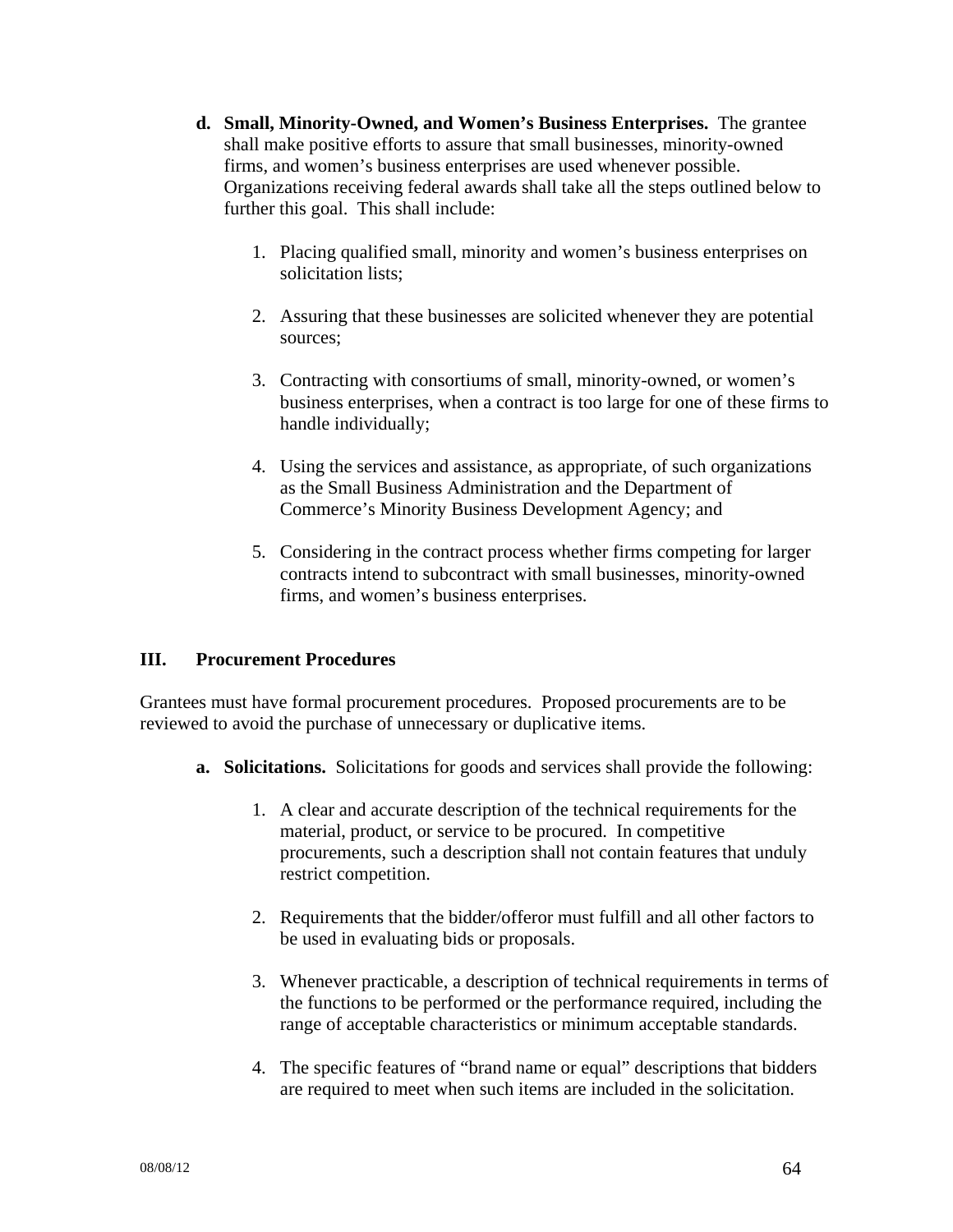- 5. Preference, to the extent practical and economically feasible, for products and services that conserve natural resources, protect the environment, and are energy efficient.
- **b. Selecting Contractors.** Contracts will be made only with responsible contractors who possess the potential ability to perform successfully under the terms and conditions of a proposed procurement. Consideration should be given to such matters as contractor integrity, the record of past performance, financial and technical resources or accessibility to other necessary resources.
	- 1. Some form of price or cost analysis should be made in connection with every procurement action. Price analysis may be accomplished in various ways, including the comparison of price quotations submitted, market prices and similar indicia, together with discounts. Cost analysis is the review and evaluation of each element of cost to determine reasonableness, allocability, and allowability.
	- 2. Procurement records and files for purchases in excess of the simplified acquisition threshold (currently \$100,000) shall include the basis for contractor selection, justification for lack of competition when competitive bids or offers are not obtained, and the basis for award cost or price.

### **IV. Contract Provisions**

- **a. Contracts in Excess of \$100,000.** All contracts in excess of \$100,000 established under the grant award from the Center must provide for:
	- 1. Administrative, contractual, or legal remedies in instances where contractors violate or breach contract terms, and such remedial actions as may be appropriate.
	- 2. Termination for cause and for convenience by the grantee, including the manner by which it will be effected and the basis for settlement. In addition, these contracts shall also contain a description of the conditions under which the contract may be terminated for default as well as conditions where the contract may be terminated because of circumstances beyond the control of the contractor.
	- 3. Access by the recipient organization, the Center, the Comptroller General of the United States, or any other duly authorized representatives to any books, documents, papers, and records of the contractor that are directly pertinent to that specific contract for the purpose of making audit, examination, excerpts, and transcriptions.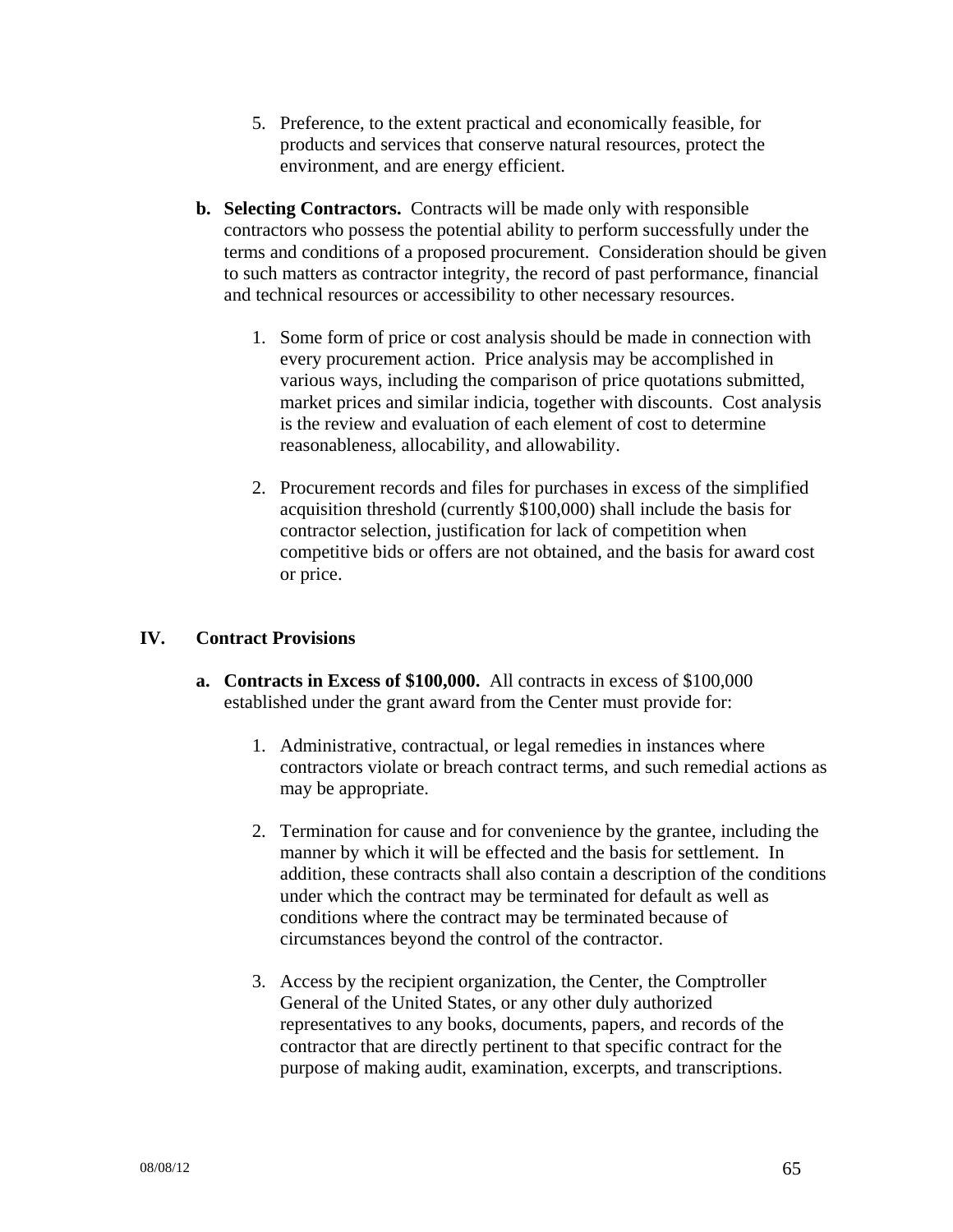- **b. Standard Clauses.** All contracts, including small purchases, shall contain the following provisions as applicable:
	- 1. Equal Employment Opportunity. All contracts awarded by the grantee and the grantee's contractors and subrecipients having a value of more than \$10,000 must contain a provision requiring compliance with Executive Order 11246, entitled "Equal Employment Opportunity" as amended by Executive Order 11375, and as supplemented in Department of Labor regulations (41 CFR, Part 60).
	- 2. Byrd Anti-Lobbying Amendment (31 U.S.C. 1352). Contractors who apply or bid for an award of \$100,000 or more must file a certification with the grantee stating that they will not and have not used federal appropriated funds to pay any person or organization for influencing or attempting to influence an officer or employee of any agency, a member of Congress, officer or employee of Congress, or an employee of a member of Congress in connection with obtaining any federal contract, grant, cooperative agreement, loan, or any other award covered by 31 U.S.C. 1352. Such contractors must also disclose to the grantee any lobbying that takes place in connection with obtaining any federal award.
	- 3. Debarment and Suspension (Executive Orders 12549 and 12689). No contracts shall be made to parties listed on the General Services Administration's Lists of Parties Excluded From Federal Procurement or Nonprocurement Programs in accordance with Executive Orders 12549 and 12689. These lists contain the names of contractors debarred, suspended, or proposed for debarment by agencies, and contractors declared ineligible under other statutory or regulatory authority other than Executive Order 12549. Grantees must obtain a certification regarding debarment and suspension from all subrecipients and from all parties with whom they contract for goods or services when (a) the amount of the contract is \$100,000 or more, or (b) when, regardless of the amount of the contract, the contractor will have a critical influence or substantive control over the covered transaction. Such persons would be project directors and providers of federally required audit services.

#### **V. Other Federal Guidance**

**a. Buy American Act.** Consistent with the Buy American Act, 41 U.S.C. 10a-c and Public Law 105-277, grantees and subrecipients who purchase products with grant funds should purchase only American-made equipment and products.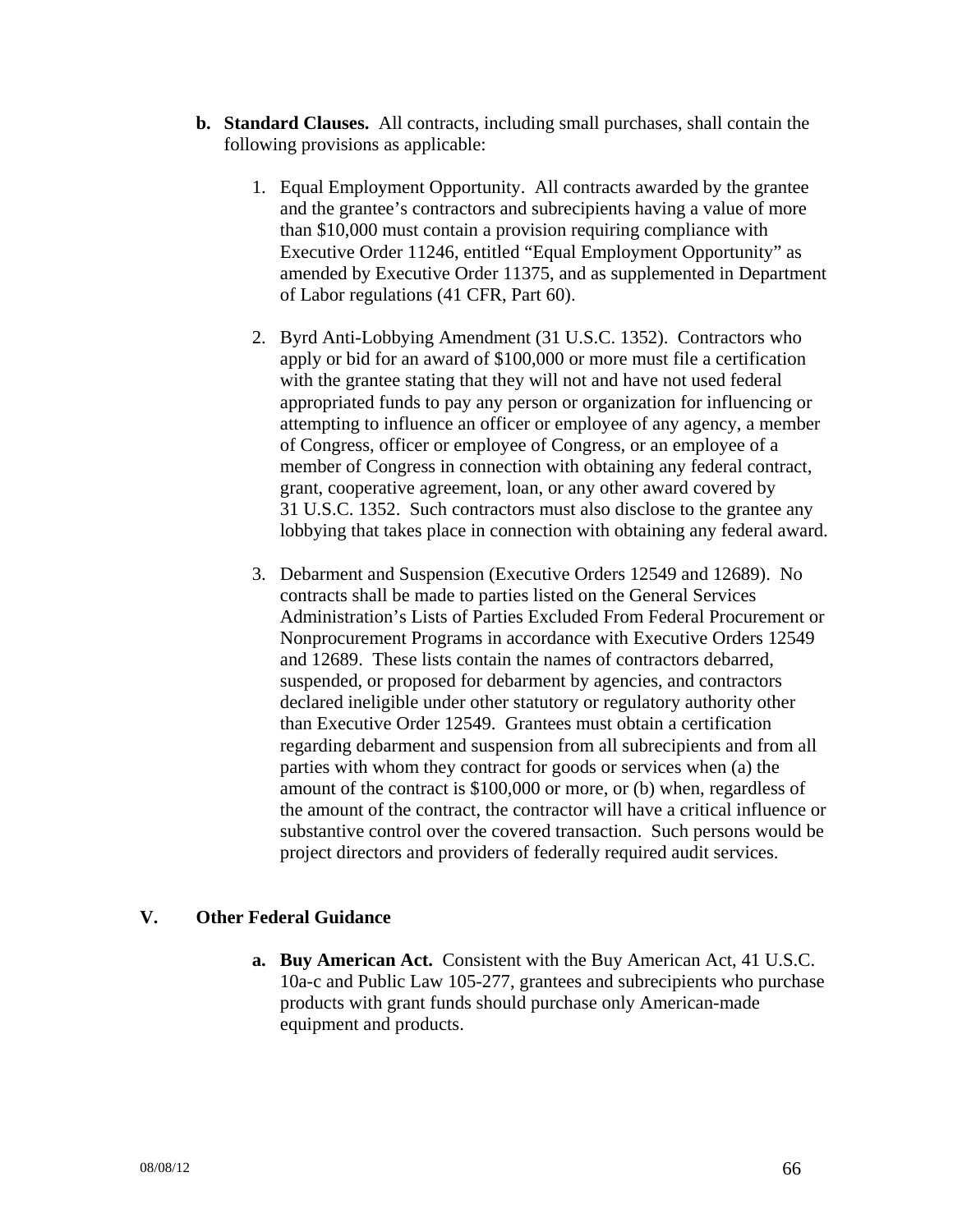**b. Welfare-to-Work Initiative.** To supplement the welfare-to-work initiative, grantees are encouraged, whenever possible, to hire welfare recipients and to provide additional needed training and/or mentoring.

# **APPENDIX 2**

# **Cost Principles**

#### **I. Introduction**

2 CFR Part 230 (OMB Circular A-122), "Cost Principles for Non-Profit Organizations," is a comprehensive explanation of which costs are allowable under a government grant, how to determine whether a cost is reasonable, and how direct and indirect costs should be allocated. Please refer to the official OMB cost principles document. Applicant organizations may obtain a paper copy from the Center or read the full text online by going to www.access.gpo.gov/nara/cfr/cfr-table-search.html#page1.

### **II. Basic Definitions**

Attachment A to the Circular describes

- **a. Allowable Costs.** To be allowable under an award, costs must meet the following general criteria:
	- 1. Be reasonable for the performance of the award and be allocable thereto under these principles.
	- 2. Conform to any limitations or exclusions set forth in these principles or in the award as to types or amount of cost items.
	- 3. Be consistent with policies and procedures that apply uniformly to both federally financed and other activities of the organization.
	- 4. Be accorded consistent treatment.
	- 5. Be determined in accordance with generally accepted accounting principles.
	- 6. Not be included as a cost or used to meet cost sharing or matching requirements of any other federally financed program in either the current or a prior period.
	- 7. Be adequately documented.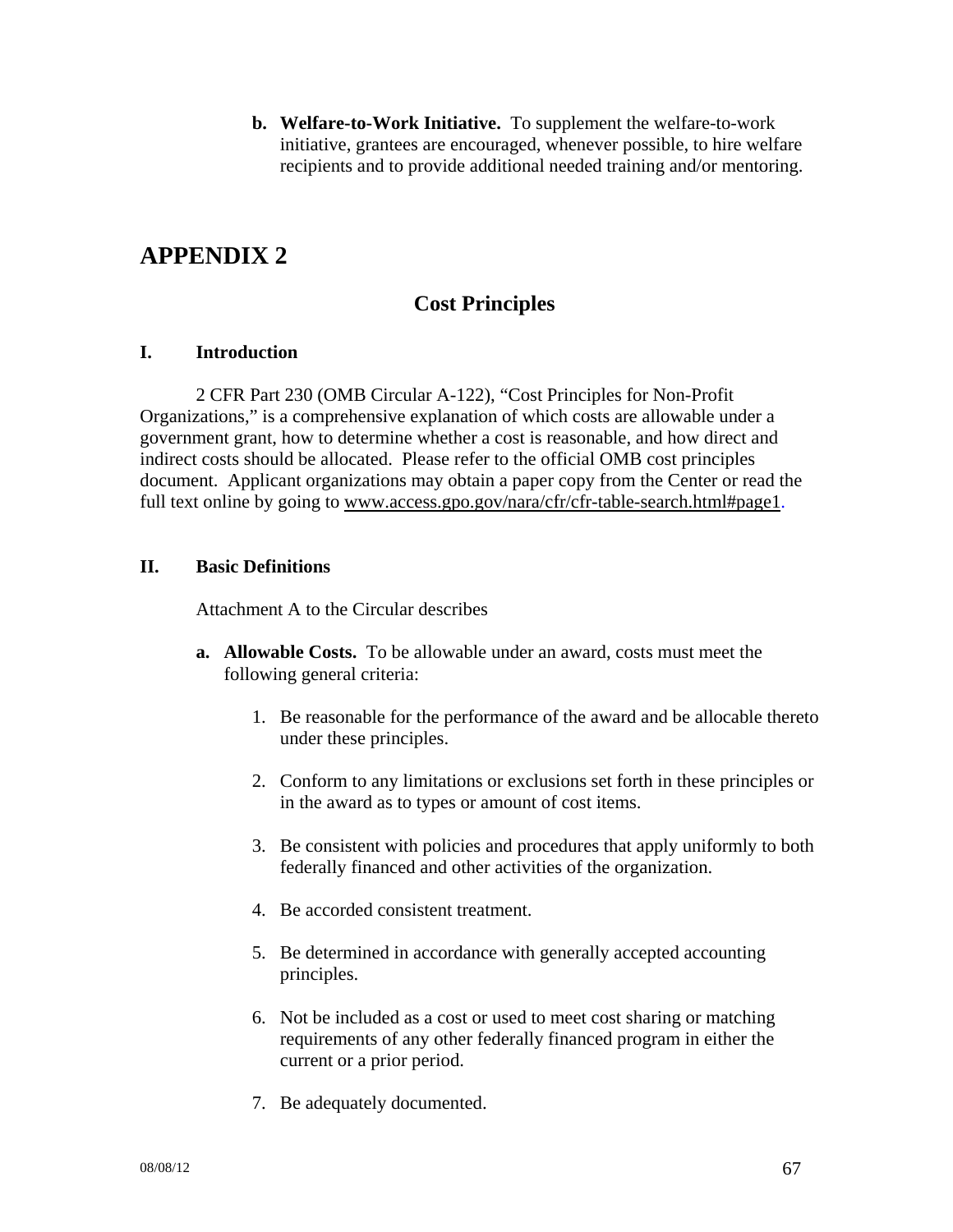- **b. Reasonable Costs.** A cost is reasonable if, in its nature or amount, it does not exceed that which would be incurred by a prudent person under the circumstances prevailing at the time the decision was made to incur the costs. In determining the reasonableness of a given cost, consideration shall be given to:
	- 1. Whether the cost is of a type generally recognized as ordinary and necessary for the operation of the organization or the performance of the award.
	- 2. The restraints or requirements imposed by such factors as generally accepted sound business practices, arms-length bargaining, federal and state laws and regulations, and terms and conditions of the award.
	- 3. Whether the individuals concerned acted with prudence in the circumstances, considering their responsibilities to the organization, its members, employees, and clients, the public at large, and the federal government.
	- 4. Significant deviations from the established practices of the organization that may unjustifiably increase the award costs.
- **c. Allocable Costs.** A cost may be allocated to the recipient organization's grant in accordance with the relative benefits received. A cost is allocable to a federal award if it is treated consistently with other costs incurred for the same purpose in like circumstances and if it:
	- Is incurred specifically for the award.
	- Benefits both the award and other work and can be distributed in reasonable proportion to the benefits received, or
	- Is necessary to the overall operation of the organization, although a direct relationship to any particular cost objective cannot be shown.
	- Any cost allocable to a particular award or other cost objective under these principles may not be shifted to other federal awards to overcome funding deficiencies, or to avoid restrictions imposed by law or by the terms of the award.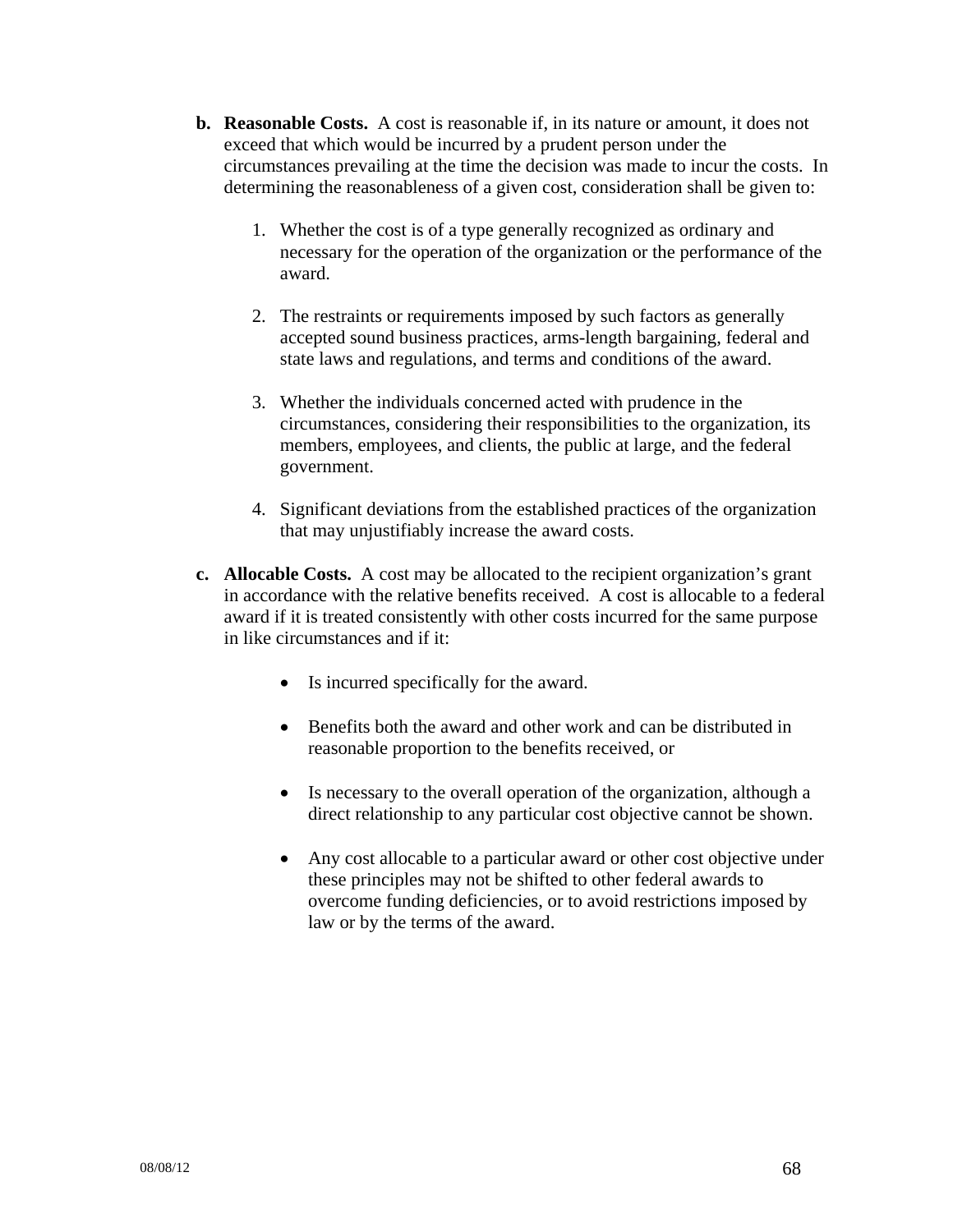### **III. Potential Costs**

Attachment B to 2 CFR Part 230 (OMB Circular A-122) describes 52 types of costs and explains when they are allowable and when they are not. Some of the potential costs covered by the Circular are not relevant to Center projects. Please note that costs marked with an "X" in the list below are **never** allowable and must not be included in an applicant organization's budget for Center activities or in a grantee's requests for payment. Other costs on the list may be unallowable in certain circumstances. Please refer to the Circular for explanations and contact the Center with any questions.

Failure to mention a particular item of cost is not intended to imply that it is unallowable; rather, determination as to allowability in each case should be based on the treatment or principles provided for similar or related items of cost.

- 1. Advertising and public relations costs
- 2. Advisory councils
- X 3. Alcoholic beverages
	- 4. Audit costs and related services
- X 5. Bad debts
	- 6. Bonding costs
		- 7. Communication costs
		- 8. Compensation for personal services
- X 9. Contingency provisions
	- 10. Defense and prosecution of criminal and civil proceedings, claims, appeals and patent infringement
		- 11. Depreciation and use allowances
	- 12. Donations to the grant project
	- 13. Employee morale, health, and welfare costs and credits
	- 14. Entertainment costs
- X 15. Equipment and other capital expenditures
- X 16. Fines and penalties
- X 17. Fund raising and investment management costs
- X 18. Gains and losses on depreciable assets
- X 19. Goods or services for personal use
- X 20. Housing and personal living expenses for organization employees
	- 21. Idle facilities and idle capacity
	- 22. Insurance and indemnification
- X 23. Interest
	- 24. Labor relations costs
- X 25. Lobbying
- X 26. Losses on other awards
	- 27. Maintenance and repair costs
	- 28. Materials and supplies
	- 29. Meetings and conferences
	- 30. Memberships, subscriptions, and professional activity costs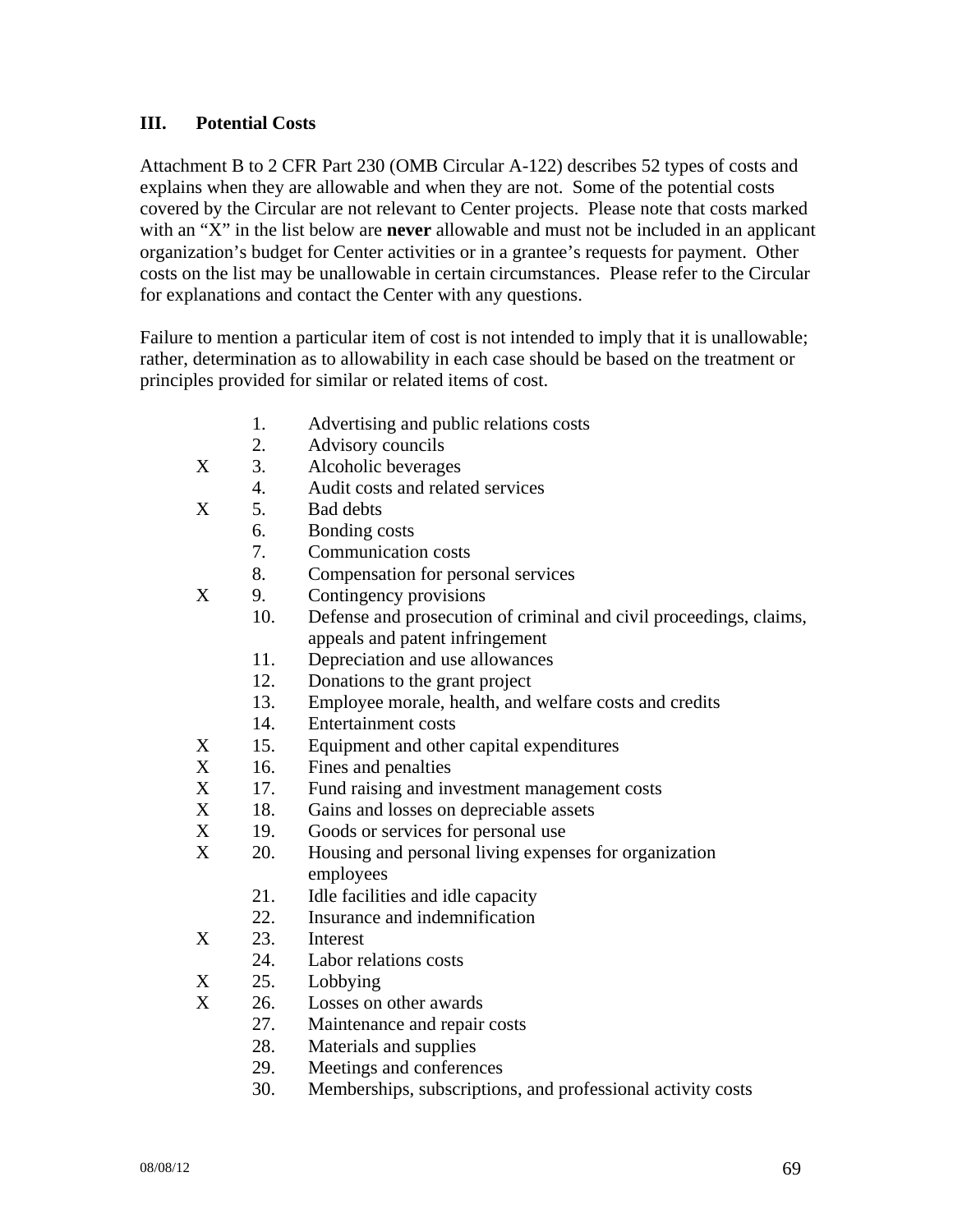- X 31. Organization costs
	- 32. Page charges in professional journals
	- 33. Participant support costs
	- 34. Patent costs
	- 35. Plant and homeland security costs
	- 36. Pre-agreement costs
	- 37. Professional service costs
	- 38. Publication and printing costs
	- 39. Rearrangement and alteration costs
	- 40. Reconversion costs
	- 41. Recruiting costs
	- 42. Relocation costs
	- 43. Rental costs
	- 44. Royalties and other costs for use of patents and copyrights
	- 45. Selling and marketing
	- 46. Specialized service facilities
	- 47. Taxes
	- 48. Termination costs
	- 49. Training and education costs
	- 50. Transportation costs
	- 51. Travel costs
	- 52. Trustees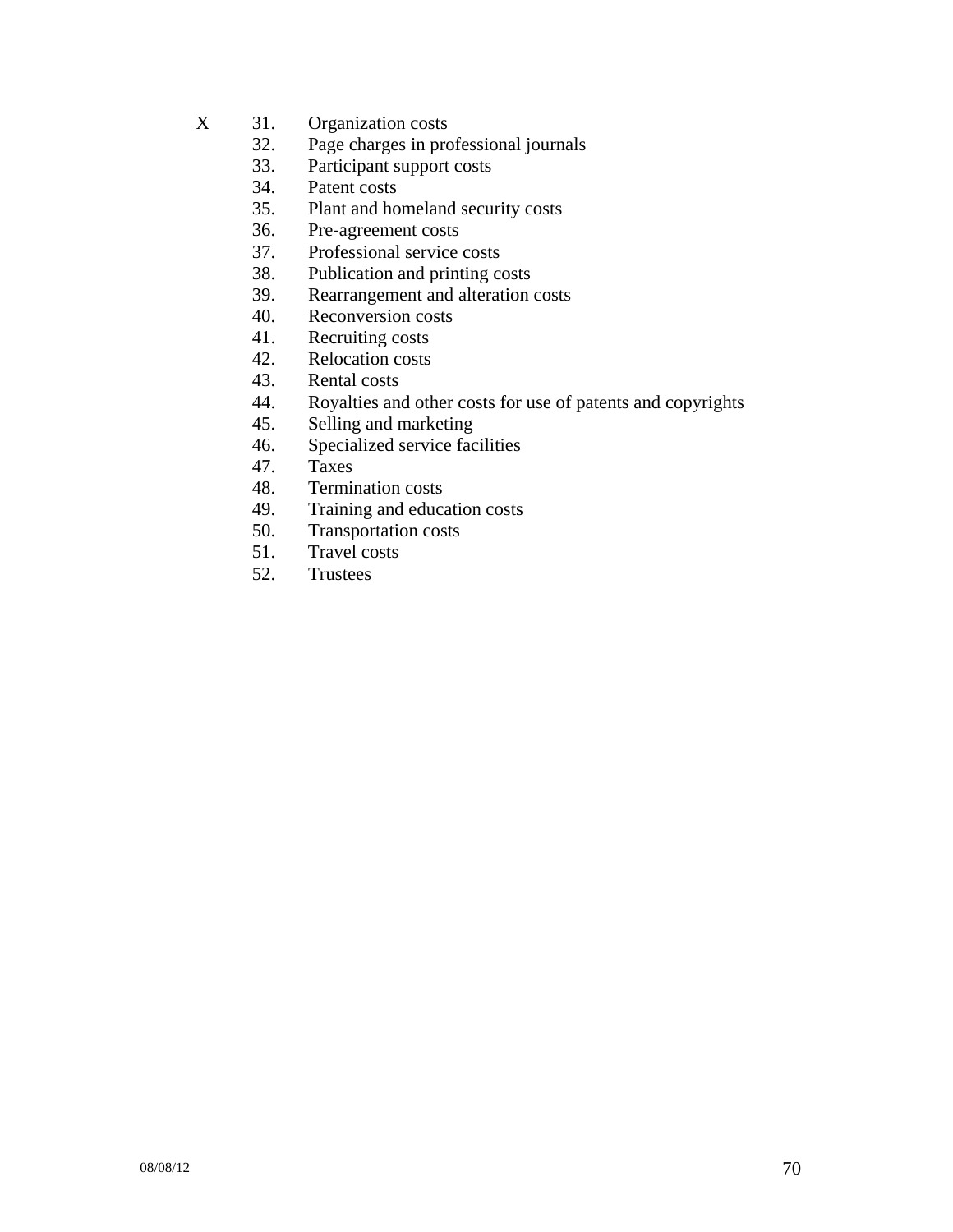# **APPENDIX 3**

# **Cost-Share Report Form and Instruction Sheet**

Below are illustrations of the form and instruction sheet that the Center will provide to grantees to aid them and local host coordinators (subgrantees) in reporting cost share. The actual form is a spreadsheet that calculates totals automatically.

| <b>OPEN WORLD</b>                                                                                                              |                                                    | Tel 202.707.8943                     |             | Open World Leadership Center                                           |               | Fax 202.252.3464                                          |
|--------------------------------------------------------------------------------------------------------------------------------|----------------------------------------------------|--------------------------------------|-------------|------------------------------------------------------------------------|---------------|-----------------------------------------------------------|
| I. Identifying Information:                                                                                                    |                                                    |                                      |             |                                                                        |               |                                                           |
| Grantee:                                                                                                                       |                                                    |                                      |             |                                                                        |               |                                                           |
| <b>Grant Number:</b>                                                                                                           |                                                    |                                      |             |                                                                        |               |                                                           |
| <b>Program Theme:</b><br><b>Program Dates:</b>                                                                                 |                                                    | Date Form Completed:                 |             |                                                                        |               |                                                           |
|                                                                                                                                |                                                    |                                      |             |                                                                        |               |                                                           |
| <b>II. REQUIRED COST SHARE:</b>                                                                                                |                                                    |                                      |             |                                                                        |               |                                                           |
| Column 1                                                                                                                       |                                                    | Column <sub>2</sub>                  |             | Column 3                                                               |               | Column 4                                                  |
| Homestay value:                                                                                                                |                                                    | # of                                 |             |                                                                        |               |                                                           |
| # of Nights<br>Number of nights with home hosts:<br>(www.gsa.gov/perdiem)                                                      | $\mathbf{x}$                                       | Participants                         | X           | <b>Unit Value</b><br>\$100.00                                          | $=$           | <b>Cost Share</b><br>\$0.00                               |
|                                                                                                                                |                                                    |                                      |             |                                                                        |               |                                                           |
| <b>Donated meals:</b><br># of Meals<br>Breakfasts:<br>Lunches:<br>Dinners:<br>(www.gsa.gov/perdiem)                            | X<br>$\boldsymbol{x}$<br>$\boldsymbol{\mathsf{x}}$ | # of<br>Participants                 | X<br>X<br>X | <b>Unit Value</b><br>\$10.00<br>\$15.00<br>\$30.00<br><b>SUBTOTAL:</b> | =<br>$=$<br>Ξ | <b>Cost Share</b><br>\$0.00<br>\$0.00<br>\$0.00<br>\$0.00 |
| Volunteer/host driving in their own cars:<br><b>Miles</b>                                                                      |                                                    | Price per mile                       |             |                                                                        |               | <b>Cost Share</b>                                         |
| Total miles all drivers:<br>(http://www.gsa.gov/)                                                                              | X                                                  | \$0.51                               |             |                                                                        | $=$           | \$0.00                                                    |
|                                                                                                                                |                                                    |                                      |             |                                                                        |               |                                                           |
| <b>Volunteer time:</b><br>Hours<br>Other unpaid hours (staff, presenter, etc.):<br>(http://www.dol.gov/esa/minwage/america.htm | X                                                  | Cost per hour<br>\$8.00              |             | <b>SUBTOTAL:</b>                                                       | Ξ.            | <b>Cost Share</b><br>\$0.00<br>\$0.00                     |
|                                                                                                                                |                                                    | <b>SUBTOTAL REQUIRED COST SHARE:</b> |             |                                                                        |               | \$0.00                                                    |
|                                                                                                                                |                                                    |                                      |             |                                                                        |               |                                                           |
| <b>III. OPTIONAL SECTION</b><br>Items received for free or at a discount, or that you are not claiming reimbursement for:      |                                                    |                                      |             |                                                                        |               |                                                           |
| <b>Item Description</b>                                                                                                        |                                                    |                                      |             |                                                                        |               | Value                                                     |
|                                                                                                                                |                                                    |                                      |             |                                                                        |               |                                                           |
|                                                                                                                                |                                                    |                                      |             |                                                                        |               |                                                           |
|                                                                                                                                |                                                    |                                      |             |                                                                        |               |                                                           |
|                                                                                                                                |                                                    |                                      |             |                                                                        |               |                                                           |
| SUBTOTAL OPTIONAL COST SHARE:                                                                                                  |                                                    |                                      |             |                                                                        | \$0.00        |                                                           |
| <b>Grand Total Cost Share:</b>                                                                                                 |                                                    |                                      |             | \$0.00                                                                 |               |                                                           |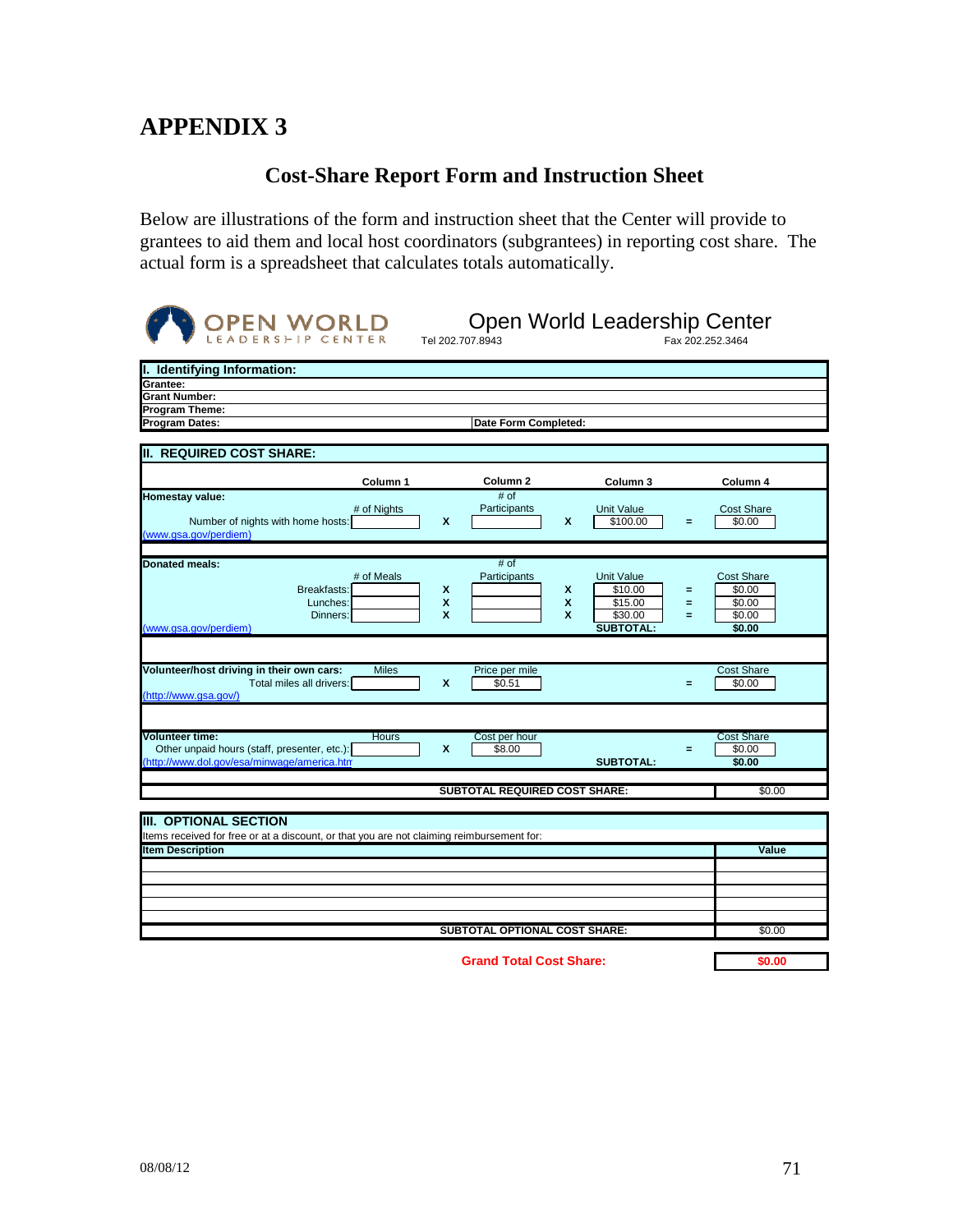

### **Open World Cost-Share Report Form Instruction Sheet**

The Open World Cost-Share Report Form is designed to be a quick electronic tool for calculating in-kind contributions. Although the form can be printed and filled out by hand, the Center recommends using it on-screen, as the Excel file has all of the formulas loaded into it. If you are a local host coordinator, you may either e-mail or fax the completed form to your Grantee, along with all other final financial documentation, or you may mail a printout of it along with hard copies of final financial documentation to your Grantee. Sending this documentation via e-mail is preferred. All cost-share estimation forms are due to the Center by March 31, 2014.

Note that the form has three sections. The "Identifying Information" and "Required Cost Share" sections must be filled out in their entirety. The default amounts provided in Columns 2 and 3 are only estimates—please use the web links provided to find the amounts that apply to your state. There is no need to provide official documentation supporting the dollar amounts entered. The "Optional Section" is provided for you to list any other relevant in-kind contributions you choose. If you have any questions about these instructions, please contact Budget Officer Jane Sargus at 202-707-8943 or jsar@loc.gov (please put GRANT NUMBER OWLC-13XX - COST SHARE in the subject line).

# **INSTRUCTIONS**

### *IDENTIFYING INFORMATION:*

- 1. List your organization's name. If a subgrantee is completing the form, please list first the primary grantee organization followed by the subgrantee organization.
- 2. Fill in the Open World Grant Number (e.g., OWLC—708).
- 3. List the theme and dates of your program.
- 4. Note the form's completion date.

# *REQUIRED COST SHARE:*

#### *Homestay value:*

- 1. Complete Column 1 with the number of nights of homestay provided to participants (delegates plus facilitator[s]).
- 2. Complete Column 2 with the number of participants to whom homestays were provided.
- 3. Column 3: Use the provided web link to check whether you may claim a higher unit value than the default value in Column 3 (based on your state). If you can, plug the higher value into the box titled "Unit Value."
- 4. Column 4 will automatically populate.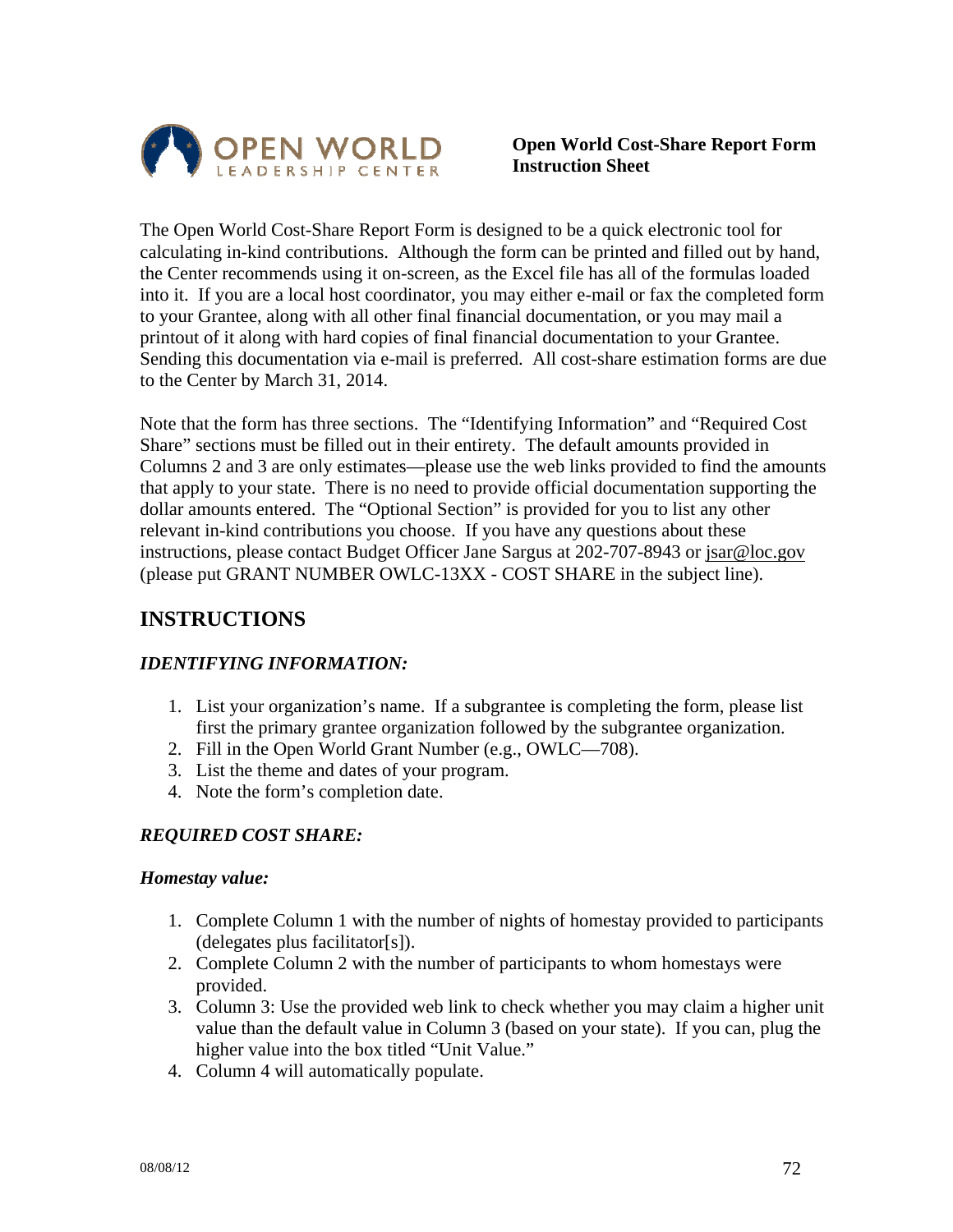## *Donated meals:*

- 1. Complete Column 1 with the number of meals donated to the participants. (NOTE: This may include meals provided by homestay hosts, banquets, group breakfasts, etc.)
- 2. Complete Column 2 with the number of participants for each different type of donated meal (delegates plus facilitator[s]).
- 3. Column 3: Use the provided web link to check whether you may claim a higher unit value than the default value in Column 3 (based on your state). If you can, plug the higher value into the box titled "Unit Value."
- 4. Column 4 will automatically populate, as will the "Subtotal" amount.

# *Volunteer/host driving in their own cars:*

- 1. Complete Column 1 with the total number of miles donated in the process of transporting participants.
- 2. Column 2: Use the provided web link to check whether you may claim a higher unit value than the default value in Column 2 (based on your state). If you can, plug the higher value into the box titled "Price per mile."
- 3. Column 4 will automatically populate.

## *Volunteer time:*

- 1. Complete Column 1 with the number of volunteer hours donated in the appropriate category.
- 2. Column 2: Use the provided web link to check whether you may claim a higher unit value than the default value in Column 2 (based on your state). If you can, plug the higher value into the box titled "Cost per hour."
- 3. Column 4 will automatically populate.

"Subtotal Required Cost Share" will automatically populate.

# *OPTIONAL SECTION:*

#### **Examples of items that might be noted in this section include donated gifts for delegates, discounts or free tickets for entertainment, donated overhead or administrative fees, and receptions.**

- 1. Provide a brief but complete description of each in-kind contribution.
- 2. Enter the appropriate value amount for each contribution.
- 3. The "Subtotal Optional Cost Share" amount and the "Grand Total Cost Share" amount will automatically populate.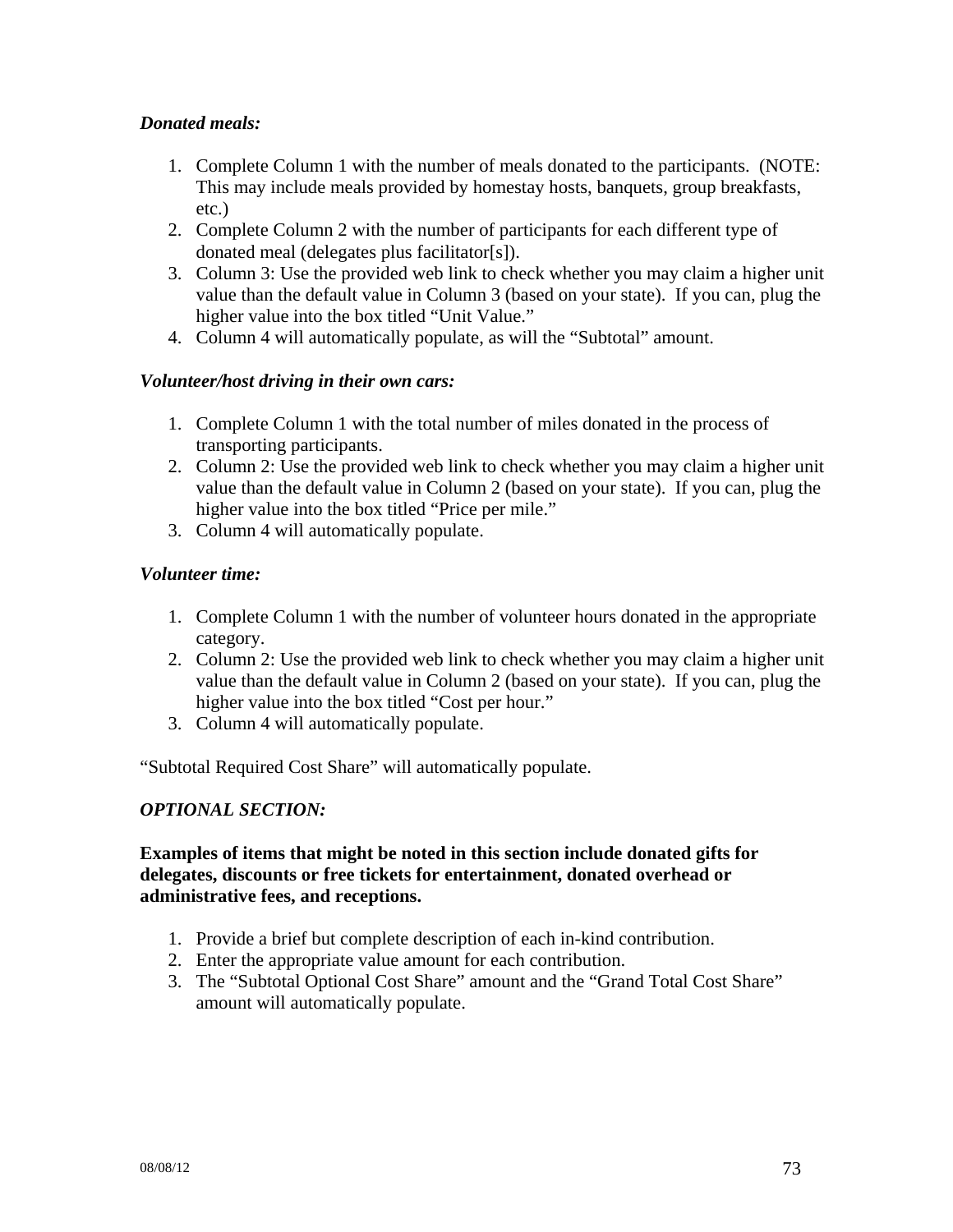# **APPENDIX 4**

# **Glossary of Terms**

Cash Contributions - The cash outlay for budgeted project activities, including the outlay of money contributed to the grantee by third parties.

Cost Sharing - The portion of the costs of a project not charged to the Center funds. This would include cash contributions (as defined above) as well as the value of third-party inkind contributions.

Debarment - The ineligibility of a grantee to receive any assistance or benefits from the federal government, either indefinitely or for a specified period of time, based on legal proceedings taken pursuant to agency regulations implementing Executive Order 12549.

Equipment - Tangible, non-expendable personal property having a useful life of more than one year and an acquisition cost of \$5,000 or more per unit.

Federally Recognized Tribal Government - The governing body or a governmental agency of any Indian tribe, Indian band, nation, or other organized group or community certified by the Secretary of the Interior as eligible for the special programs and services provided through the Bureau of Indian Affairs.

Grant - A legal instrument that provides financial assistance in the form of money or property to an eligible recipient. The term includes cooperative agreements but it does not apply to technical assistance which provides services instead of money, or other assistance in the form of revenue sharing, loans, loan guarantees, interest subsidies, insurance, or direct appropriations. The term does not include fellowships or other lump sum awards for which the recipient is not required to provide a financial accounting.

Grant Administrator - The member of the grantee organization who has the official responsibility for administering the grant, e.g., for negotiating budget revisions, overseeing the submission of required reports, and ensuring compliance with the terms and conditions of the grant.

Grant Period - The period established in the grant award during which the Center activities and expenditures are to occur.

Grantee - The organization to which a grant is awarded and which is accountable for the use of the funds provided.

Grants Officer - The Center staff member so designated by the Executive Director.

In-Kind Contributions - The value of noncash contributions provided by third parties. Inkind contributions may be in the form of charges for real property and equipment or the value of goods and services directly benefitting and specifically identifiable to the project.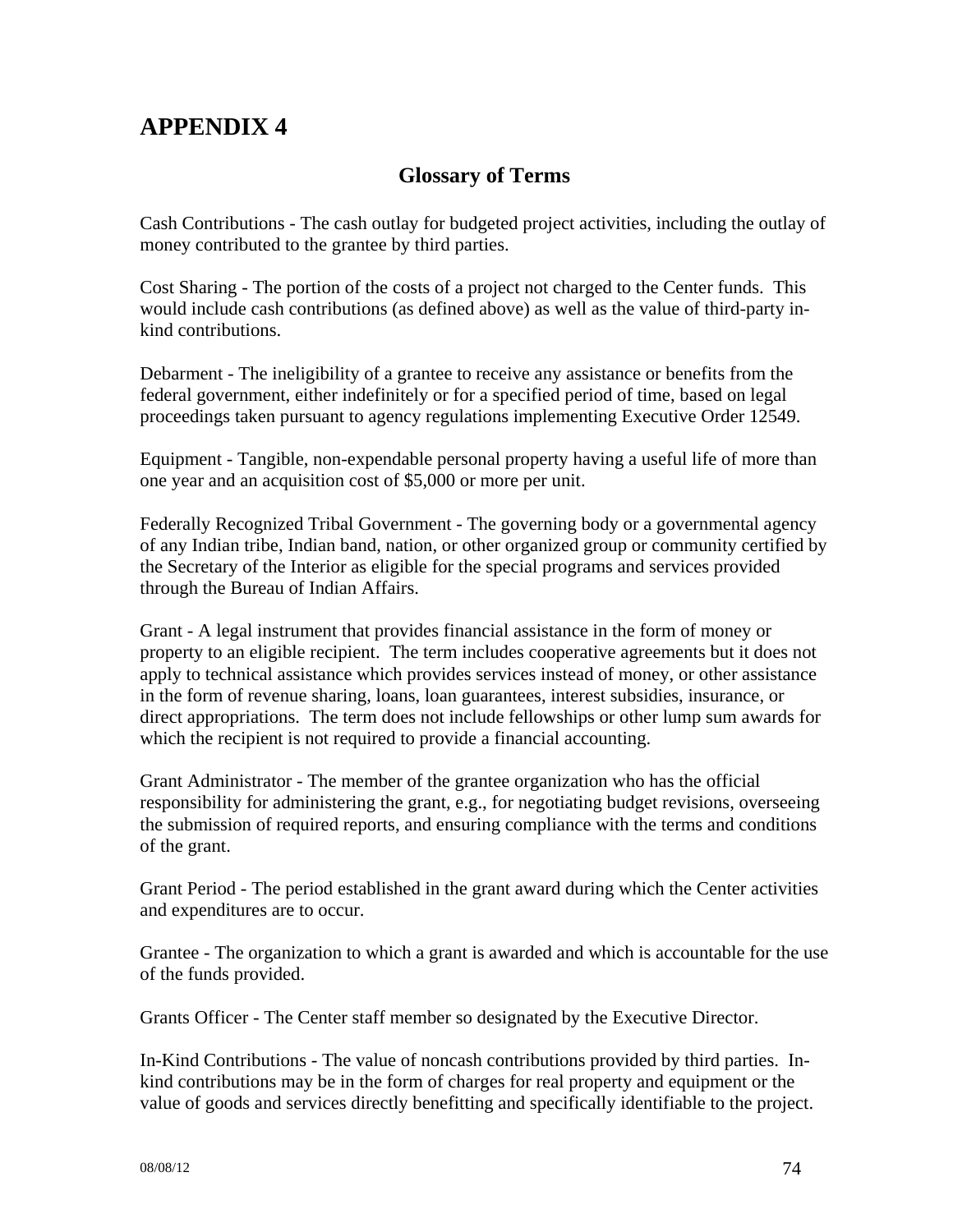Intangible Property - Includes, but is not limited to, trademarks; copyrights; patents and patent applications.

Local Government - A county, municipality, city, town, township, local public authority, school district, special district, intrastate district, council of government, any other regional or interstate government entity, or any agency or instrumentality of a local government.

Obligation - The amounts of orders placed, contracts and grants awarded, goods and services received, and similar transactions during the grant period that will require payment.

Program Income - Money that is earned or received by a grantee or a subrecipient from the activities supported by grant funds or from products resulting from grant activities. It includes, but is not limited to, income from fees for services performed and from the sale of items fabricated under a grant; admission fees; broadcast or distribution rights; and royalties on patents and copyrights.

Project Funds - Both the federal and nonfederal funds that are used to cover the cost of budgeted project activities.

Simplified Acquisition Threshold - This term replaces "small purchase threshold," and the threshold is currently set at \$100,000 [41 U.S.C. 403 (11)].

State - Any of the several states of the United States, the District of Columbia, the Commonwealth of Puerto Rico, any territory or possession of the United States, or any agency or instrumentality of a state exclusive of local governments, institutions of higher education, and hospitals.

Subgrant - An award of financial assistance in the form of money or property, made under a grant by a grantee to an eligible subrecipient or by a subrecipient to a lower-tier subrecipient. The term includes financial assistance which is provided by any legal agreement, even if the agreement is called a contract, but it does not include the procurement of goods and services nor does it include any form of assistance that is excluded from the definition of a "grant."

Subrecipient (Subgrantee) - The legal entity to which a subgrant is awarded and which is accountable to the grantee for the use of the funds provided.

Supplies - All personal property excluding equipment and intangible property, as defined in this glossary.